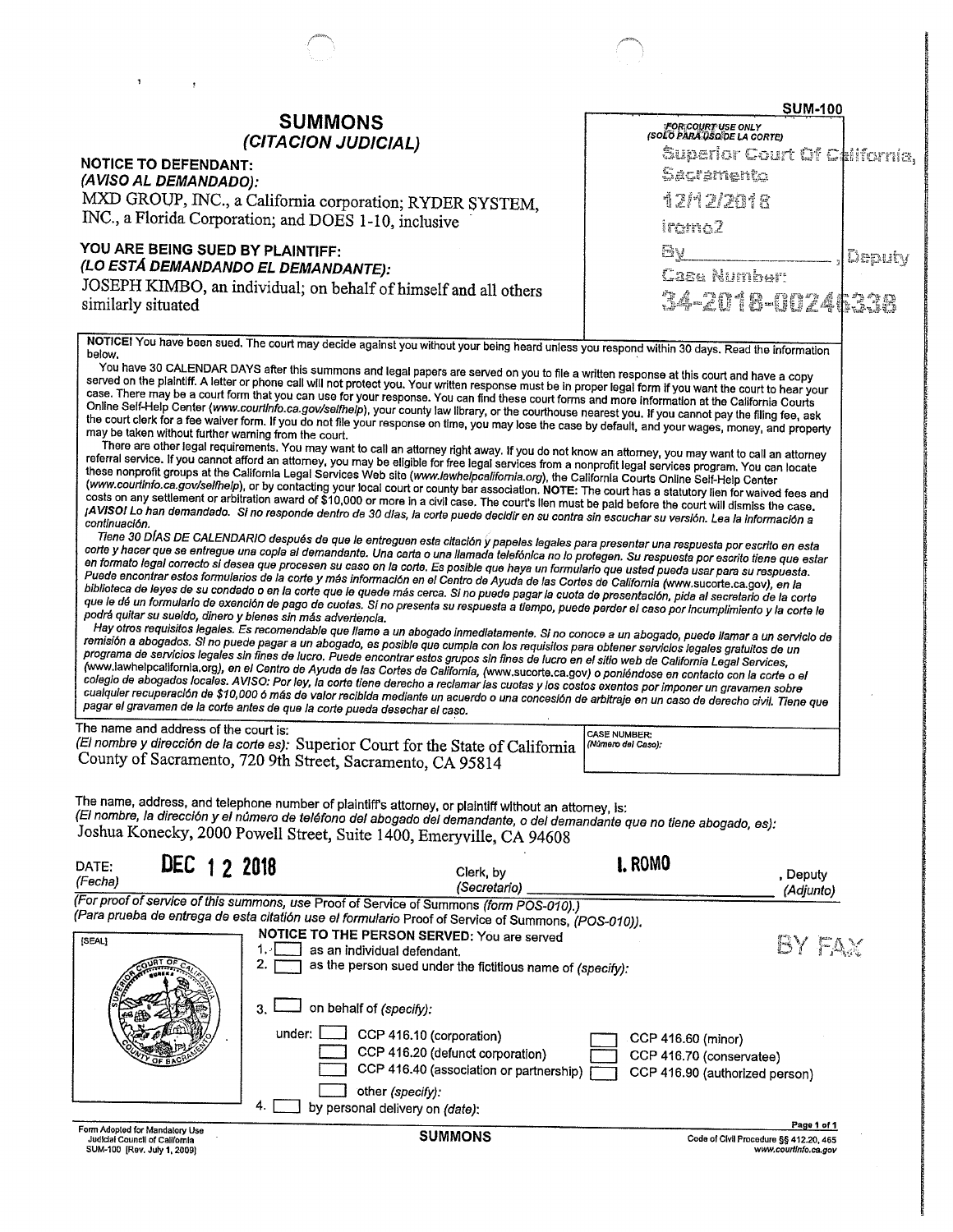|                                                                                                                                                                                                                                                                       |                                                                 | <b>CM-010</b>                                                                                                                               |
|-----------------------------------------------------------------------------------------------------------------------------------------------------------------------------------------------------------------------------------------------------------------------|-----------------------------------------------------------------|---------------------------------------------------------------------------------------------------------------------------------------------|
| ATTORNEY OR PARTY WITHOUT ATTORNEY (Name, State Bar number, and address):<br>Doshua Konecky, SBN 182897; Leslie Joyner SBN 262705; Nathan Piller SBN 300569<br>Schneider Wallace Cottrell Konecky Wotkyns LLP<br>2000 Powell Street, Suite 1400, Emeryville, CA 94608 |                                                                 | <b>FOR COURT USE ONLY</b><br>PILEB                                                                                                          |
| TELEPHONE NO.: (415) 421-7100<br>ATTORNEY FOR (Name): Plaintiffs                                                                                                                                                                                                      | FAX NO.: (415) 421-7105                                         | Suparior Court Of California<br>Sacramento                                                                                                  |
| SUPERIOR COURT OF CALIFORNIA, COUNTY OF Sacramento                                                                                                                                                                                                                    |                                                                 | 12/12/2018                                                                                                                                  |
| STREET ADDRESS: 720 9th Street<br><b>MAILING ADDRESS:</b>                                                                                                                                                                                                             |                                                                 | irama2                                                                                                                                      |
| CITY AND ZIP CODE: Sacramento, CA 95814<br><b>BRANCH NAME:</b>                                                                                                                                                                                                        |                                                                 | <b>M</b><br>Deputy                                                                                                                          |
| <b>CASE NAME:</b>                                                                                                                                                                                                                                                     |                                                                 | Case Number                                                                                                                                 |
| JOSEPH KIMBO, et al v. MXD GROUP, INC., RYDER SYSTEM, INC.                                                                                                                                                                                                            |                                                                 | 34-2018-00246338                                                                                                                            |
| CIVIL CASE COVER SHEET<br>$\boldsymbol{\mathsf{v}}$ )<br><b>Unlimited</b><br>Limited                                                                                                                                                                                  | <b>Complex Case Designation</b>                                 | <b>CASE NUMBER:</b>                                                                                                                         |
| (Amount<br>(Amount<br>demanded<br>demanded is                                                                                                                                                                                                                         | Counter<br>Joinder<br>Filed with first appearance by defendant  | <b>JUDGE:</b>                                                                                                                               |
| exceeds \$25,000)<br>\$25,000 or less)                                                                                                                                                                                                                                | (Cal. Rules of Court, rule 3.402)                               | DEPT:                                                                                                                                       |
|                                                                                                                                                                                                                                                                       | Items 1-6 below must be completed (see instructions on page 2). |                                                                                                                                             |
| Check one box below for the case type that best describes this case;<br><b>Auto Tort</b>                                                                                                                                                                              | Contract                                                        |                                                                                                                                             |
| Auto (22)                                                                                                                                                                                                                                                             | Breach of contract/warranty (06)                                | <b>Provisionally Complex Civil Litigation</b><br>(Cal. Rules of Court, rules 3.400-3.403)                                                   |
| Uninsured motorist (46)                                                                                                                                                                                                                                               | Rule 3.740 collections (09)                                     | Antitrust/Trade regulation (03)                                                                                                             |
| Other PI/PD/WD (Personal Injury/Property<br>Damage/Wrongful Death) Tort                                                                                                                                                                                               | Other collections (09)<br>Insurance coverage (18)               | Construction defect (10)<br>Mass tort (40)                                                                                                  |
| Asbestos (04)                                                                                                                                                                                                                                                         | Other contract (37)                                             | Securities litigation (28)                                                                                                                  |
| Product liability (24)<br>Medical malpractice (45)                                                                                                                                                                                                                    | <b>Real Property</b>                                            | Environmental/Toxic tort (30)                                                                                                               |
| Other PI/PD/WD (23)                                                                                                                                                                                                                                                   | Eminent domain/Inverse<br>condemnation (14)                     | Insurance coverage claims arising from the<br>above listed provisionally complex case                                                       |
| Non-PI/PD/WD (Other) Tort                                                                                                                                                                                                                                             | Wrongful eviction (33)                                          | types $(41)$                                                                                                                                |
| Business tort/unfair business practice (07)<br>Civil rights (08)                                                                                                                                                                                                      | Other real property (26)<br>Unlawful Detainer                   | <b>Enforcement of Judgment</b>                                                                                                              |
| Defamation (13)                                                                                                                                                                                                                                                       | Commercial (31)                                                 | Enforcement of judgment (20)<br><b>Miscellaneous Civil Complaint</b>                                                                        |
| Fraud (16)                                                                                                                                                                                                                                                            | Residential (32)                                                | <b>RICO (27)</b>                                                                                                                            |
| Intellectual property (19)<br>Professional negligence (25)                                                                                                                                                                                                            | Drugs (38)                                                      | Other complaint (not specified above) (42)                                                                                                  |
| Other non-PI/PD/WD tort (35)                                                                                                                                                                                                                                          | <b>Judicial Review</b><br>Asset forfeiture (05)                 | <b>Miscellaneous Civil Petition</b>                                                                                                         |
| <b>Employment</b>                                                                                                                                                                                                                                                     | Petition re: arbitration award (11)                             | Partnership and corporate governance (21)<br>Other petition (not specified above) (43)                                                      |
| Wrongful termination (36)<br>$\sqrt{ }$<br>Other employment (15)                                                                                                                                                                                                      | Writ of mandate (02)                                            |                                                                                                                                             |
| $\boldsymbol{v}$  <br>2. This case<br>is<br>is not                                                                                                                                                                                                                    | Other judicial review (39)                                      | complex under rule 3.400 of the California Rules of Court. If the case is complex, mark the                                                 |
| factors requiring exceptional judicial management:                                                                                                                                                                                                                    |                                                                 |                                                                                                                                             |
| Large number of separately represented parties<br>a.<br>b.1<br>Extensive motion practice raising difficult or novel                                                                                                                                                   | d.   ✔  <br>е.                                                  | Large number of witnesses                                                                                                                   |
| issues that will be time-consuming to resolve                                                                                                                                                                                                                         |                                                                 | Coordination with related actions pending in one or more courts<br>in other counties, states, or countries, or in a federal court           |
| c.  V <br>Substantial amount of documentary evidence                                                                                                                                                                                                                  | f.                                                              | Substantial postjudgment judicial supervision                                                                                               |
| 3. Remedies sought (check all that apply): $a. \triangleright$ monetary                                                                                                                                                                                               | b.   <i>v</i>                                                   | nonmonetary; declaratory or injunctive relief<br>$\mathbf{v}$ punitive<br>c. I                                                              |
| Number of causes of action (specify): 12<br>4.<br>$\vert \nu \vert$ is<br>This case<br>5.                                                                                                                                                                             |                                                                 |                                                                                                                                             |
| is not<br>6.<br>If there are any known related cases, file and serve a notice of related case. (You may use form CM-015.)                                                                                                                                             | a class action suit.                                            |                                                                                                                                             |
| Date: December 12, 2018                                                                                                                                                                                                                                               |                                                                 | BY FAX                                                                                                                                      |
| Leslie Joyner                                                                                                                                                                                                                                                         |                                                                 |                                                                                                                                             |
| (TYPE OR PRINT NAME)                                                                                                                                                                                                                                                  | <b>NOTICE</b>                                                   | OF PARTY OR ATTORNEY FOR PARTY)                                                                                                             |
| . Plaintiff must file this cover sheet with the first paper filed in the action or proceeding (except small claims cases or cases filed<br>in sanctions.                                                                                                              |                                                                 | under the Probate Code, Family Code, or Welfare and Institutions Code). (Cal. Rules of Court, rule 3.220.) Failure to file may result       |
| • File this cover sheet in addition to any cover sheet required by local court rule.<br>other parties to the action or proceeding.                                                                                                                                    |                                                                 | If this case is complex under rule 3.400 et seq. of the California Rules of Court, you must serve a copy of this cover sheet on all         |
| . Unless this is a collections case under rule 3.740 or a complex case, this cover sheet will be used for statistical purposes only.                                                                                                                                  |                                                                 | Page 1 of 2                                                                                                                                 |
| Form Adopted for Mandatory Use<br>Judicial Council of California<br>CM-010 [Rev. July 1, 2007]                                                                                                                                                                        | <b>CIVIL CASE COVER SHEET</b>                                   | Cal. Rules of Court, rules 2.30, 3.220, 3.400-3.403, 3.740;<br>Cal. Standards of Judicial Administration, std. 3.10<br>www.courtloto.ca.com |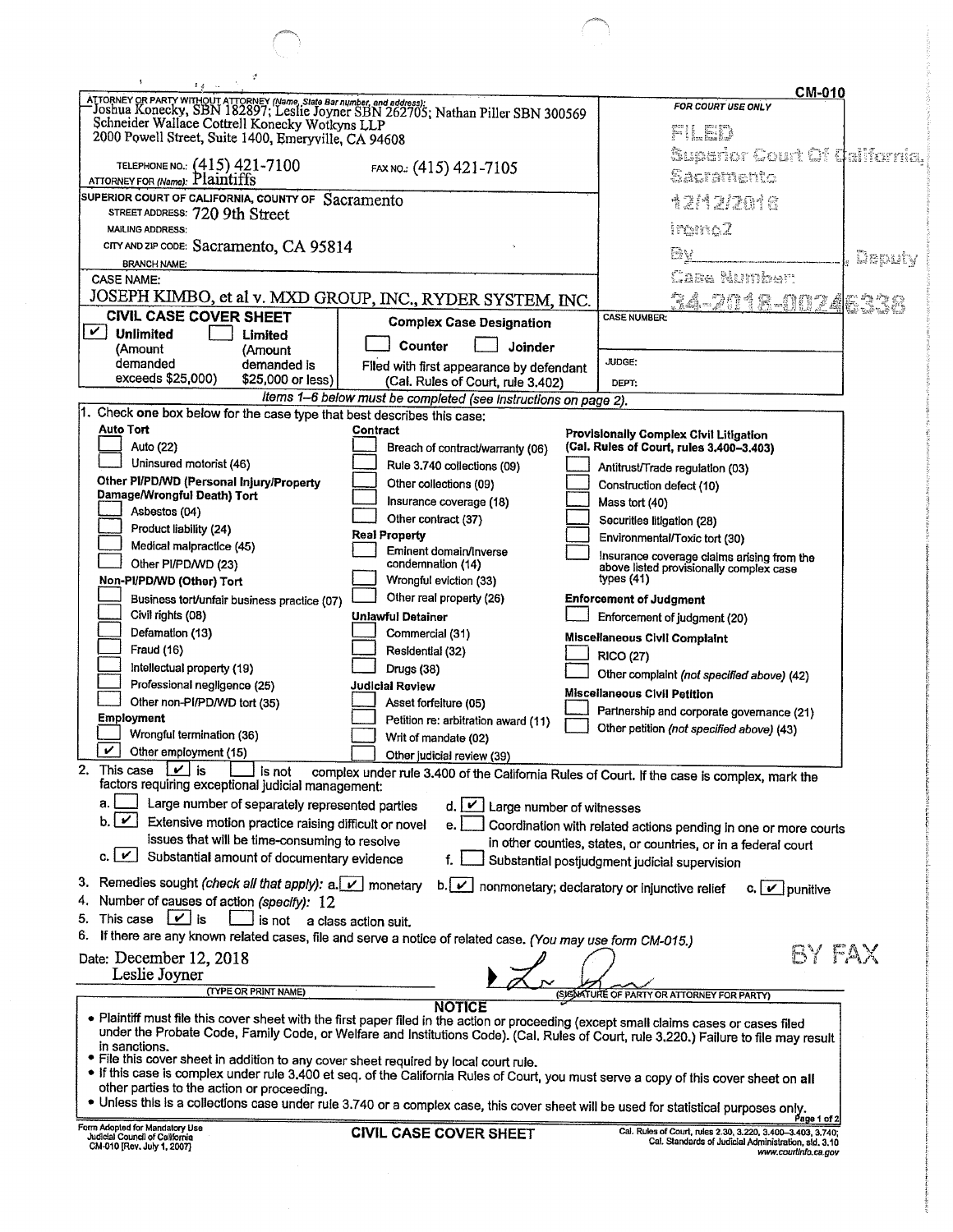| $\sim$ $\lambda$ |                                                                                                  |                                                                                            |  |
|------------------|--------------------------------------------------------------------------------------------------|--------------------------------------------------------------------------------------------|--|
| 1                | Joshua Konecky, SBN 182897                                                                       |                                                                                            |  |
| $\overline{2}$   | Leslie Joyner SBN 262705<br>Nathan Piller SBN 300569                                             | FILED<br>Superior Court Of California,<br>Sacramento                                       |  |
| 3                | <b>SCHNEIDER WALLACE</b><br>COTTRELL KONECKY WOTKYNS LLP                                         | 12/12/2018                                                                                 |  |
| 4                | 2000 Powell Street, Suite 1400<br>Emeryville, CA 94608                                           | irama <sub>Z</sub>                                                                         |  |
| 5                | Telephone: (415) 421-7100<br>Facsimile: (415) 421-7105                                           | Case Number:                                                                               |  |
| 6                | jkonecky@schneiderwallace.com                                                                    | 34-2016-00246338                                                                           |  |
| $\overline{7}$   | ljoyner@schneiderwallace.com<br>npiller@schneiderwallace.com                                     |                                                                                            |  |
| 8                | <b>Attorneys for Plaintiff</b>                                                                   |                                                                                            |  |
| 9                |                                                                                                  |                                                                                            |  |
|                  |                                                                                                  | SUPERIOR COURT FOR THE STATE OF CALIFORNIA<br>BY FAX                                       |  |
| 10               |                                                                                                  | <b>COUNTY OF SACRAMENTO</b>                                                                |  |
| 11               |                                                                                                  |                                                                                            |  |
| 12               | JOSEPH KIMBO, an individual; on behalf<br>of himself and all others similarly situated,          | <b>CASE NO.</b>                                                                            |  |
| 13               |                                                                                                  |                                                                                            |  |
| 14               | Plaintiffs,                                                                                      | <b>CLASS ACTION COMPLAINT</b>                                                              |  |
| 15               | v.                                                                                               | (1) CALIFORNIA LABOR CODE;                                                                 |  |
| 16               | MXD GROUP, INC., a California                                                                    | (2) CALIFORNIA INDUSTRIAL WELFARE<br><b>COMMISSION WAGE ORDERS; and</b>                    |  |
| 17               | corporation; RYDER SYSTEM, INC., a<br>Florida Corporation; and DOES 1-10,                        | (3) CALIFORNIA BUSINESS AND                                                                |  |
| 18               | inclusive,                                                                                       | PROFESSIONS CODE §§17200, et seq.                                                          |  |
| 19               | Defendants.                                                                                      | <b>JURY TRIAL DEMANDED</b>                                                                 |  |
| 20               |                                                                                                  |                                                                                            |  |
| 21               |                                                                                                  |                                                                                            |  |
| 22               |                                                                                                  | Plaintiff Joseph Kimbo by and through his undersigned attorneys, hereby brings this Class  |  |
| 23               |                                                                                                  | Action Complaint against Defendant MXD Group Inc. ("MXD"), a California corporation; Ryder |  |
| 24               | System, Inc. ("Ryder"), A Florida corporation and Does 1-10, inclusive (hereinafter collectively |                                                                                            |  |
| 25               | referred to as "Defendants") and allege as follows:                                              |                                                                                            |  |
| 26               |                                                                                                  |                                                                                            |  |
| 27               |                                                                                                  |                                                                                            |  |
| 28               |                                                                                                  |                                                                                            |  |
|                  |                                                                                                  |                                                                                            |  |
|                  |                                                                                                  | $-1-$                                                                                      |  |
|                  |                                                                                                  | <b>CLASS ACTION COMPLAINT</b>                                                              |  |
|                  |                                                                                                  |                                                                                            |  |

 $\gamma_{\rm 20}$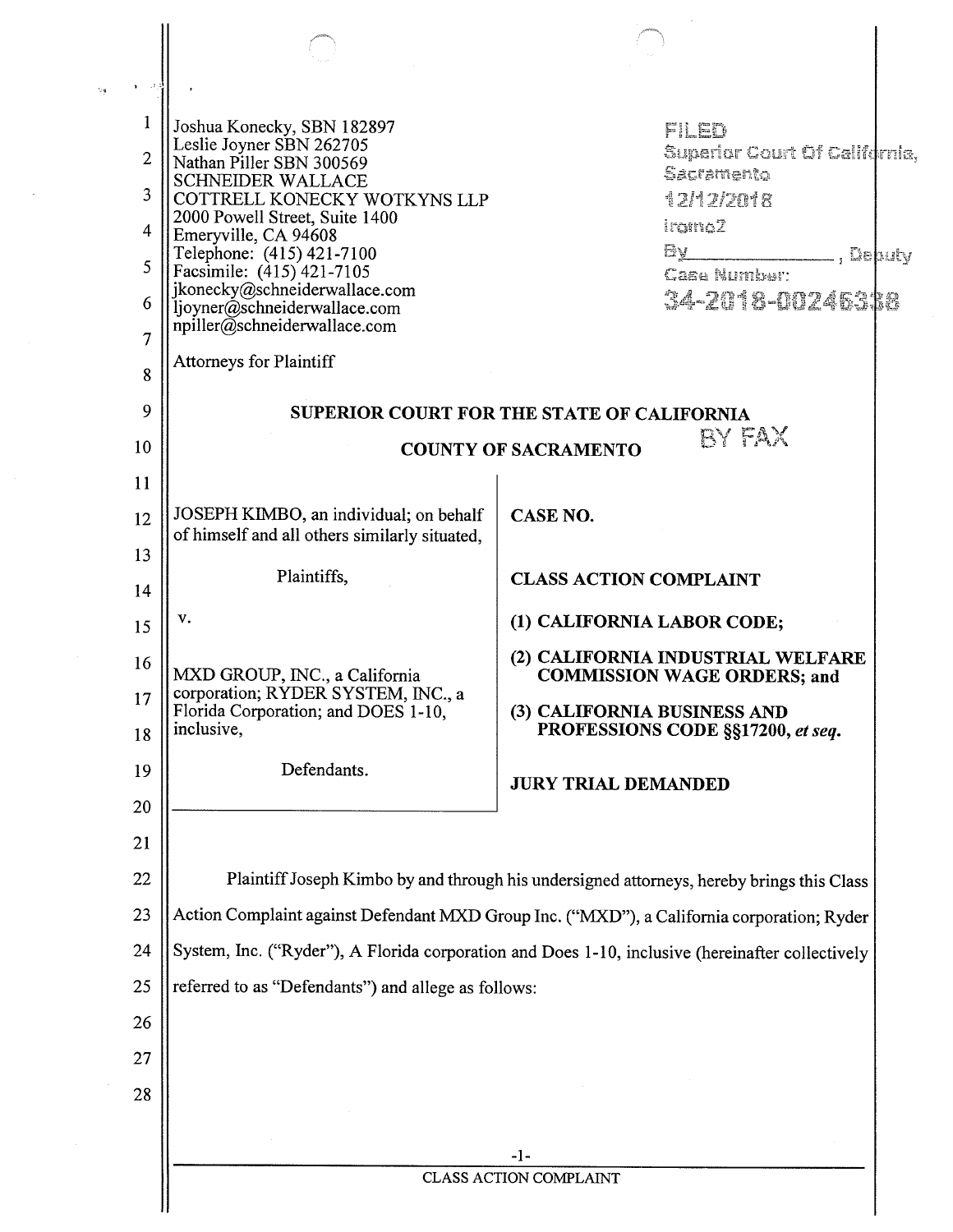| $\mathbf{1}$     | <b>NATURE OF THE CASE</b>                                                                                                                                                                              |
|------------------|--------------------------------------------------------------------------------------------------------------------------------------------------------------------------------------------------------|
| $\overline{2}$   | "In recent years, the relevant regulatory agencies of both the federal and state<br>1.                                                                                                                 |
| 3                | governments have declared that the misclassification of workers as independent contractors rather                                                                                                      |
| $\overline{4}$   | than employees is a very serious problem, depriving federal and state governments of billions of                                                                                                       |
| 5                | dollars in tax revenue and millions of workers of the labor law protections to which they are                                                                                                          |
| 6                | entitled." Dynamex Operations W. v. Superior Court (2018) 4 Cal.5th 903, 913, reh'g denied                                                                                                             |
| $\boldsymbol{7}$ | (June 20, 2018). In 2014, then Secretary of Labor Thomas Perez declared that the                                                                                                                       |
| 8                | misclassification of employees as independent contractors "is nothing short of workplace fraud,                                                                                                        |
| 9                | and it is a practice that has spread from construction to a variety of low-wage industries[.]" <sup>1</sup> Not                                                                                        |
| 10               | surprisingly, truck drivers are among the workers most often misclassified, according to a report                                                                                                      |
| 11               | by the New York Times. <sup>2</sup> Indeed, unlawful misclassification is precisely what Defendants have                                                                                               |
| 12               | done in this case.                                                                                                                                                                                     |
| 13               | 2.<br>In fact, this is not the first time Defendants have been sued for unlawful                                                                                                                       |
| 14               | misclassification of their delivery drivers. Prior to September 2013, Defendants were formally                                                                                                         |
| 15               | known as Exel Direct, Inc and a lawsuit filed on June 14, 2012, Villalpando v. Exel Direct Inc.,                                                                                                       |
| 16               | challenged defendants practice of misclassifying these very same drivers as independent                                                                                                                |
| 17               | contractors. On September 3, 2015, the United States District Court for the Northern District of                                                                                                       |
| 18               | California granted summary judgment in favor of the plaintiffs on Exel's independent contractor                                                                                                        |
| 19               | defense, and ruled that the Class Members were employees as a matter of law. Villalpando v. Exel                                                                                                       |
| 20               | Direct Inc., 2015 WL 5179486, at *51 (N.D. Cal. Sept. 3, 2015). Yet despite this ruling,                                                                                                               |
| 21               | Defendants have made only small cosmetic changes to the circumstances of these Drivers'                                                                                                                |
| 22               | employment and have otherwise willfully maintained their unlawful policy of misclassifying                                                                                                             |
| 23               | them as independent contractors.                                                                                                                                                                       |
| 24               | 3.<br>This is a putative class action arising out of Defendants' misclassification of its                                                                                                              |
| 25               | delivery drivers ("Drivers") as "independent contractors" instead of "employees." Defendants                                                                                                           |
| 26               |                                                                                                                                                                                                        |
| 27               | <sup>1</sup> Secretary of Labor Thomas E. Perez, Testimony before the Committee on Education and the                                                                                                   |
| 28               | Workforce, U.S. House of Representatives, March 26, 2014.<br><sup>2</sup> Steven Greenhouse, <i>U.S. Cracks Down on 'Contractors' as a Tax Dodge</i> , The New York Times,<br>Business, Feb. 17, 2010. |
|                  | $-2-$                                                                                                                                                                                                  |
|                  | <b>CLASS ACTION COMPLAINT</b>                                                                                                                                                                          |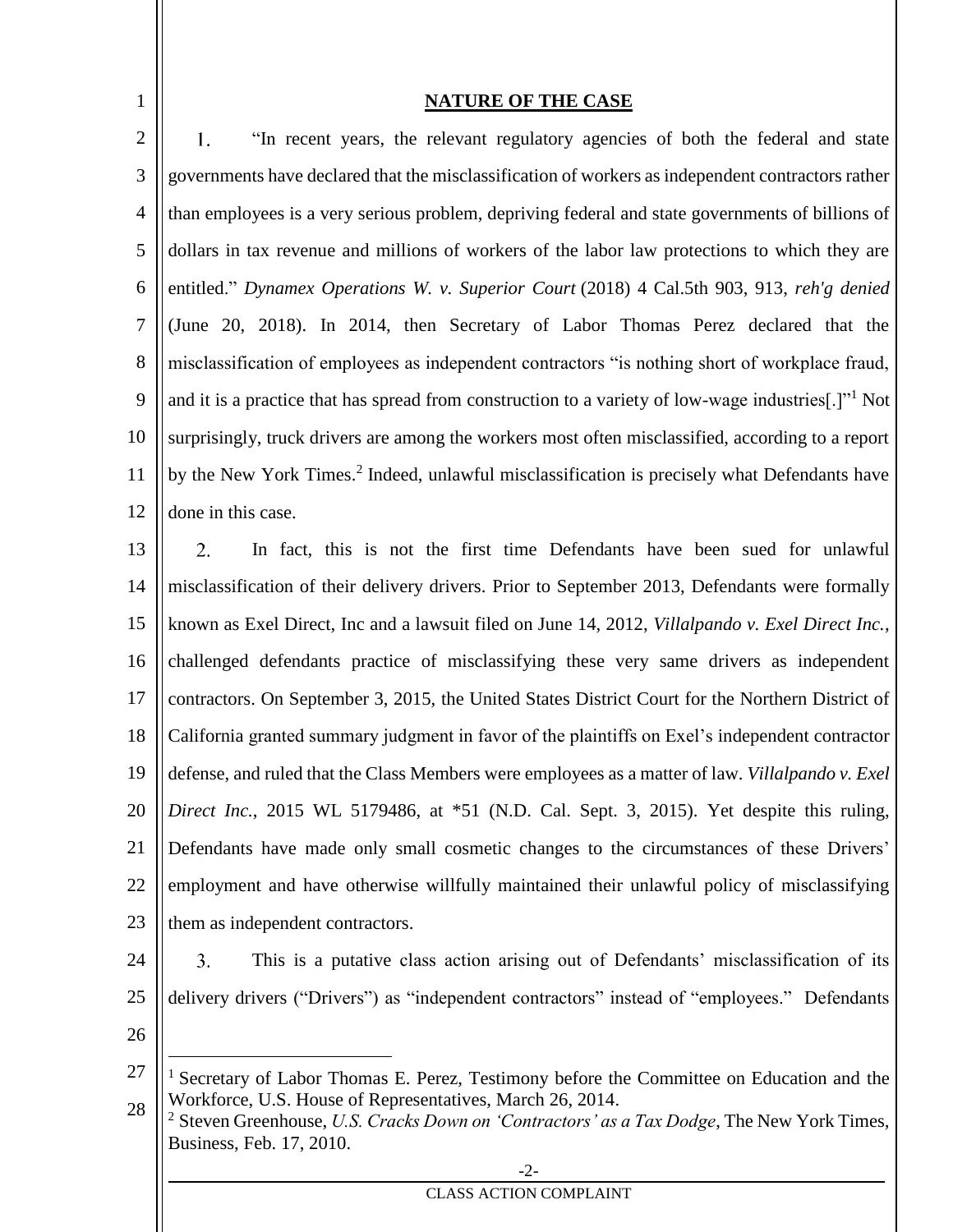1 2 3 operate a "local delivery" service, which makes deliveries of furniture, appliances and other items on behalf of Defendants' retail clients. Under California law, Defendants are the legal employers of the Drivers they hire to provide this service to their clients and the customers of their clients.

 $4.$ On April 30, 2018, the California Supreme Court issued its decision in *Dynamex*  4 5 *Operations W., Inc. v. Superior Court,* 4 Cal.5<sup>th</sup> 903 (Cal. Apr. 30, 2018), which confirmed the 6 use of the ABC Test to determine whether a worker is an employee or an independent contractor 7 for the purposes of California wage orders. The ABC Test presumes that all workers should be 8 classified as employees, unless the worker (a) is free from control and direction of the hiring entity 9 in connection with the performance of the work, both under the contract for the performance of 10 such work and in fact; (b) performs work outside the usual course of the hiring entity's business; 11 and (c) is customarily engages in an independent trade occupation, or business of the same nature 12 as that involved in the work performed. *Id*. at 916-917.

13 5. The burden is on Defendants to prove each of the three exceptions and if Defendants 14 cannot prove that all three apply, the worker must be classified as an employee as a matter of law. 15 Here, none of the three factors justify Defendant's misclassification. Alternatively, Defendants 16 also have established an employer-employee relationship with the Drivers under the right to 17 control test early articulated by the California Supreme Court in *S. G. Borello & Sons, Inc. v.*  18 *Dep't of Indus. Relations*, (1989) 48 Cal. 3d 341, 350, not to mention the secondary factors cited 19 in that decision as well.

20 6. Defendants retain the right to exercise extensive control over the way the Drivers 21 perform their deliveries; Defendants treat the Drivers as employees in every material respect. 22 Among other things, Defendants retain the right to control the Drivers' schedules, routes, 23 customers, equipment, appearance, pay rate, insurance, helpers, and other details of the job. Yet, 24 by misclassifying the Drivers as independent contractors, rather than as employees, Defendants 25 unlawfully evade their obligation to pay them the full wages and employment benefits they are 26 due under applicable law.

27  $7.$ Throughout the proposed class period, Defendants have employed over a hundred 28 Drivers in California. These Drivers make deliveries to the residential customers of Defendants'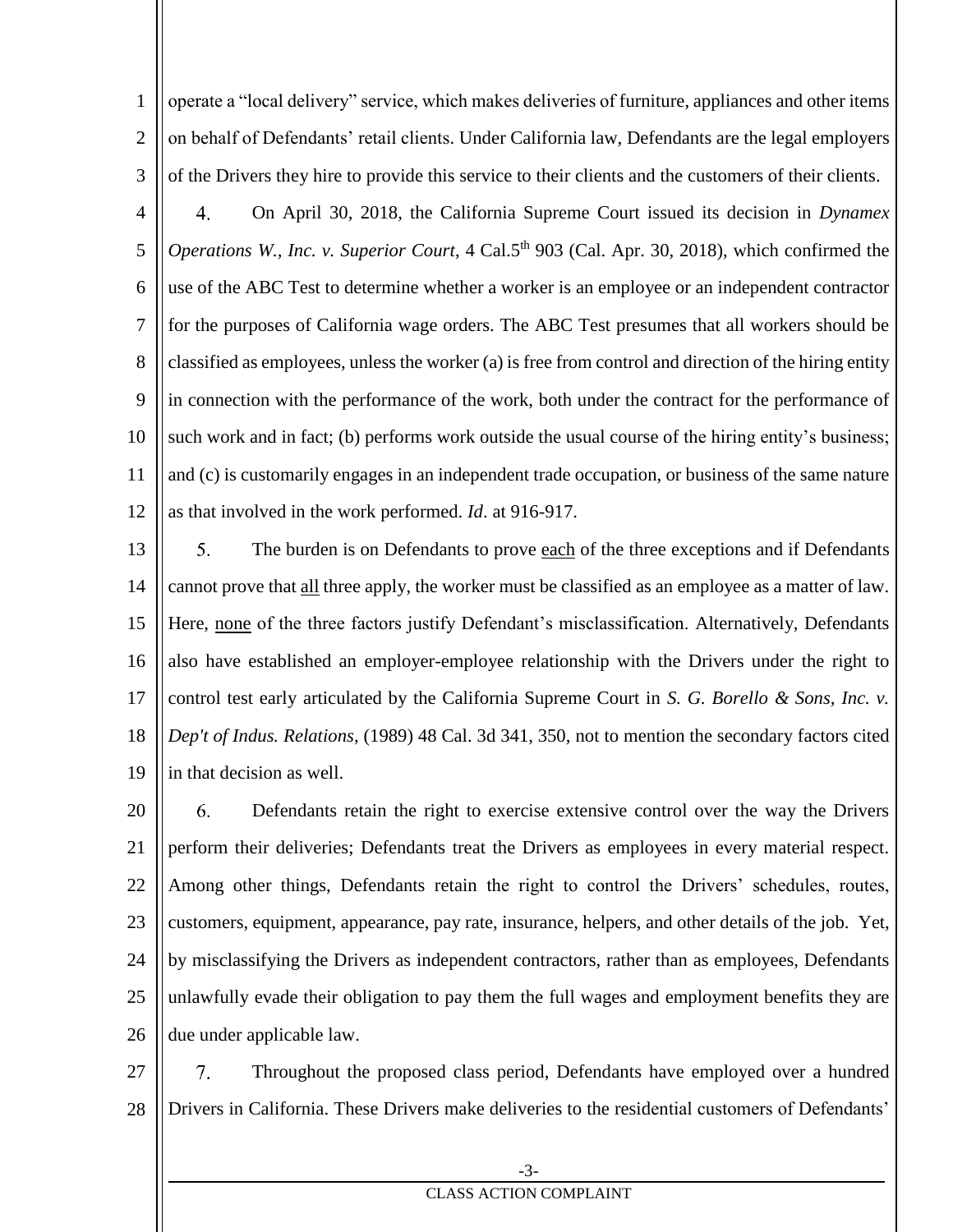1 2 clients, an integral part of Defendants' delivery business. No specialized skills are required for the job.

8. 3 Defendants require that the Drivers arrive at Defendant's terminal early in the morning, dressed in Defendants' uniforms or the uniforms of Defendants' clients. They must 4 5 attend mandatory morning meetings with Defendants before they begin loading their vehicles and 6 making the deliveries in accordance with Defendants' routes and instructions. Drivers routinely 7 work 12-14 hour days, driving standard 26-foot trucks and hauling heavy furniture and appliances 8 for Defendants' retail clients. They rarely stop to rest or sit down to eat, due to the delivery 9 schedules and other demands Defendants place on them. Moreover, Defendants track and monitor 10 the Drivers' movements throughout the day to ensure they are adhering to Defendants' strict 11 delivery schedule. Defendants also reserve the right to discipline Drivers reduce their work 12 assignments, and/or terminate or disqualify them if they do not adhere to Defendants' strict 13 schedules and other demands.

14 9. Defendants pay the Drivers according to a common compensation schedule that pays 15 a flat rate based on each delivery. Drivers have no say in which routes or how many stops they 16 can make, and no meaningful opportunity to negotiate pay rates or routes. Defendants also make 17 deductions from these wages to cover the costs of equipment they require the Drivers to use as 18 well as other ordinary business expenses and losses incurred by Defendants. Defendants' 19 scheduling demands, personal appearance standards, and other policies of control also do not 20 permit the Drivers a realistic opportunity to offer their services to customers independently of 21 their work for Defendants.

22 10. As further defined herein, Plaintiff brings this class action on behalf of himself and 23 other similarly situated individuals who personally made one or more deliveries for Defendants 24 in California, while being classified as independent contractors at any time beginning four years 25 before the filing of this Complaint.

26 11. Plaintiff seeks to represent other former and current Drivers against Defendants for 27 violating California wage and hour laws stemming based on Defendants' misclassification 28 Drivers as independent contractors.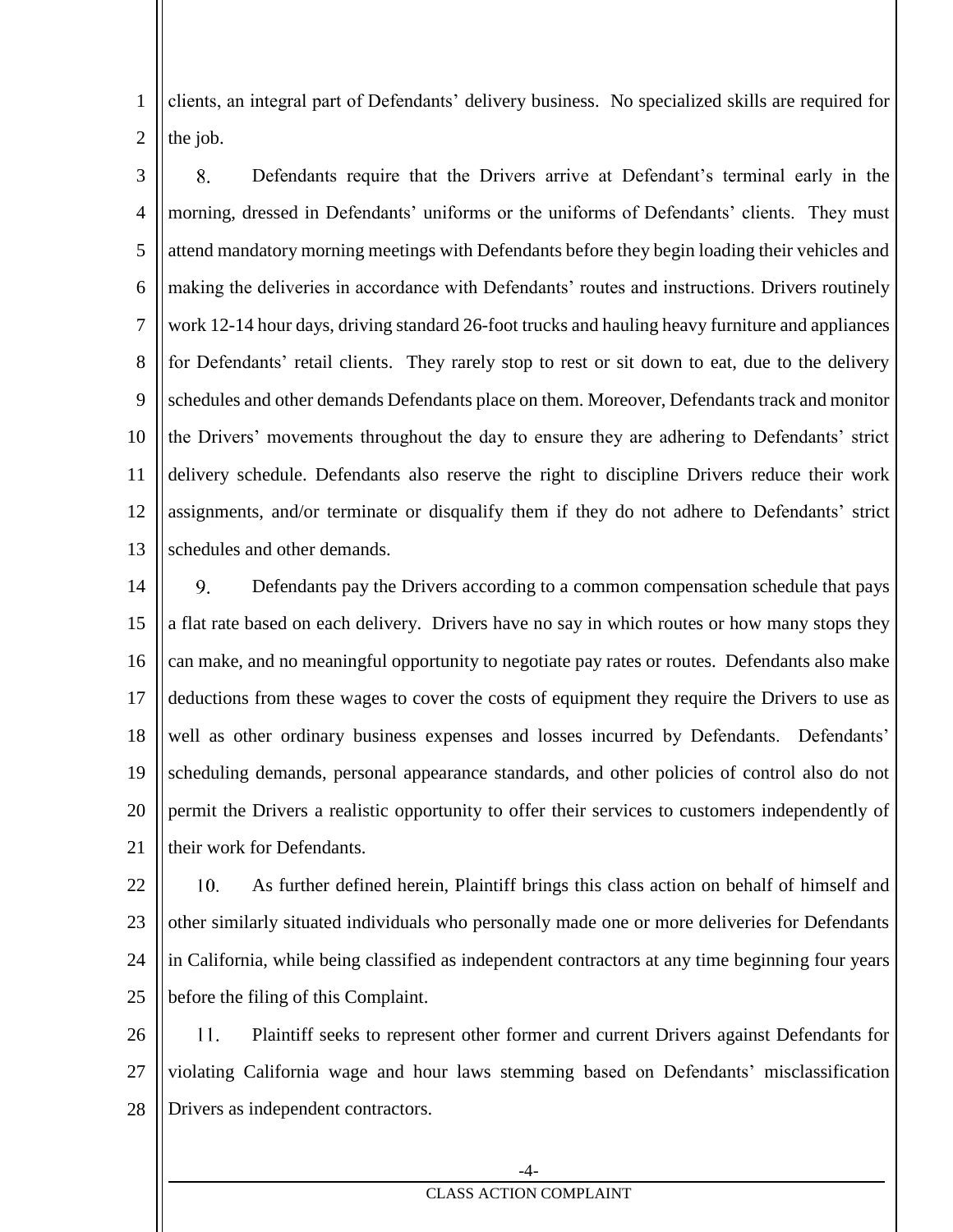1 12. Plaintiff seeks injunctive and declaratory relief, restitution and compensation for all 2 uncompensated work, reimbursement for all expenses incurred as required by employment, 3 liquidated and/or other damages as permitted by applicable law, penalties, interest, attorneys' fees, and costs 4

5 Plaintiff, on his own behalf and on behalf of all Class Members, brings this action 13. 6 pursuant to Labor Code §§ 201-203, 221, 223, 226.3, 226.7, 226.8 400-410, 510, 512, 1182, 1174, 7 1194, 1197, 1197.1, and 2802; and California Code of Regulations, Title 8 §11090 §§ 7 & 11-12 8 (Wage Order No. 9). Plaintiff challenges Defendants' policies of: (1) misclassifying Drivers as 9 independent contractors instead of employees; (2) failing to reimburse Plaintiff and the Class for 10 necessary and reasonable business expenses; (3) making unlawful deductions from Plaintiff's and 11 the Class' wages; (4) failing to provide, authorize, permit and/or make available meal and rest 12 periods to Plaintiff and the Class as required by California law; (5) denying Plaintiff and the Class 13 full compensation for all hours worked; (6) failing to pay Plaintiff and the Class minimum wage; 14 (7) failing to pay Plaintiff and the Class overtime and double time; (8) failing to provide Plaintiff 15 and the Class with accurate, itemized wage statements; and (9) failing to timely pay Plaintiff and 16 the Class full wages upon termination or resignation. Plaintiff seeks compensation, damages, 17 penalties, and interest to the full extent permitted by the California Labor Code and the applicable IWC Wage Orders. 18

19 14. Plaintiff, on his behalf and all others similarly situated, also brings this action pursuant 20 to Business & Professions Code §§ 17200-17208, for unfair competition due to Defendants' 21 unlawful violations of the Labor Code and IWC Wage Orders. Plaintiff, on his own behalf and 22 all others similarly situated, seek declaratory and injunctive relief, including restitution under 23 §17203.

24 15. Plaintiff, on his own behalf and all other aggrieved employees, also seeks penalties 25 under the Labor Code Private Attorneys General Act of 2004 (PAGA). The PAGA provides that 26 any civil penalty assessed and collected by the Labor and Workforce Development Agency 27 (LWDA) for violations of applicable provisions of the California Labor Code may, as an 28 alternative, be recovered through a civil action brought by an aggrieved employee on behalf of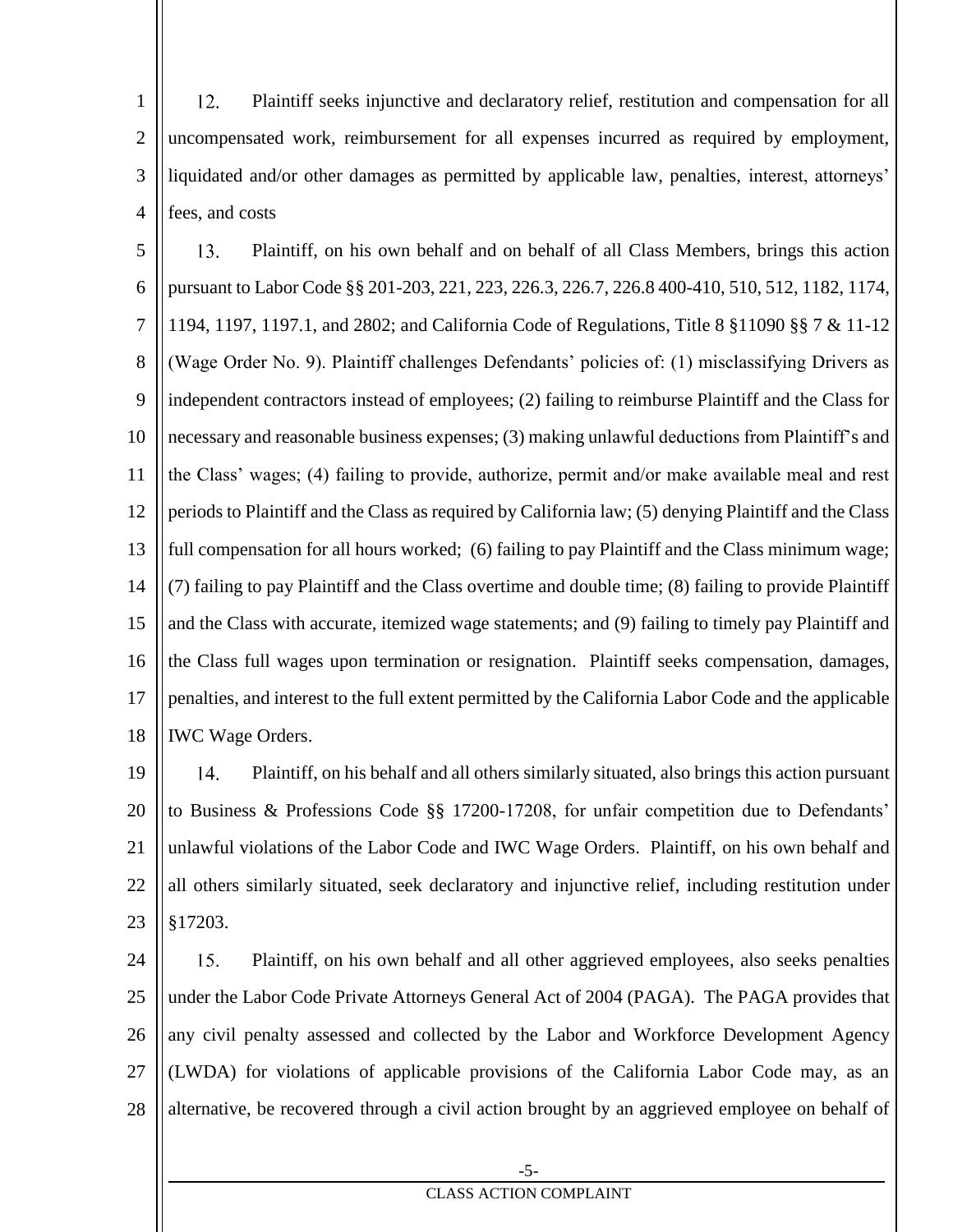| $\mathbf{1}$   | himself and other current or former employees pursuant to procedures outlined in California          |
|----------------|------------------------------------------------------------------------------------------------------|
| $\overline{2}$ | Labor Code § 2699.3. PAGA also provides that an aggrieved employee can bring a civil action          |
| 3              | on behalf of other aggrieved employees for violation of any other Labor Code provision that does     |
| $\overline{4}$ | not itself contain a civil penalty, in which case the civil penalties are assessed at \$100 for each |
| 5              | aggrieved employee per pay period for the initial violation and \$200 for each aggrieved employee    |
| 6              | per pay period for each subsequent violation. On August 16, 2018, Plaintiff provided written         |
| $\tau$         | notice via online upload to the LWDA and by certified mail to Defendants of the specific             |
|                |                                                                                                      |
| 8              | provisions of the California Labor Code alleged to have been violated, including the facts and       |
| 9              | theories to support the alleged violations. Sixty-five (65) days have passed since this notice, and  |
| 10             | the LWDA has not expressed an intent to investigate.<br>Thus, Plaintiff has satisfied the            |
| 11             | administrative prerequisites under California Labor Code Section 2699.3(a) to recover civil          |
| 12             | penalties against Defendants for violations of California Labor Code identified in this Complaint.   |
| 13             | 16.<br>Plaintiff, on his own behalf and all others similarly situated, also requests reasonable      |
| 14             | attorneys' fees and costs pursuant to, inter alia, Labor Code §§ 225.5, 226, 226.7, 558, 1194,       |
| 15             | 1197, 2699(g), and 2802; and Code of Civil Procedure § 1021.5.                                       |
| 16             | <b>JURISDICTION AND VENUE</b>                                                                        |
| 17             | 17.<br>The Court has jurisdiction over this class action pursuant to Article 6, $\S$ 10 of the       |
| 18             | California Constitution and California Code of Civil Procedure § 410.10.                             |
| 19             | 18. Additionally, this Court has jurisdiction over Plaintiff's and the Class' claims for             |
| 20             | injunctive relief, including restitution of earned wages, arising from Defendants' unfair            |
| 21             | competition under Business & Professions Code §§ 17203 and 17204. The Court also has                 |
| 22             | jurisdiction over Plaintiff's and the Class' claims for penalties in violation of the Labor Code     |
| 23             | pursuant to Business and Professions Code § 17202, as well as pursuant to the applicable Labor       |
| 24             | Code provisions.                                                                                     |
| 25             | 19.<br>The Court has jurisdiction over Defendants because they are corporations authorized           |
| 26             | to do business in the State of California and are registered with the California Secretary of State. |
| 27             | Defendants do sufficient business with sufficient minimum contacts in California, and/or             |

- 28 || otherwise intentionally avail themselves of the California market through the advertising,
	- -6-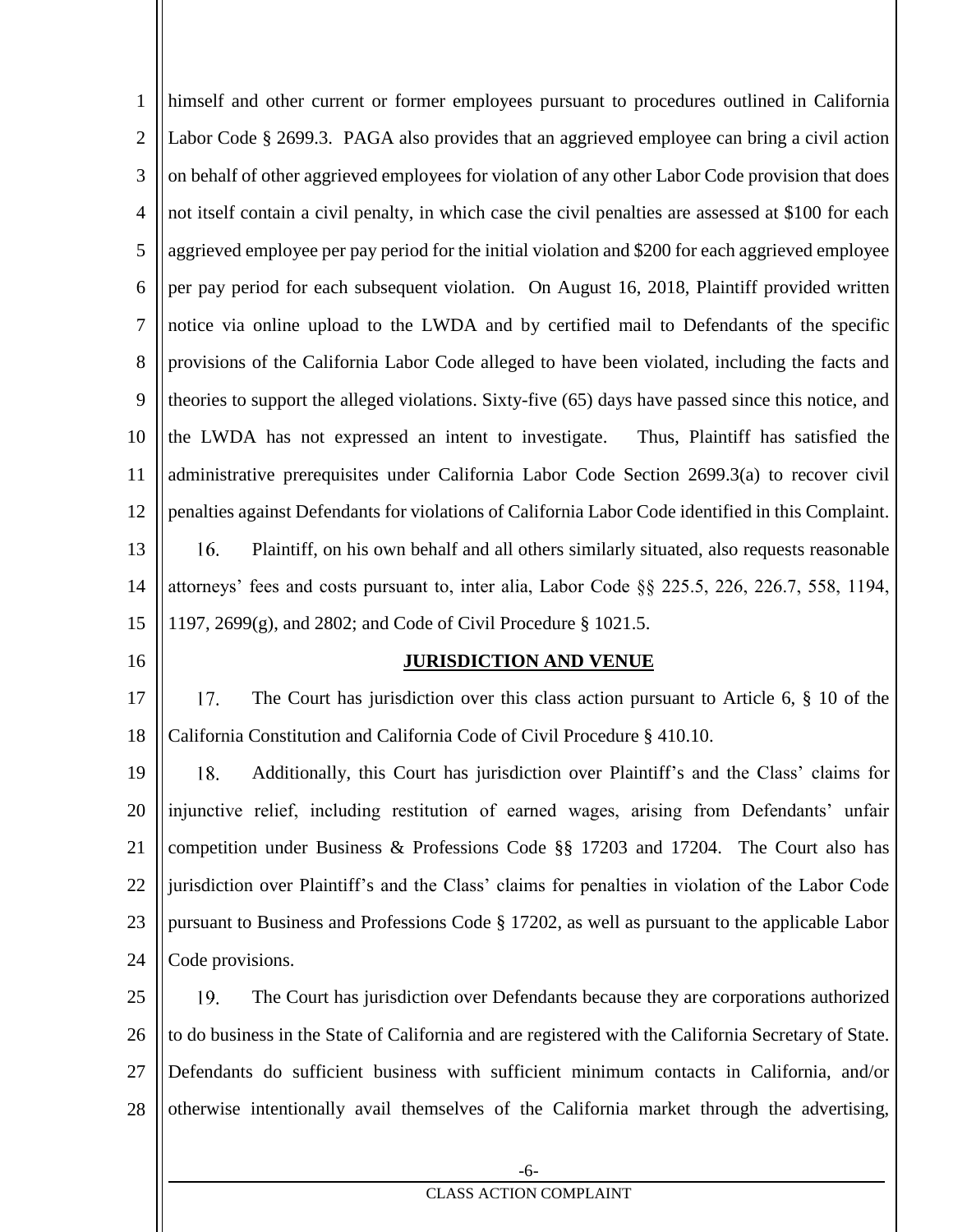1 2 marketing and sale of goods and services, to render the exercise of jurisdiction over Defendants by the California court consistent with traditional notions of fair play and substantial justice.

Venue is proper in this judicial district pursuant to Code of Civil Procedure § 395.5. 3 20. 4 Defendants employed Plaintiff and the other Drivers in this County, transact business in this 5 County, and the events complained of in this Complaint occurred in this County.

6

### **THE PARTIES**

21. Plaintiff and the Class members, as set forth below, are current or former Drivers of 7 Defendants who personally made one or more deliveries for Defendants in California, while being 8 classified by Defendants as independent contractors at any time beginning four years before the 9 filing of this Complaint. 10

22. Plaintiff, Joseph Kimbo, resides in the County of Sacramento. Plaintiff worked as a 11 Driver for Defendants, transacting business on behalf of Defendants in the County of Sacramento, 12 among other locations throughout Northern California, until Defendants terminated his 13 employment in March 2018. 14

23. Prior to September 2013, Defendant MXD was formally known as Exel Direct, Inc. 15 24. On or about April 3, 2018, Defendant MXD was acquired by Defendant Ryder System. 16 25. Defendants, have and at all relevant times have been engaged in the business of 17 delivery services in the State of California. Defendant Ryder is headquartered and has its principal 18 place of business in, Miami, Florida in the County of Miami-Dade. Defendant MXD is 19 incorporated in California and headquartered in Ohio. MXD maintains a delivery facility in the 20 County of Sacramento, California. 21

26. Plaintiff does not know the true names and capacities of Defendants sued herein as 22 DOES 1-50, and therefore sues these Defendants by fictitious names. Plaintiff will amend this 23 Complaint to state the true names and capacities when ascertained. Plaintiff is informed and 24 believes and thereon alleges that each of the fictitiously named Defendants are responsible in 25 some manner for the occurrences and damages alleged herein, and that Plaintiff's damages as 26 hereinafter set forth were proximately caused by said Defendants. 27

28

27. Throughout this Complaint, any reference to "Defendants," "Defendant," "MXD" or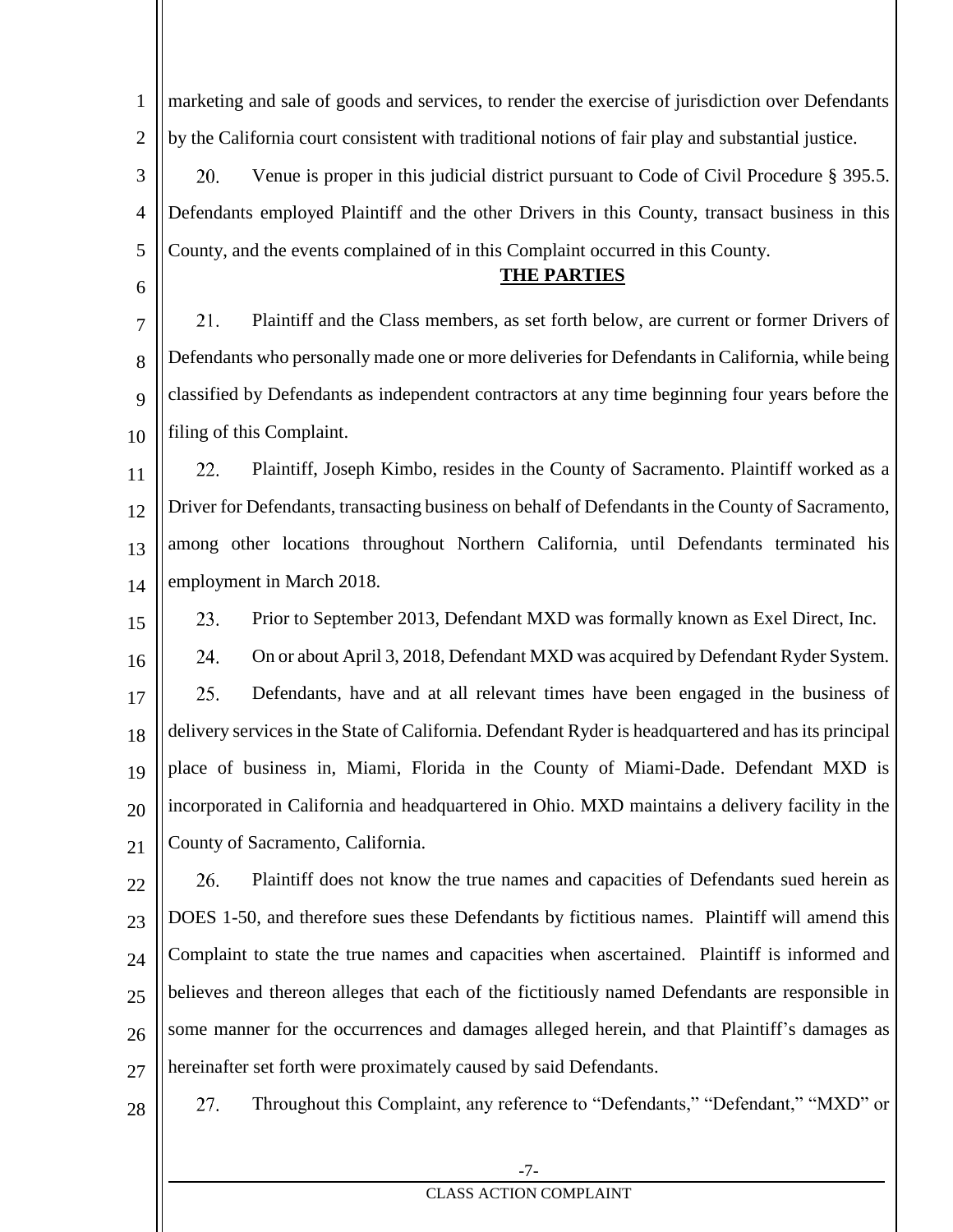| $\mathbf{1}$   | "Ryder" is intended to refer to all Defendants jointly.                                            |  |  |  |  |  |
|----------------|----------------------------------------------------------------------------------------------------|--|--|--|--|--|
| $\overline{2}$ | <b>FACTUAL ALLEGATIONS</b>                                                                         |  |  |  |  |  |
| 3              | 28.<br>Plaintiff incorporates herein by reference the allegations set forth above.                 |  |  |  |  |  |
| 4              | 29.<br>During the relevant time period of this action, Defendants have employed, and               |  |  |  |  |  |
| 5              | continue to employ, Drivers to provide delivery and other moving services. Their job duties        |  |  |  |  |  |
| 6              | include driving delivery vehicles, loading and unloading delivery vehicles, physically retrieving  |  |  |  |  |  |
| $\tau$         | goods from and delivering goods to a customers' homes and other locations, and performing          |  |  |  |  |  |
| 8              | additional miscellaneous duties at the direction of Defendants.                                    |  |  |  |  |  |
| 9              | 30.<br>Defendants classify all of their Drivers in California as "independent contractors."        |  |  |  |  |  |
| 10             | Defendants' Misclassification of Drivers as Independent Contractors<br>A.                          |  |  |  |  |  |
| 11             | i.<br>Facts regarding Defendants' control and direction under the contract                         |  |  |  |  |  |
| 12             | 31.<br>The Master Services Agreement and exhibits thereto (MSA) drafted by MXD---which             |  |  |  |  |  |
| 13             | all Drivers must sign---gives Defendants an expansive right of control by imposing mandatory       |  |  |  |  |  |
| 14             | policies & procedures, delivery service standards and schedules that must be adhered to under the  |  |  |  |  |  |
| 15             | threat of financial penalization and/or termination.                                               |  |  |  |  |  |
| 16             | 32.<br>The MSA requires Drivers to make deliveries as directed by MXD. Defendants also             |  |  |  |  |  |
| 17             | have the right to terminate and/or transfer any driver to any of the Defendants other locations at |  |  |  |  |  |
| 18             | any time under the threat of termination.                                                          |  |  |  |  |  |
| 19             | 33.<br>Under the MSA, Defendants pay the Drivers according to a uniform compensation               |  |  |  |  |  |
| 20             | scheme, whereby each Driver is paid a flat rate based on each delivery made. Pay rates are         |  |  |  |  |  |
| 21             | presented on a take-it-or-leave it basis and Defendants do not negotiate that rate of pay or pay   |  |  |  |  |  |
| 22             | structure with individual Drivers.                                                                 |  |  |  |  |  |
| 23             | The MSA also prohibits Drivers from working with or for any of Defendants'<br>34.                  |  |  |  |  |  |
| 24             | customers, contractors or employees while working for Defendants and also for three years after    |  |  |  |  |  |
| 25             | the contract is terminated.                                                                        |  |  |  |  |  |
| 26             | Facts regarding Defendants' control and direction over the performance of<br>ii.<br>the work       |  |  |  |  |  |
| 27             | 35.<br>Drivers work pre-determined routes throughout the duration of their employment with         |  |  |  |  |  |
| 28             | Defendants. The Drivers' basic duties do not change materially and the Drivers do not provide      |  |  |  |  |  |
|                | $-8-$                                                                                              |  |  |  |  |  |
|                | <b>CLASS ACTION COMPLAINT</b>                                                                      |  |  |  |  |  |
|                |                                                                                                    |  |  |  |  |  |

Ш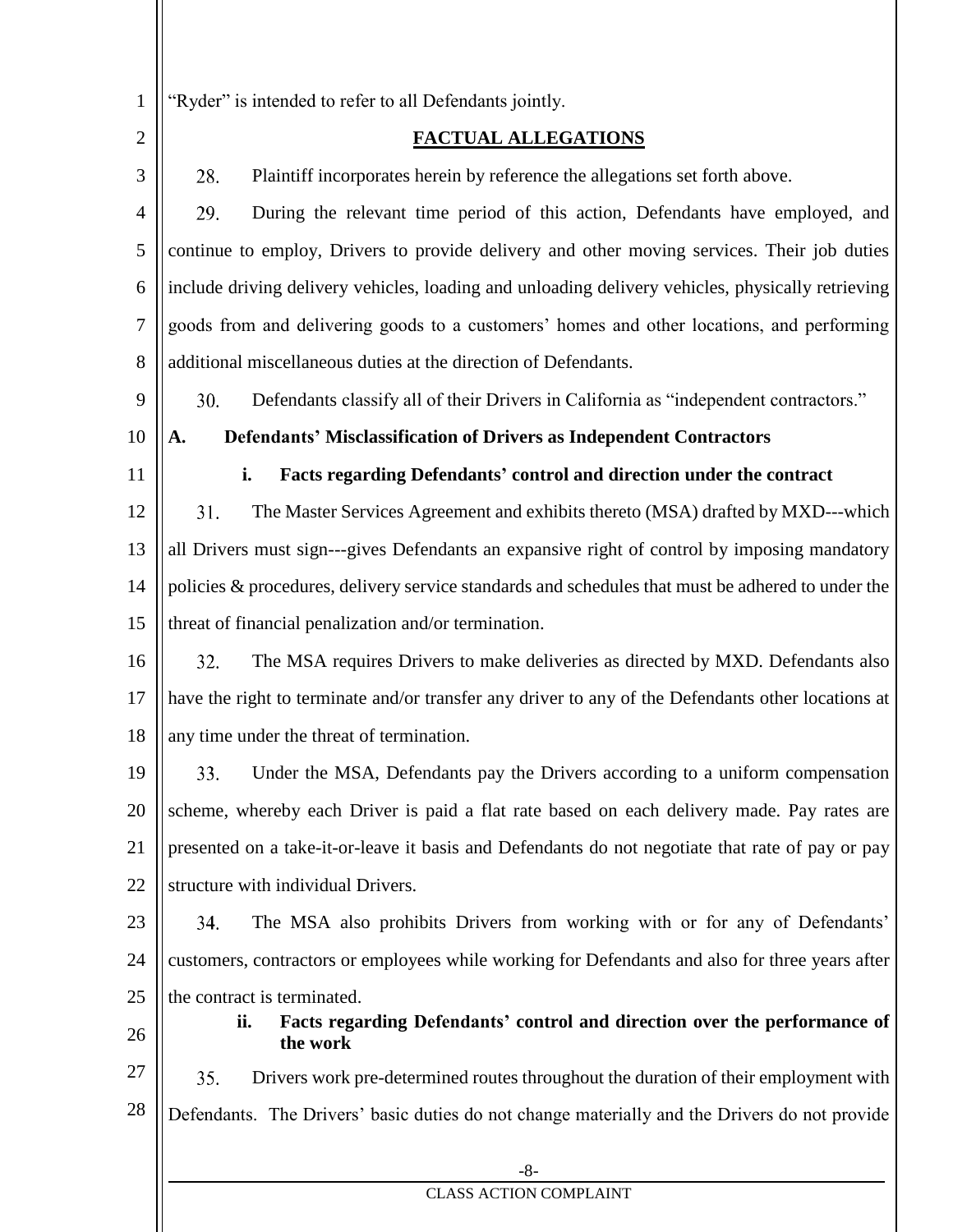1 additional services to Defendants or Defendants' customers.

2 36. Defendants' Drivers operate under managerial control and supervision exercised by 3 Defendants' corporate headquarters and regional corporate offices. There are no material 4 deviations in job duties or descriptions of the Drivers.

5 37. Defendants pay the Drivers according to a uniform compensation scheme, whereby 6 each Driver is paid a flat rate based on a percentage of each delivery made. Defendants do not 7 negotiate the rates of pay or pay structure with individual Drivers.

8 38. Defendants assign the Drivers their routes, the rates are predetermined by Defendants, 9 and each Driver is paid the same or similar piece rate. Defendants, at their discretion, change the 10 piece rate from time to time, but all Drivers are compensated at the same or similar piece rate at 11 a given time.

12 39. Drivers have no meaningful opportunity to create or determine the routes they drive, 13 the goods they deliver, or the customers they serve. Rather, Defendants predetermine the Drivers' 14 routes, goods, and customers before they arrive for work each day.

15 40. Drivers have no meaningful opportunity to negotiate or bid for particular routes, 16 goods, or customers. Rather, the Drivers provide delivery services to Defendants' retail customers 17 in the manner dictated by Defendants' pre-existing contracts with its retail customers.

41. 18 The route assignments imposed upon Drivers by Defendants include so many stops, 19 such geographically scattered delivery destinations, and such long distances in between stops that 20 Drivers must work long, twelve (12) to fourteen (14) hour days just to finish their day's assigned 21 deliveries. It is not uncommon for drivers to work for 18 hours in a workday. The mandatory 22 delivery windows and distances between them, as well as the quantity of stops and long hours 23 prevent Drivers from providing deliveries to customers other than those on the routes provided 24 by Defendants. Defendants subject the Drivers to termination, reduced work, or other forms of 25 discipline if they do not meet the schedules or other demands presented by Defendants.

26 42. Defendants reserve, and frequently exercise the authority to alter the Drivers' routes 27 after they are assigned, and to add additional deliveries to the routes, post-hoc.

28

43. Drivers work regular schedules for Defendants, often six to seven days a week. Drivers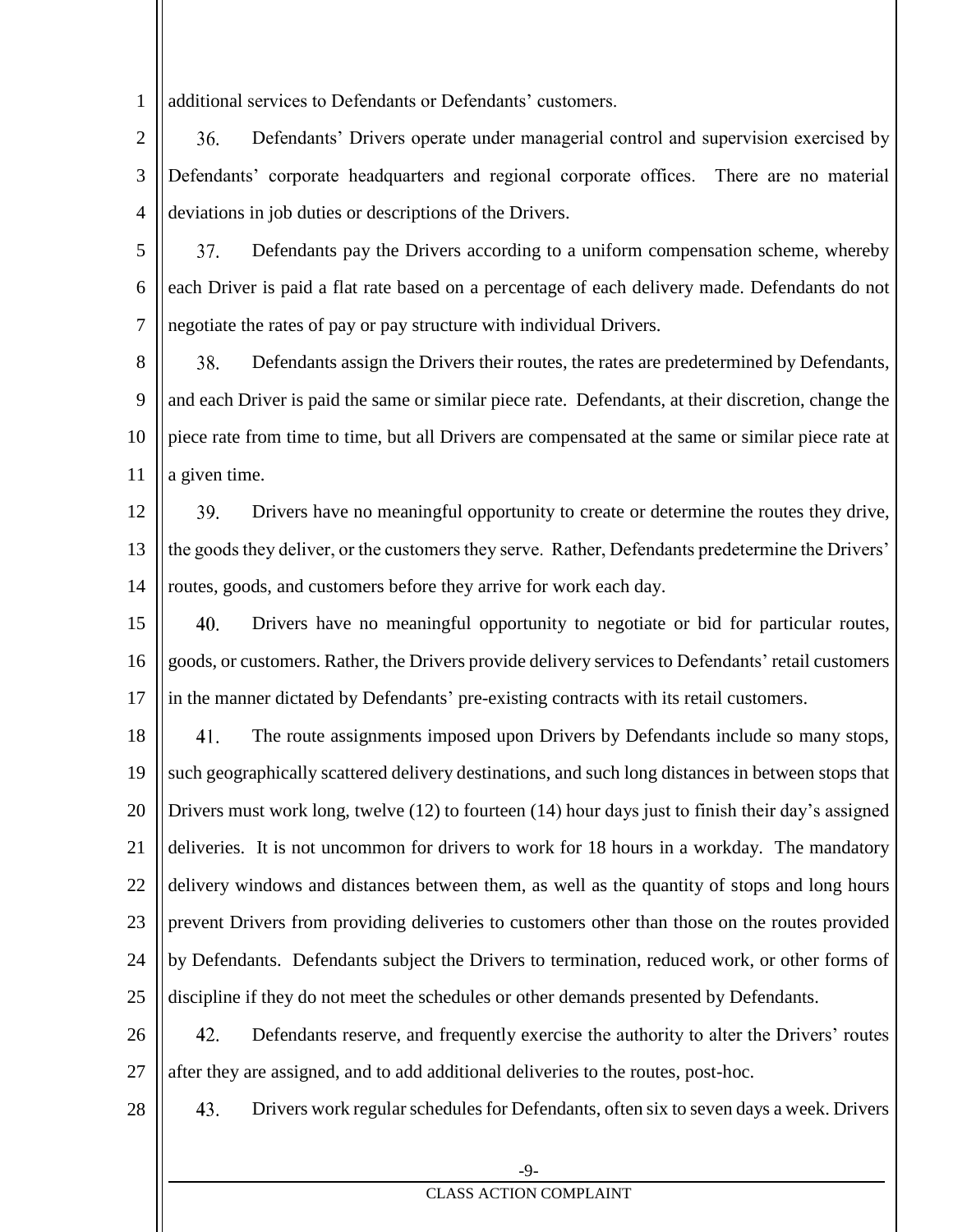1 2 3 must get Defendants' approval prior to taking any time off. Approval is rarely granted, and granted even less so without negative consequences, and Drivers are often subject to reprimand and other discipline for requesting or taking time off.

44. It is impracticable for Drivers to drive a vehicle for other clients, because Defendants 4 5 routinely terminate their relationships with Drivers whose other commitments make it impractical to meet Defendants' service demands and schedules. 6

7 45. Additionally, Defendants require Drivers to sign non-compete agreements that 8 prohibit Drivers from directly or indirectly attempting to service, call-on or solicit business from 9 any account or customer of Defendants while working for Defendants, and for three years after 10 termination.

11 46. Defendants require Drivers to purchase equipment and other items for the job, 12 including, but not limited to, uniforms, GPS devices, booties and gloves, dollies, blankets, ropes 13 and straps for tying down and securing merchandise, and other standardized delivery supplies and 14 equipment. Like a company store, Defendants provide many of these items to the Drivers, for a 15 cost. Defendants then deduct the costs directly from the Drivers' paychecks.

16 47. Defendants require Drivers to hire at least one helper and retain ultimate control over 17 who may serve as a Drivers' helper.

48. 18 Drivers are required to wear uniforms bearing Defendants' logo or the logos of 19 Defendants' clients.

20 49. Some Drivers own the trucks which they use to perform deliveries for Defendants 21 (often through financing or other loans that they struggle to pay off). Other Drivers lease their 22 trucks from Defendants. Defendants deduct lease costs directly from Drivers' paychecks.

23 50. When Drivers' vehicles are not available, Defendants retain and exercise the right to 24 require Drivers to rent a vehicle. Rental agreements are often arranged by Defendants and 25 Defendants deduct the costs of the rental directly from Drivers' paychecks.

26 51. Defendants also routinely provide Drivers with loans so that they may purchase 27 necessary equipment and pay for other costs of doing business. Defendants frequently offer loans 28 to Drivers unable to afford the necessary equipment, costly repairs, fuel or other expenses, and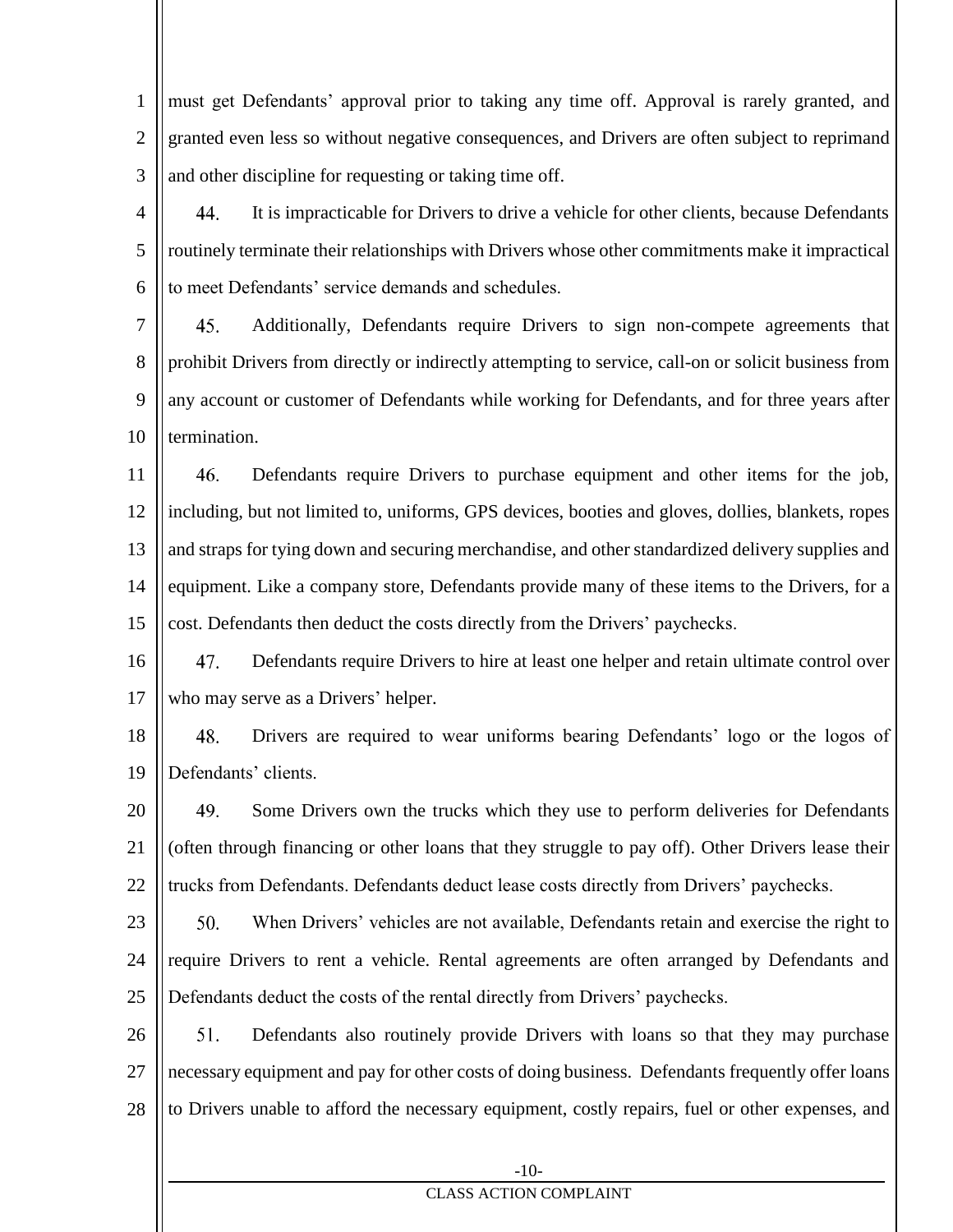1 then deduct the repayment directly from the Drivers' settlements.

2 52. Defendants require the Drivers to attend regular meeting and trainings covering 3 Defendants' preferred loading and delivery techniques.

53. Defendants require Drivers to obtain insurance coverage for general liability, 4 5 automobile liability, Worker's Compensation, Occupational Accident Insurance, and Cargo 6 Liability Insurance, all meeting coverage thresholds prescribed by Defendants. Drivers must 7 name Defendants as additional insureds on their policies and, at Defendants' request must also 8 name Defendants customers as additional insureds.

9 54. Defendants require the Drivers to arrive in the early morning, before they are 10 scheduled to depart. Drivers are presented with manifests mandating "time-windows" for each 11 pre-scheduled delivery.

12 55. Defendants monitor the Drivers' progress on their routes by requiring the Drivers to 13 verify deliveries to Defendants throughout the day. Defendants also require Drivers to install 14 GPS tracking equipment on their trucks through which they monitor Drivers' progress throughout 15 the day.

16 56. If Drivers are late to a delivery, perform the deliveries out of order or miss a delivery, 17 they are fined by Defendants. Defendants deduct the fines directly from Drivers' paychecks.

57. 18 Upon completing the day's deliveries, the Drivers have been required to return to the 19 terminal to fill out paperwork, log their completion times, and drop off undelivered merchandise.

20

#### **iii. Drivers are Part of Defendants' usual business operation**

21 58. Defendants are a delivery company that specializes in the delivery of large consumer 22 products for its retail store clients and their customers.

23 59. Drivers that work for Defendants perform the Defendants' core business. The Drivers 24 job is to load products from warehouses belonging to the Defendant's clients and deliver them to 25 the customers of Defendant's clients.

26

#### **iv. Drivers are not engaged in independently established business**

27 60. The Drivers do not operate distinct businesses but rather are a regular and integrated 28 portion of Defendants' business operation. For example, class members serve Defendants clients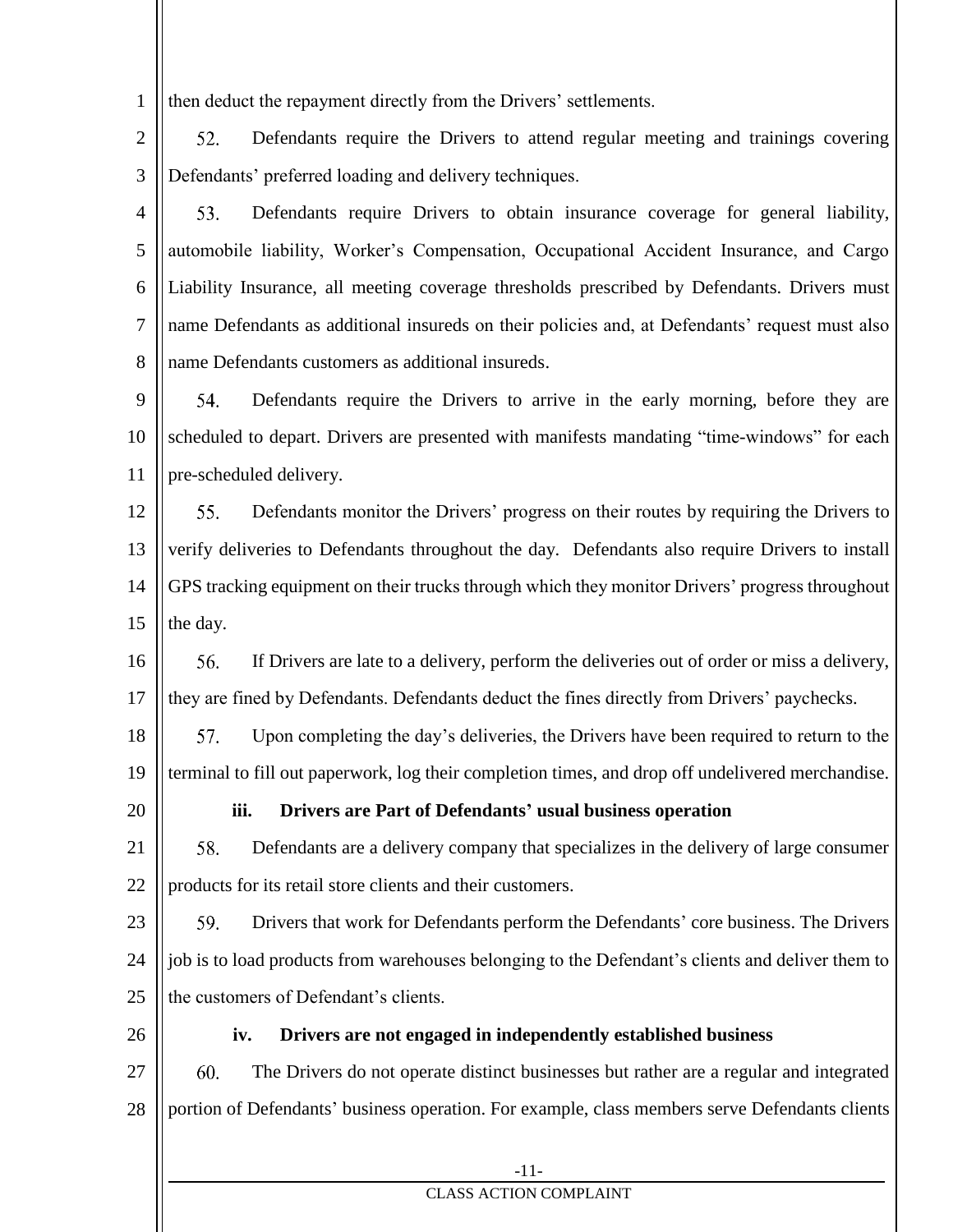1 2 as representatives of MDX and Ryder. Defendants require drivers to wear uniforms affixed with Defendants' logo or the logos of Defendants' customers.

3 61. Defendants keep Drivers economically dependent by acting as an employer-lender, routinely advancing Drivers money to cover operational expenses. These advance are then 4 5 deducted from the Driver's compensation.

62. 6 Moreover, as noted above, the MSA prohibits Drivers from working with or for any 7 of Defendant's customer, contractors or employees while working for MDX and also for three 8 years after the contract is terminated.

9

#### **B. Defendants Required Drivers to Cover Defendants' Business Costs**

10 63. As a result of misclassifying Drivers as independent contractors, Defendants passed 11 on many of costs of running their business to Drivers, including, among others, vehicle 12 rentals/leases, towing, diesel/gasoline and other fuel, tires, vehicle maintenance, vehicle repairs, 13 insurance in connection with Drivers' operation of the vehicles used to perform the deliveries, 14 claims for lost or damaged items, and service and merchandise claims granted to customers.

15

#### **C. Defendants Took Deductions from Drivers' Paychecks**

16 64. Defendants subject all Drivers to the same categories of deductions to cover certain 17 ordinary business expenses of Defendants, including, among others, vehicle rentals/leases, 18 towing, diesel/gasoline and other fuel, tires, vehicle maintenance and repairs, vehicle washes, 19 insurance, uniforms, booties and gloves, fees associated with GPS monitoring and tracking of 20 Drivers, standard moving and delivery equipment and supplies, claims for lost or damaged items, 21 and service and merchandise claims granted to customers.

22

#### **D. Defendants' Failure to Pay Minimum Wages**

23 65. As a result of the considerable expenses covered by Drivers, the substantial deductions 24 made by Defendants from Drivers' paychecks, long work days and weeks, and Defendants' non-25 negotiable piece rate compensation scheme, Drivers' net earnings frequently do not reach 26 minimum wage for all hours worked.

- 27 **E. Defendants' Failure to Pay for Hours Worked Not Covered by the Piece Rate**
- 28

66.

-12-

Defendants pay the Drivers according to a uniform compensation scheme, whereby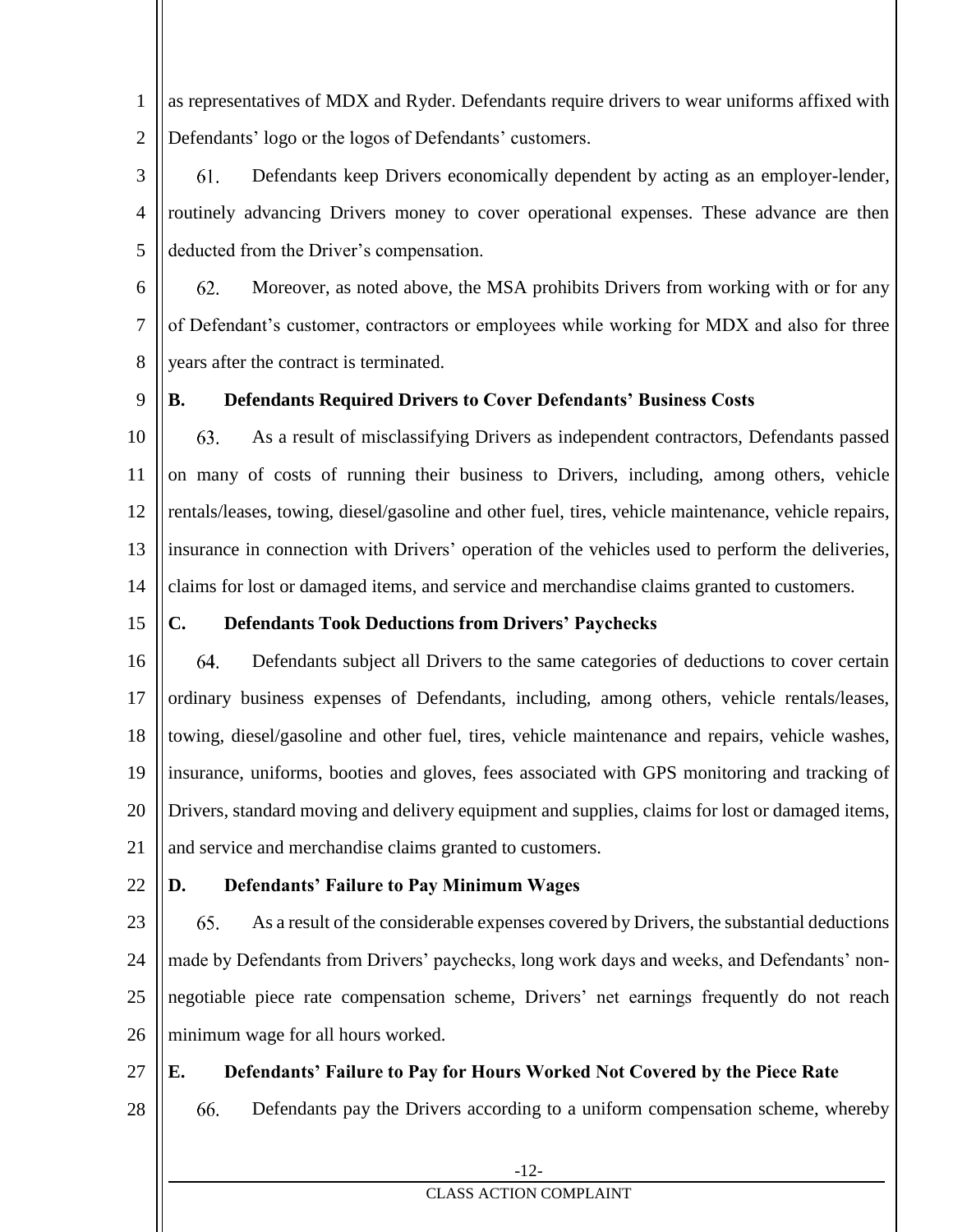1 2 3 4 5 6 7 8 each Driver is paid a flat rate for each delivery made, remitted in bi-weekly pay statement. However, under Defendants' compensation system, Drivers receive no pay (not their regular rate of pay or even minimum wage) for an array of activities that Defendants require them to perform before and after deliveries. Such activities include, among others, attending regular meetings, reviewing route assignments, mapping destinations, inspecting vehicles, fueling vehicles, completing daily paperwork, waiting on customers, waiting on route assignments, loading and unloading vehicles, and returning equipment and undelivered merchandise to Defendants' location at the end of the workday.

9

#### **F. Defendants' Failure to Pay Overtime and Double-time Compensation**

10 67. As noted above, Drivers routinely work long, twelve (12) to fourteen (14) hour days 11 just to finish their day's assigned deliveries and it is not uncommon for drivers to work for Drivers 12 to work 18 hours in a workday. Yet, Defendants' standardized compensation schedules pay on a 13 piece rate basis and do not include any premiums for overtime or double-time.

14

#### **G. Defendants' Failure to Provide Off-Duty Meal Periods**

15 68. Defendants fail to provide the Drivers an opportunity to take off-duty meal periods of 16 at least 30 minutes by each 5-hour segment of work. The delivery schedules Defendants assign 17 to its Drivers simply do not permit an opportunity to take these off-duty meal periods, because 18 they cover such long distances and require Drivers to meet specific delivery time windows. 19 Moreover, Defendants' route sheets do not include designated windows of time in which Drivers 20 may take meal breaks. If Drivers stop to eat meals, they are subject to being called by Defendants' 21 dispatchers or managers to get back to their deliveries, being assigned less work, having their 22 contracts terminated, or other forms of discipline. As a result of these policies, the Drivers rarely, if ever, have 30 minutes meal periods by the  $5<sup>th</sup>$  and  $10<sup>th</sup>$  or of work, much less an opportunity to 23 24 take any meal periods that are truly off-duty for least 30 minutes by the fifth and tenth hours of 25 work. Instead, they typically eat while driving or otherwise on the run.

26

#### **H. Defendants' Failure to Authorize and Permit or Pay for Rest Periods**

27 69. Defendants also fail to authorize or permit off duty, paid rest periods of at least 10 28 minutes of rest time for every 4 hours of work or major fraction thereof. Like meal periods, the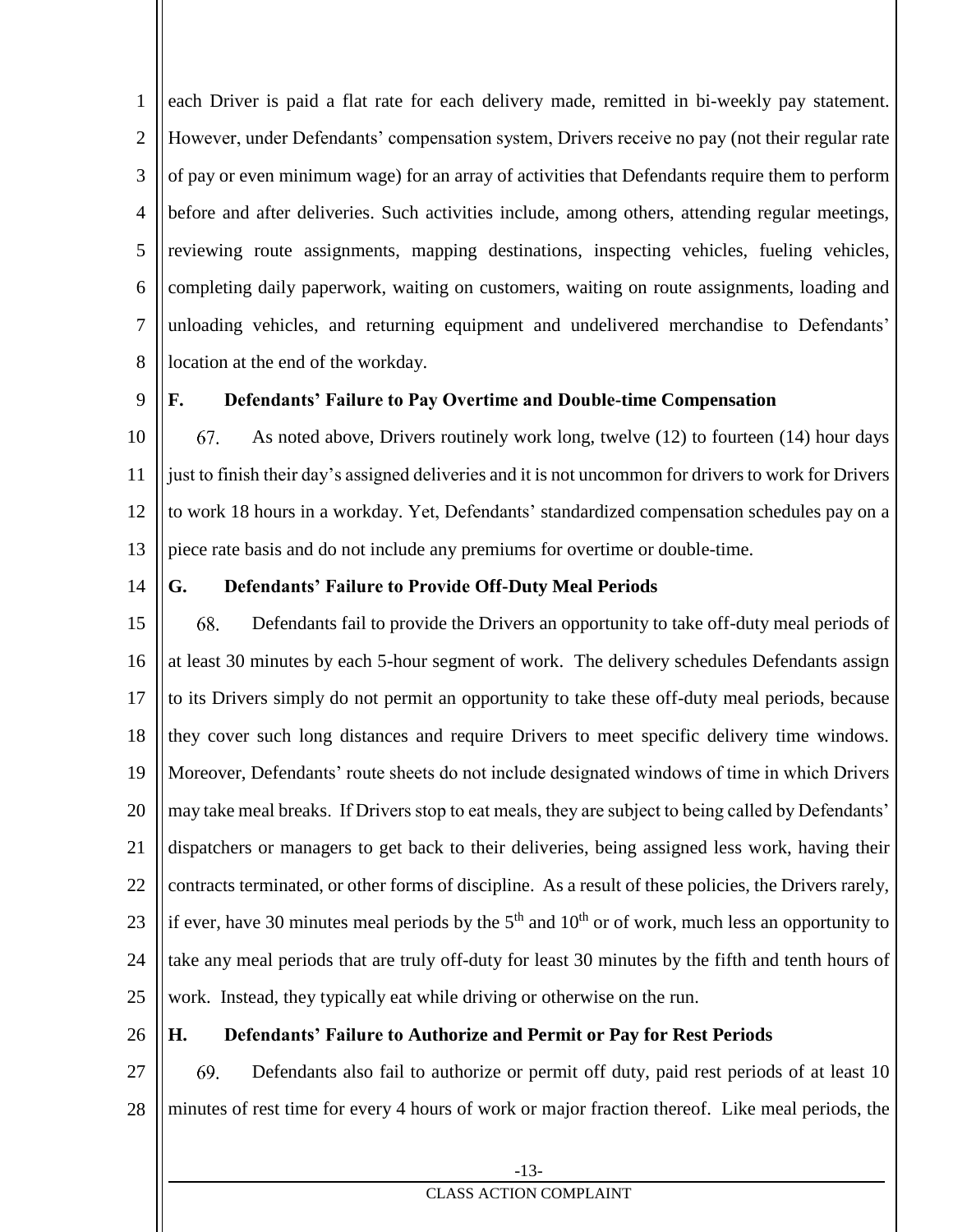1 2 3 4 5 6 7 arrangement of the routes, delivery windows, the long distances required by the schedules, and the need to remain vigilant for customers routinely do not permit the Drivers an opportunity to stop and rest, while off-duty, for 10 minutes during each 4 hour work period or major fraction thereof. Even assuming a Driver manages to catch a moment of rest, this downtime is subject to interruption and on duty. Defendants not actually authorize or permit rest periods of any kind, much less off-duty rest periods for every 4 hour work period or major fraction thereof, or paid rest periods, as the law requires.

- 8 70. Additionally, Defendants' piece rate compensation system does not include any 9 separate compensation for rest periods, even assuming they were authorized and permitted.
- 10 **I. Defendants' Failure to Maintain Adequate Employment Records**

11 71. Defendants also fail to maintain documentation of the actual hours worked each day 12 by Drivers, all wages and piece rate units earned and meal breaks taken.

**J. Defendants' Failure to Provide Accurate Itemized Wage Statements**

14 72. Wage statements provided to Drivers by Defendants do not show, among others, gross 15 wages, total hours worked, number of piece-rate units earned, and all applicable piece and/or 16 hourly rates.

#### 17 **K. Defendants' Failure to Pay All Wages Due Upon Termination of Employment**

73. 18 Defendants fail, upon termination of employment, to pay Drivers all accrued 19 compensation including, among others, repayment of all unlawful deductions from wages; 20 reimbursement of expenses, payment of minimum wage, overtime and double-time 21 compensation; wages owed to Drivers for performing various unpaid common tasks; wages owed 22 to; and missed meal and rest period compensation.

23

13

## **L. Facts Regarding Willfulness**

24 74. Defendants knew or should have known that Drivers were Defendants' employees 25 under California law; were entitled to reimbursement for all work-related expenditures or losses 26 incurred by Drivers in direct consequence of their work for Defendants and to other benefits and 27 privileges, which Drivers are entitled to under the California Labor Code and Wage Order No. 9. 28 75. Indeed, as noted above, this is not the first time Defendants have been sued for

-14-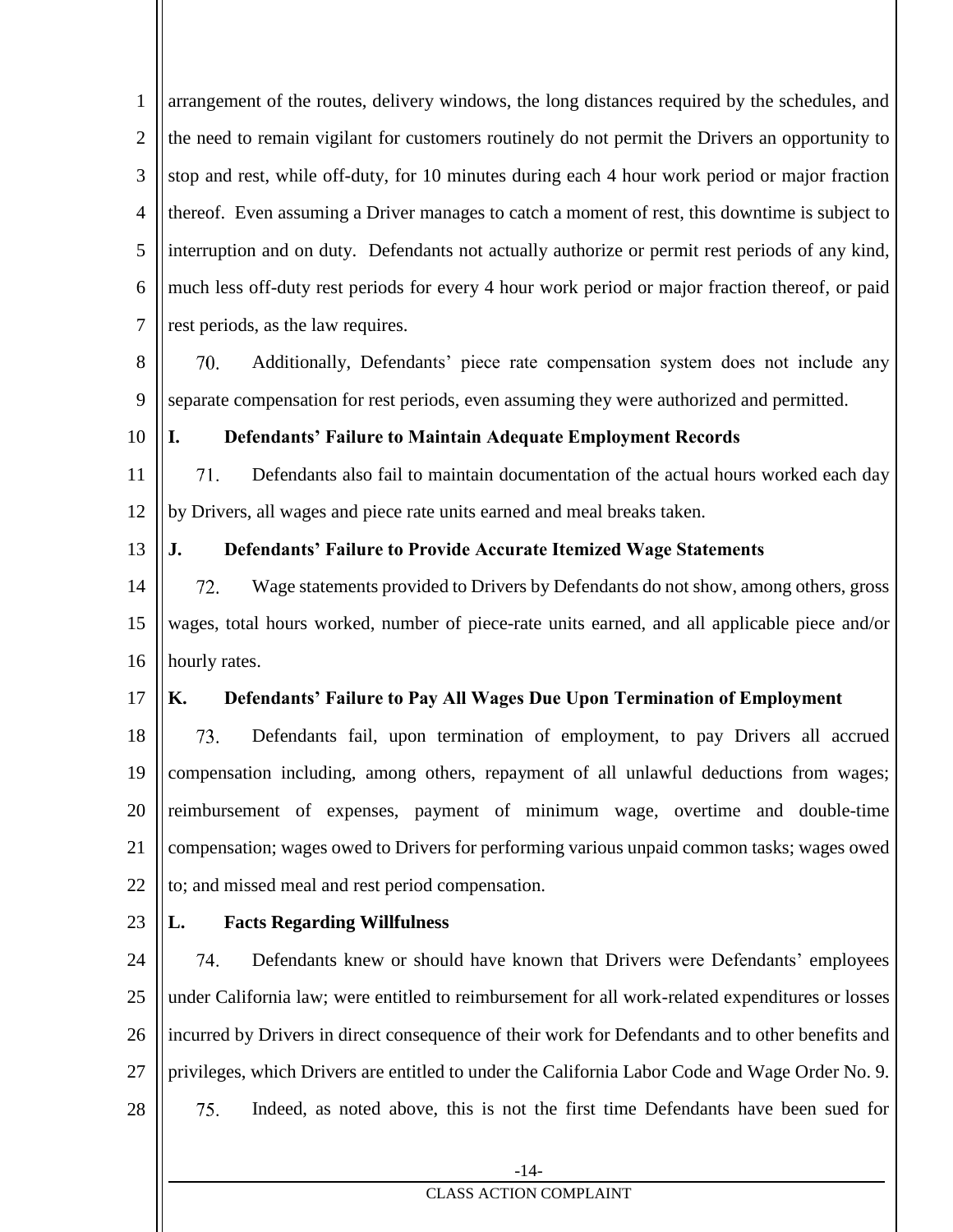| $\mathbf{1}$   | unlawful misclassification of their delivery drivers. Prior to September 2013, Defendants were                                                                     |  |
|----------------|--------------------------------------------------------------------------------------------------------------------------------------------------------------------|--|
| $\overline{2}$ | formally known as Exel Direct, Inc and a lawsuit filed on June 14, 2012, Villalpando v. Exel                                                                       |  |
| 3              | Direct Inc., challenged defendants practice of misclassifying these very same drivers as                                                                           |  |
| $\overline{4}$ | independent contractors. On September 3, 2015, the United States District Court for the Northern                                                                   |  |
| 5              | District of California granted summary judgment in favor of the plaintiffs on Exel's independent                                                                   |  |
| 6              | contractor defense, and ruled that the Class Members were employees as a matter of law.                                                                            |  |
| $\tau$         | Villalpando v. Exel Direct Inc., 2015 WL 5179486, at *51 (N.D. Cal. Sept. 3, 2015). Yet despite                                                                    |  |
| 8              | this ruling, Defendants have willfully maintained their unlawful policy of misclassifying these                                                                    |  |
| 9              | same Drivers as independent contractors.                                                                                                                           |  |
| 10             | <b>CLASS ACTION ALLEGATIONS</b>                                                                                                                                    |  |
| 11             | 76.<br>Pursuant to Code of Civil Procedure § 382, this action is brought and may be properly                                                                       |  |
| 12             | maintained as a class action. This action satisfies the ascertainability, numerosity, commonality,                                                                 |  |
| 13             | typicality, adequacy, predominance, and superiority requirements of that provision.                                                                                |  |
| 14             | <b>Class Definition</b><br>A.                                                                                                                                      |  |
| 15             | Plaintiff brings this suit as a class action on behalf of himself and all others similarly<br>77.                                                                  |  |
| 16             | situated. The Class that Plaintiff seeks to represent is composed of and defined as follows:                                                                       |  |
| 17             | All individuals who have personally made one or more deliveries for Defendants<br>in California, while being classified by Defendants as an independent contractor |  |
| 18             | at any time beginning January 7, 2015 until the date judgment is rendered in this                                                                                  |  |
| 19             | action. ("Class")                                                                                                                                                  |  |
| 20             | 78.<br>Plaintiff further seeks to establish a subclass comprised of all members of the putative                                                                    |  |
| 21             | class who no longer work for Defendants.                                                                                                                           |  |
| 22             | The Proposed Class is Ascertainable<br><b>B.</b>                                                                                                                   |  |
| 23             | 79.<br>The proposed Class is ascertainable because it is comprised of a discreet, well defined                                                                     |  |
| 24             | and objectively identifiable group - all individuals who have personally made one or more                                                                          |  |
| 25             | deliveries for Defendants in California, while being classified by Defendants as an independent                                                                    |  |
| 26             | contractor within the last four years. The Class members are easily identifiable from Defendants'                                                                  |  |
| 27             | business records.                                                                                                                                                  |  |
| 28             | The Proposed Class is Too Numerous to Join<br>C.                                                                                                                   |  |
|                |                                                                                                                                                                    |  |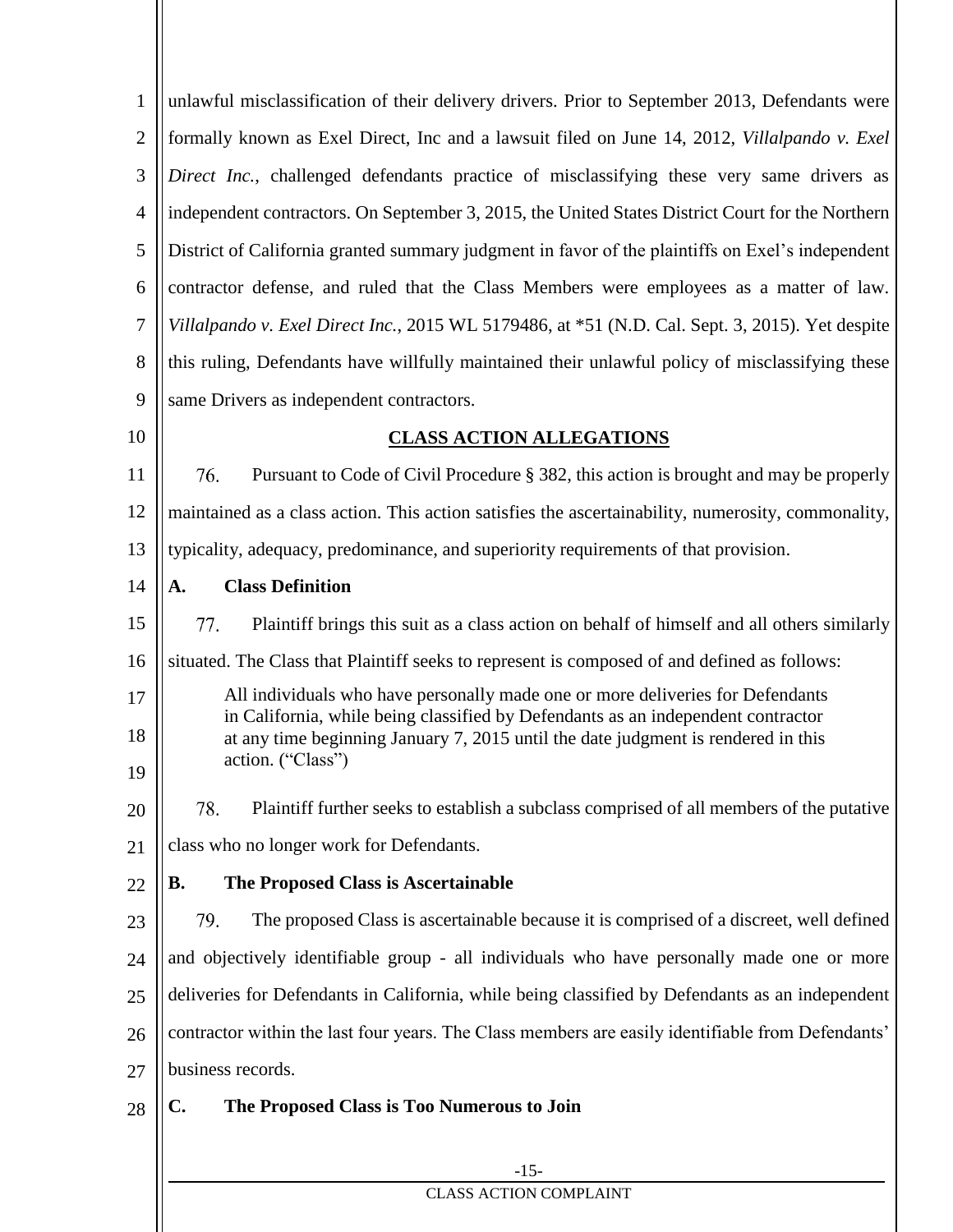| $\mathbf{1}$   | 80.                                  | Defendants have employed at least one hundred Drivers in California within four years      |  |  |  |
|----------------|--------------------------------------|--------------------------------------------------------------------------------------------|--|--|--|
| $\overline{2}$ |                                      | preceding the filing of this Complaint. Class members are therefore far too numerous to be |  |  |  |
| 3              | individually joined in this lawsuit. |                                                                                            |  |  |  |
| $\overline{4}$ | D.                                   | <b>Common Issues of Fact and Law Predominate</b>                                           |  |  |  |
| 5              | 81.                                  | Common questions of law and/or fact exist as to the members of the Class and, in           |  |  |  |
| 6              |                                      | addition, common questions of law and/or fact predominate over questions affecting only    |  |  |  |
| $\overline{7}$ |                                      | individual members of the Class. The common questions include the following:               |  |  |  |
| 8              | i.                                   | Whether the Drivers are independent contractors or employees under applicable              |  |  |  |
| 9              |                                      | law;                                                                                       |  |  |  |
| 10             | ii.                                  | Whether Defendants have the right to control the manner and means by which                 |  |  |  |
| 11             |                                      | the Drivers perform their work;                                                            |  |  |  |
| 12             | iii.                                 | Whether Defendants retain the right to direct and/or supervise the work that the           |  |  |  |
| 13             |                                      | Drivers perform;                                                                           |  |  |  |
| 14             | iv.                                  | Whether Defendants retain the right to assign the Drivers' delivery schedules and          |  |  |  |
| 15             |                                      | routes;                                                                                    |  |  |  |
| 16             | $\mathbf{V}$ .                       | Whether Defendants retain the right to exercise control, directly or indirectly,           |  |  |  |
| 17             |                                      | over Drivers' work hours;                                                                  |  |  |  |
| 18             | vi.                                  | Whether Defendants retain the right to exercise control, directly or indirectly,           |  |  |  |
| 19             |                                      | over Drivers' working conditions;                                                          |  |  |  |
| 20             | vii.                                 | Whether Defendants retain the right to control, directly or indirectly, the kinds of       |  |  |  |
| 21             |                                      | equipment and the uniforms the Drivers use;                                                |  |  |  |
| 22             | viii.                                | Whether Defendants retain the right to require the Drivers to wear uniforms as             |  |  |  |
| 23             |                                      | specified by Defendants and their clients;                                                 |  |  |  |
| 24             | ix.                                  | Whether the Drivers need special skills or education to perform their work;                |  |  |  |
| 25             | X.                                   | Whether Defendants supply particular tools and equipment to the Drivers;                   |  |  |  |
| 26             | xi.                                  | Whether the Drivers' work is part of the regular business of Defendants;                   |  |  |  |
| 27             | xii.                                 | Whether the Drivers are entitled to be reimbursed for Defendants' business                 |  |  |  |
| 28             |                                      | expenses and deductions;                                                                   |  |  |  |
|                |                                      |                                                                                            |  |  |  |
|                |                                      | $-16-$<br><b>CLASS ACTION COMPLAINT</b>                                                    |  |  |  |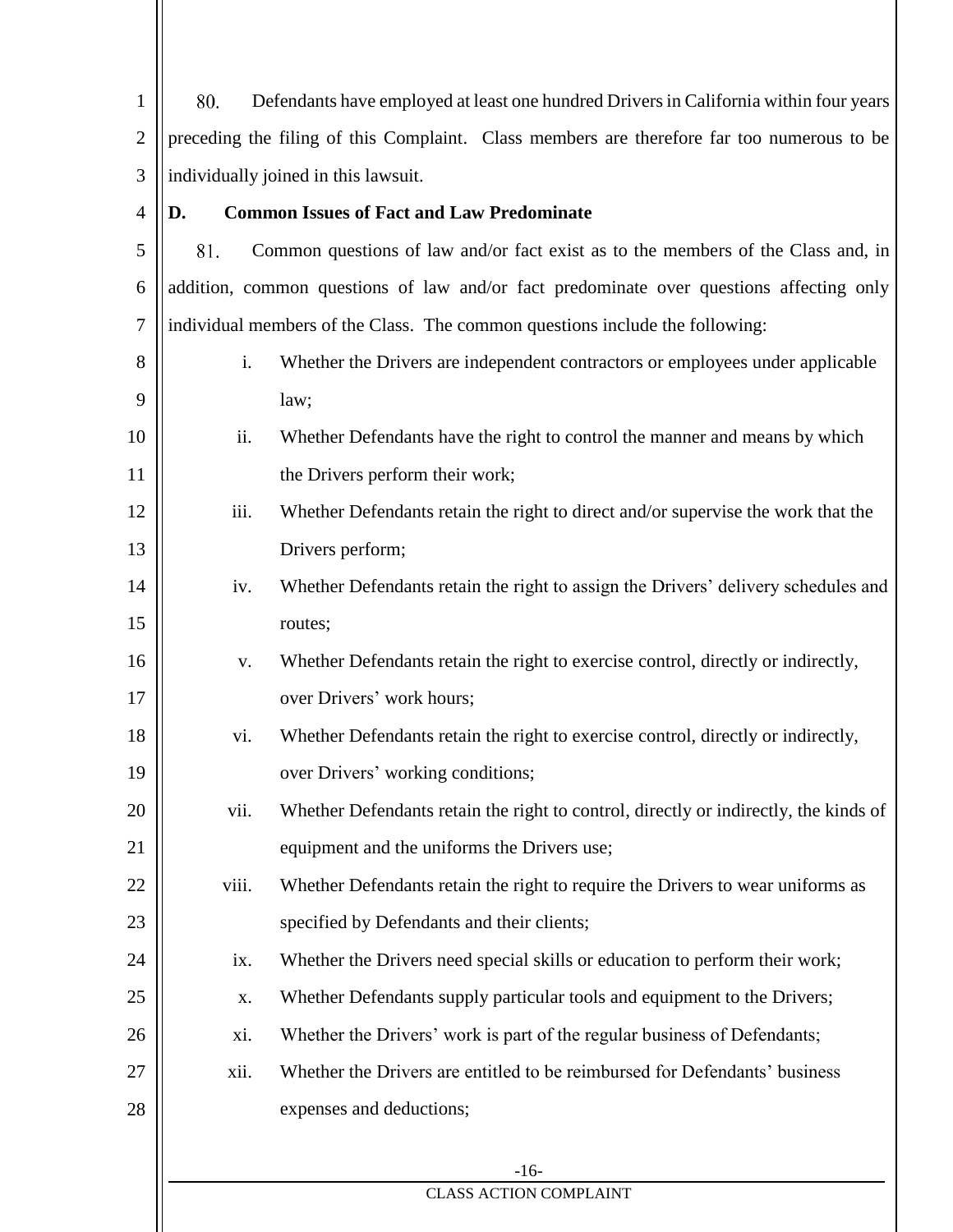| $\mathbf{1}$   | xiii.  | Whether Defendants pay the Drivers overtime or double-time wages for               |
|----------------|--------|------------------------------------------------------------------------------------|
| $\overline{2}$ |        | performing work over eight (8) hours per day, over twelve (12) hours per day,      |
| 3              |        | and/or over forty (40) hours per week;                                             |
| $\overline{4}$ | xiv.   | Whether the Drivers are denied minimum wage by virtue of the length of the         |
| 5              |        | routes Defendants assign in comparison to the compensation actually paid to        |
| 6              |        | them, after the deductions Defendants make from the payments and the other         |
| 7              |        | expenses the Drivers must pay out of their own pockets;                            |
| 8              | XV.    | Whether Defendants deny the Drivers minimum wage for work activities that are      |
| 9              |        | not compensated by the per stop delivery piece rates;                              |
| 10             | xvi.   | Whether Defendants fail to provide the drivers an opportunity to take off-duty     |
| 11             |        | meal periods as required by applicable law;                                        |
| 12             | xvii.  | Whether Defendants fail to authorize and permit rest periods as required by        |
| 13             |        | applicable law;                                                                    |
| 14             | xviii. | Whether, assuming rest periods are authorized, permitted, and taken, Defendants    |
| 15             |        | have failed to provide rest period compensation.                                   |
| 16             | xix.   | Whether Defendants have failed to pay meal and rest period premiums when           |
| 17             |        | meal and rest periods were not provided.                                           |
| 18             | XX.    | Whether the paychecks provided to the Drivers in connection with their             |
| 19             |        | compensation contain all the elements mandated for accurate itemized wage          |
| 20             |        | statements under Cal. Labor Code § 226(a);                                         |
| 21             | xxi.   | Whether Drivers who had their employment relationship with Defendants              |
| 22             |        | terminated are entitled to penalty wages for Defendants' failure to timely pay all |
| 23             |        | outstanding amounts of compensation owed upon termination of the employment        |
| 24             |        | relationship;                                                                      |
| 25             | xxii.  | Whether Defendants' policies and practices have resulted in violation of one or    |
| 26             |        | more of the Labor Code provisions cited herein;                                    |
| 27             |        |                                                                                    |
| 28             |        |                                                                                    |
|                |        |                                                                                    |
|                |        | $-17-$<br><b>CLASS ACTION COMPLAINT</b>                                            |
|                |        |                                                                                    |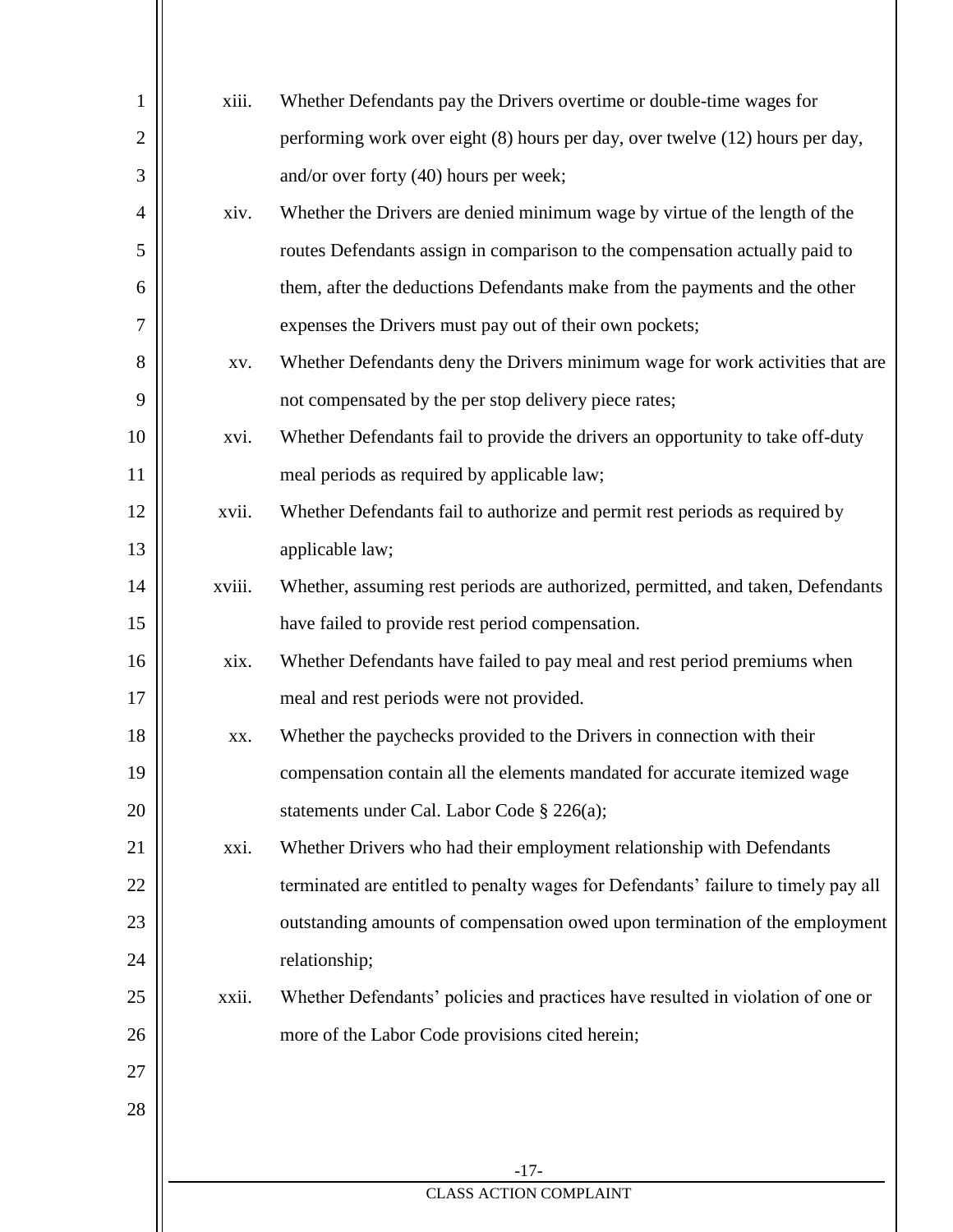| $\mathbf{1}$   | Whether Defendants' policies and practices are unlawful, unfair and/or<br>xxiii.                      |
|----------------|-------------------------------------------------------------------------------------------------------|
| $\overline{2}$ | fraudulent business practices in violation of California Business & Professions                       |
| 3              | Code §§17200, et seq.;                                                                                |
| $\overline{4}$ | xxiv.<br>The injunctive and/or monetary relief to which Plaintiff and the Class may be                |
| 5              | entitled as a result of the violations alleged herein.                                                |
| 6              | <b>Plaintiff's Claims are Typical</b><br>Е.                                                           |
| $\overline{7}$ | Plaintiff's claims are typical of the claims of the Class. Defendants' common course<br>82.           |
| 8              | of conduct in misclassifying all of the Drivers as independent contractors caused Plaintiff and the   |
| 9              | proposed Class to sustain the same or similar injuries and damages. Plaintiff's claims are thereby    |
| 10             | representative of and co-extensive with the claims of the proposed Class.                             |
| 11             | Plaintiff and his Counsel Will Adequately Represent the Class<br>F.                                   |
| 12             | 83.<br>Plaintiff is an adequate representatives of the Class because he is a member of the            |
| 13             | Class and his interests do not conflict with the interests of the members of the Class he seeks to    |
| 14             | represent. Plaintiff has retained counsel competent and experienced in complex class action           |
| 15             | litigation, and Plaintiff intends to prosecute this action vigorously. Plaintiff and his counsel will |
| 16             | fairly and adequately protect the interests of members of the Class.                                  |
| 17             | G.<br><b>Class Action Treatment is Superior</b>                                                       |
| 18             | 84.<br>The class action is superior to other available means for the fair and efficient               |
| 19             | adjudication of this dispute. The injury suffered by each member of the Class, while meaningful       |
| 20             | on an individual basis, is not of such magnitude as to make the prosecution of individual actions     |
| 21             | against Defendants economically feasible. Furthermore, individualized litigation increases the        |
| 22             | delay and expense to all parties and the court system presented by the legal and factual issues of    |
| 23             | the case. In contrast, the class action device presents far fewer management difficulties and         |
| 24             | provides the benefits of single adjudication, economy of scale, and comprehensive supervision         |
| 25             | by a single court, and avoids the problem of inconsistent judgments.                                  |
| 26             | <b>FIRST CAUSE OF ACTION</b>                                                                          |
| 27             | <b>Reimbursement of Business Expenses</b><br>California Labor Code §§ 2800, 2801, 2804                |
| 28             | 85.<br>Plaintiff hereby realleges and incorporates by reference the allegations set forth above       |
|                | $-18-$                                                                                                |
|                | <b>CLASS ACTION COMPLAINT</b>                                                                         |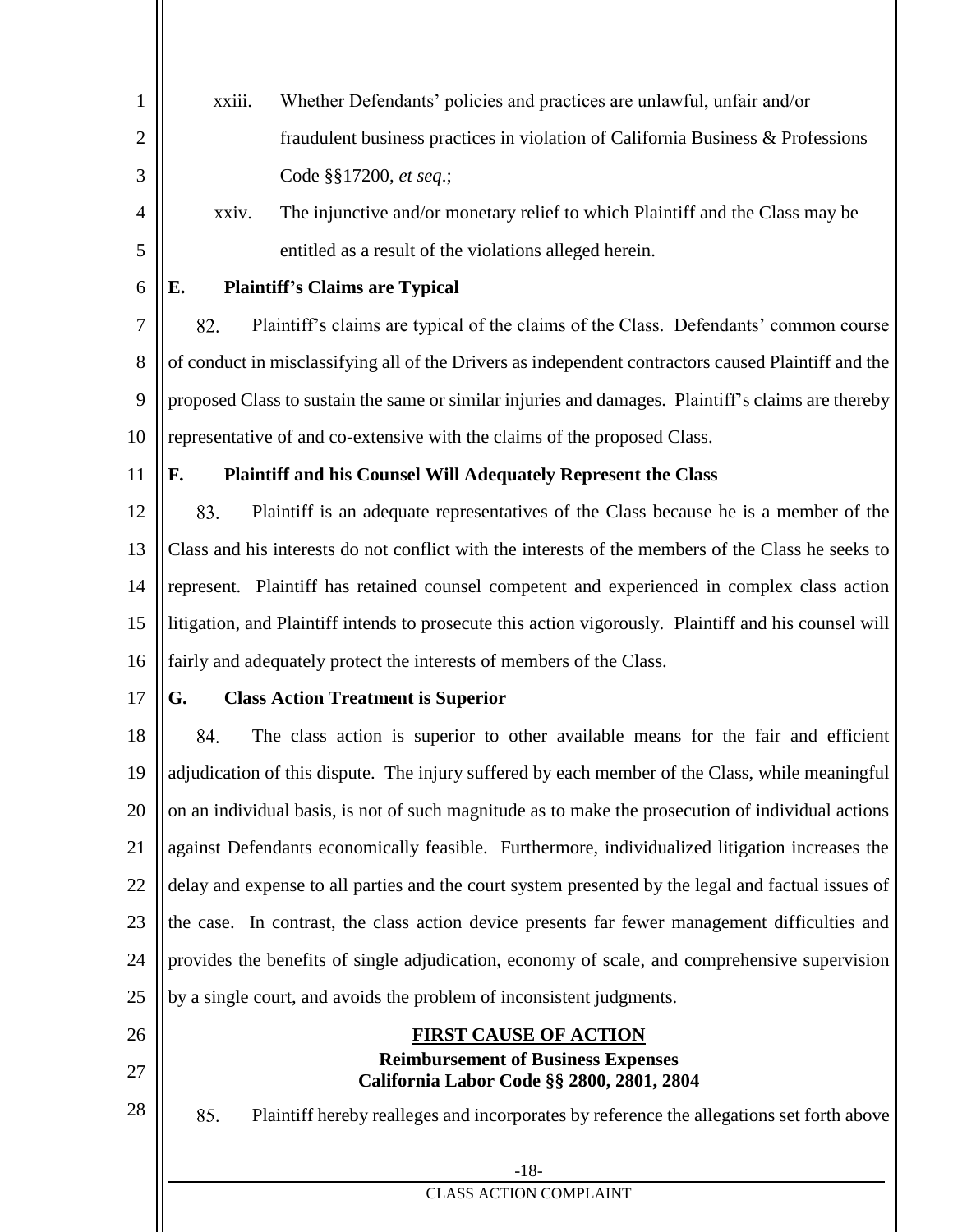1 as if fully set forth herein.

2 86. At all relevant times, Plaintiff, and members of the Class, were employees covered by 3 Labor Code §§ 2800, 2802, and 2804.

87. California Labor Code § 2800 provides: "An employer shall in all cases indemnify 4 5 his employee for losses caused by the employer's want of ordinary care."

88. 6 California Labor Code § 2802 provides "An employer shall indemnify his or her 7 employee for all necessary expenditures or losses incurred by the employee in direct consequence 8 of the discharge of his or her duties, or of his or her obedience to the directions of the employer, 9 even though unlawful, unless the employee, at the time of obeying the directions, believed them 10 to be unlawful."

11 89. During the applicable statutory period, Plaintiff and the Class members incurred 12 necessary expenditures and losses in direct consequence of the discharge of their employment 13 duties and in obedience to the directions of Defendants, for which Defendants did not reimburse 14 Plaintiff and Class members, including but not limited to: (1) vehicle rentals/leases, towing, 15 diesel/gasoline and other fuel, tires, vehicle maintenance, vehicle repairs, vehicle washes, and 16 insurance in connection with their operation of the vehicles used to perform the deliveries; (2) 17 expenditures in connection with delivery supplies required by Defendants for the Class members 18 to perform delivery services; (3) automobile insurance and occupational accident insurance to 19 cover accidental injury to Class members during the course and scope of their employment with 20 Defendants, which constitutes workers' compensation insurance, in violation of California Labor 21 Code §  $3751(a)$ ; (4) mobile phones and GPS units required for mapping and driving the routes 22 efficiently, and to allow Defendants to communicate with the Drivers and track their progress; 23 and (5) claims for lost or damaged items, and service and merchandise claims granted to 24 customers.

25 90. Labor Code §2804 provides: "Any contract or agreement, express or implied, made 26 by any employee to waive the benefits of this article or any part thereof, is null and void, and this 27 article shall not deprive any employee or his personal representative of any right or remedy to 28 which he is entitled under the laws of this State."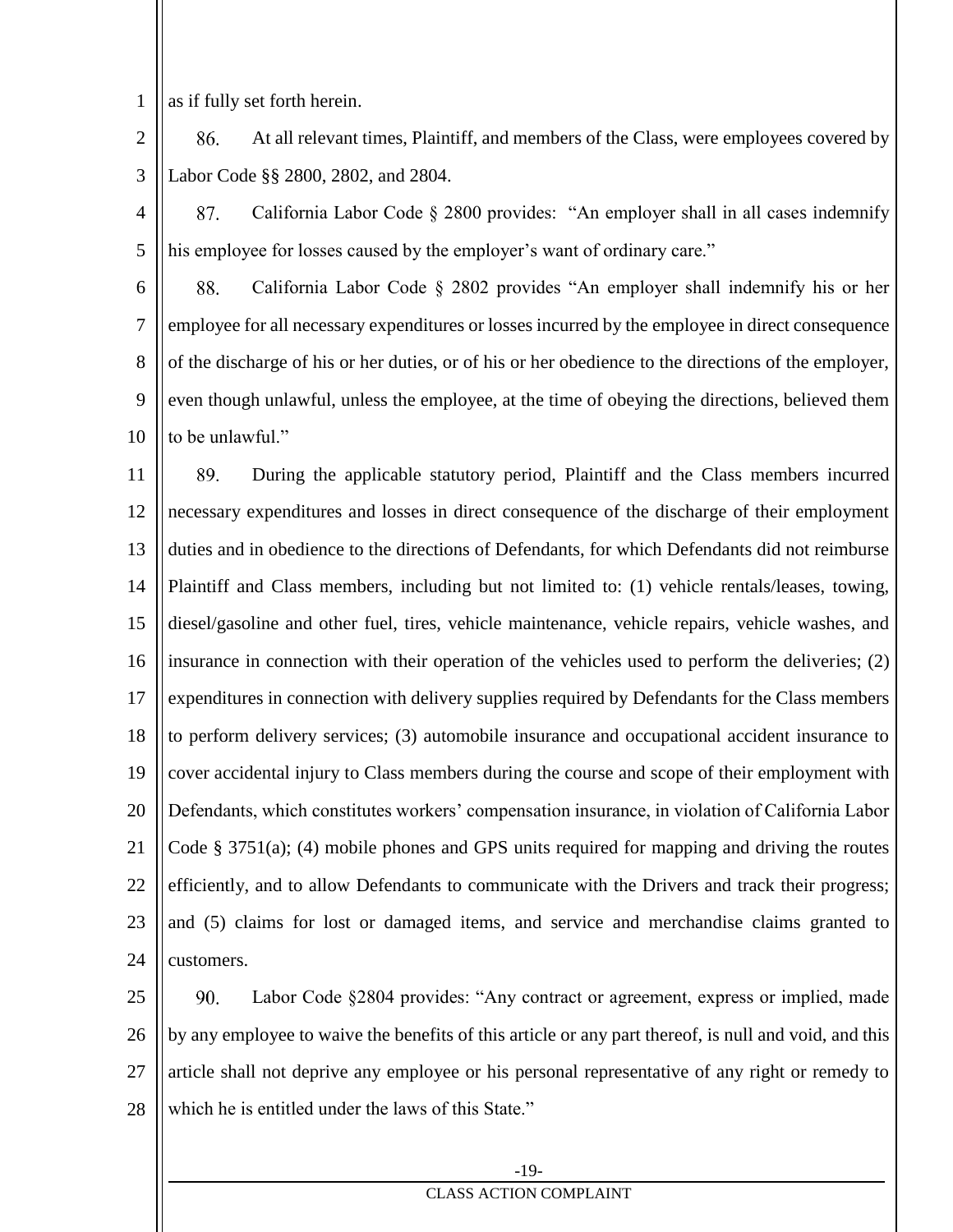| $\mathbf{1}$   | 91.<br>Thus, regardless of the agreement signed by all the Class members, Defendants have                                       |
|----------------|---------------------------------------------------------------------------------------------------------------------------------|
| $\overline{2}$ | engaged in illegal expense-shifting practices by failing to fully reimburse Plaintiff and the                                   |
| 3              | members of the Class for necessary business-related expenses and costs.                                                         |
| 4              | 92.<br>Pursuant to Labor Code §218.6 Civil Code §§ 3287(a), 3829, and/or other applicable                                       |
| 5              | law, Plaintiff and other members of the Class are entitled to recover pre-judgment interest.                                    |
| 6              | 93.<br>Under California Labor Code §§ 2800, 2802, and 2804, Plaintiff and Class Members                                         |
| $\tau$         | are entitled to recover their unreimbursed expenditures and losses, interest thereon, attorney's                                |
| 8              | fees, and costs of suit, in an amount to be proven at trial.                                                                    |
| 9              | <b>SECOND CAUSE OF ACTION</b>                                                                                                   |
| 10             | <b>Unlawful Deductions from Wages</b><br>California Labor Code §§ 204, 218, 218.6, 221, 223, and 400-410; California Civil Code |
| 11             | §3287(a); IWC Wage Order No. 9, and Title 8 C.C.R. §11090, ¶ 8.                                                                 |
| 12             | 94.<br>Plaintiff hereby realleges and incorporates by reference the allegations set forth above                                 |
| 13             | as if fully set forth herein.                                                                                                   |
| 14             | 95.<br>At all relevant times, Plaintiff, and members of the Class, were employees covered by                                    |
| 15             | Labor Code §§ 204, 218, 218.6, 221, 223, and 400-410, IWC Wage Order 9-2001, and Title 8                                        |
| 16             | C.C.R. $§11090$ , ¶ 8.                                                                                                          |
| 17             | 96.<br>Pursuant to Labor Code § 204, Labor Code § 221, and Wage Order 9-2001, Plaintiff,                                        |
| 18             | and other members of the Class, were entitled to receive on regular paydays all wages earned for                                |
| 19             | the pay period corresponding to the payday without any deductions, except for those legally                                     |
| 20             | permissible deductions authorized in writing or required by law.                                                                |
| 21             | 97.<br>Pursuant to Labor Code $\S$ 223, it is unlawful for employers to secretly pay a lower                                    |
| 22             | wage scale while purporting to pay the wage scale designated by statute or by contract.                                         |
| 23             | 98.<br>Pursuant to Labor Code §§ 400-410, employers are not entitled to a set off of debts                                      |
| 24             | owed by their employees against wages due those employees on termination.                                                       |
| 25             | 99.<br>IWC wage order No. 9, §8, and Title 8 of the California Code of Regulations §11090,                                      |
| 26             | 18, provide that the only circumstances under which an employer can make a deduction from an                                    |
| 27             | employee's wage are: 1) cash shortage; 2) breakage; or 3) loss of equipment if the employer can                                 |
| 28             | show the shortage, breakage, or loss was the result of the employee's gross negligence or                                       |
|                | dishonest or willful act.                                                                                                       |
|                | $-20-$                                                                                                                          |
|                | <b>CLASS ACTION COMPLAINT</b>                                                                                                   |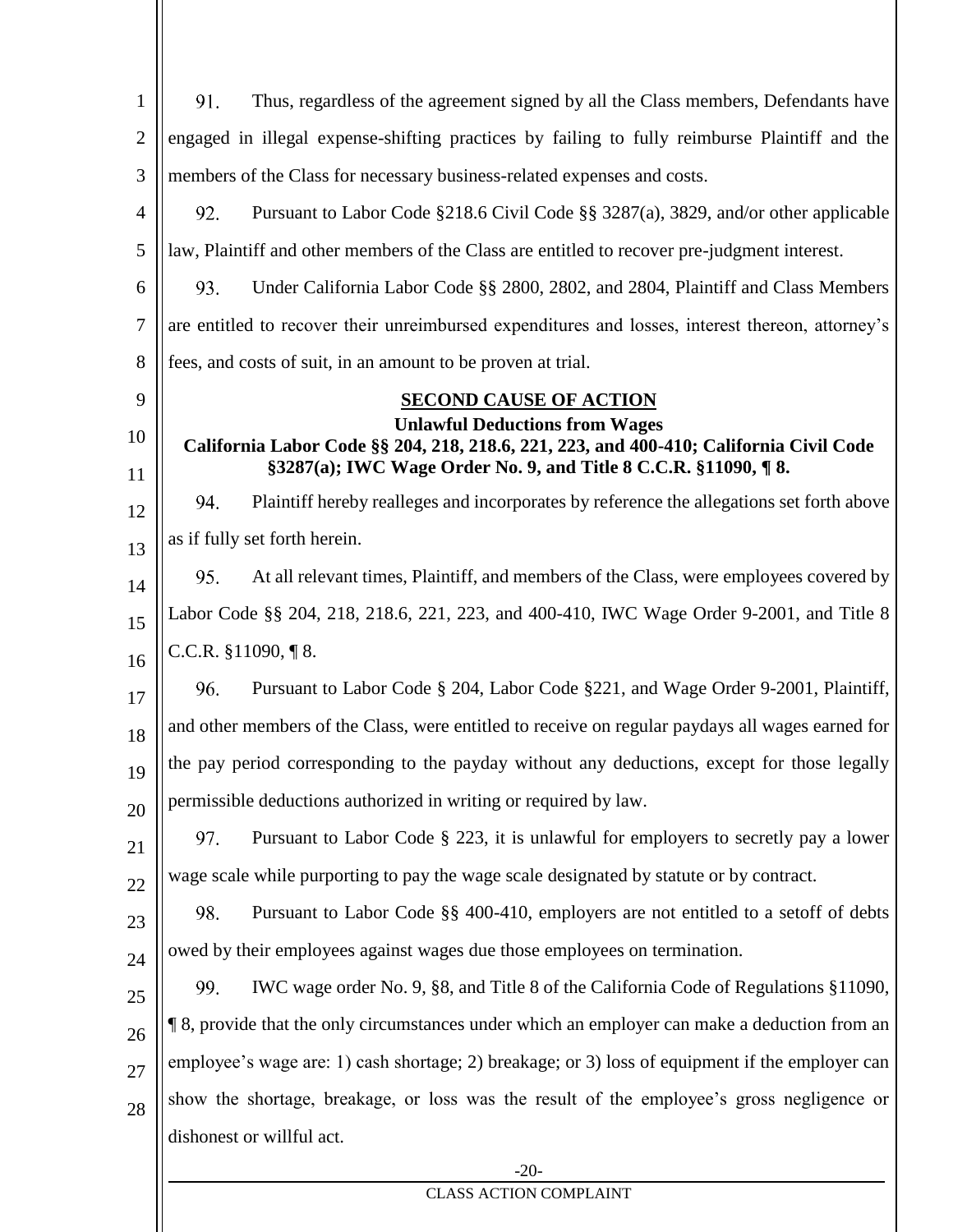| $\mathbf{1}$   | Under these statutes, regulations and California's fundamental public policy<br>100.                      |
|----------------|-----------------------------------------------------------------------------------------------------------|
| $\overline{2}$ | protecting wages and wage scales, employers cannot subject employees to unanticipated                     |
| 3              | reductions in their wages. Nor can they make employees the insurers of their employer's business          |
| $\overline{4}$ | losses, or otherwise pass the ordinary business losses of the company onto the employee.                  |
| 5              | 101.<br>Defendants have violated California Labor Code §§ 221, 223, and 400-410, and IWC                  |
| 6              | wage order No. 9, §8, by unlawfully taking deductions from Plaintiff and Class members'                   |
| $\overline{7}$ | compensation to cover certain ordinary business expenses of Defendants, including but not                 |
| 8              | limited to claims for lost or damaged cargo, property damage claims, bodily injury claims, service        |
| 9              | and merchandise claims granted to customers, insurance, fees associated GPS monitoring and                |
| 10             | tracking of the Class members, loans made to drivers for necessary equipment, costly repairs, or          |
| 11             | other expenses, and the cost of fuel, vehicle maintenance, and uniforms.                                  |
| 12             | 102.<br>Because Defendants have taken unlawful deductions from the Class members'                         |
| 13             | compensation, they are liable to Plaintiff and Class members for the compensation that should be          |
| 14             | paid, 'but for' the unlawful deductions under California Labor Code §§221, 223 and 400-410,               |
| 15             | IWC Wage Order No. 9, and Title 8 of the California Code of Regulations §11090. Pursuant to               |
| 16             | Labor Code §218, Plaintiff, and other members of the Class, are entitled to recover the full amount       |
| 17             | of the wages earned but not paid every pay period.                                                        |
| 18             | Pursuant to Labor Code §218.6 Civil Code §§ 3287(a), 3829, and/or other applicable<br>103.                |
| 19             | law, Plaintiff and other members of the Class are entitled to recover pre-judgment interest on            |
| 20             | wages earned, but not paid every pay period.                                                              |
| 21             | As a result of Defendants' unlawful deductions made from wages and refusal to pay<br>104.                 |
| 22             | the Plaintiff and Class Members, Defendants are liable for penalties, reasonable attorneys' fees,         |
| 23             | and costs of suit.                                                                                        |
| 24             | <b>THIRD CAUSE OF ACTION</b>                                                                              |
| 25             | <b>Failure to Pay Minimum Wages</b><br>California Labor Code §§ 1182.11, 1182.12, 1194, 1197, and 1197.1; |
| 26             | IWC Wage Order No. 9; and Minimum Wage Order                                                              |
| 27             | 105.<br>Plaintiff hereby realleges and incorporates by reference the allegations set forth above          |
| 28             | as if fully set forth herein.                                                                             |
|                | 106.<br>During the applicable statutory period, California Labor Code §§1182.11, 1182.12 and              |
|                | $-21-$<br><b>CLASS ACTION COMPLAINT</b>                                                                   |
|                |                                                                                                           |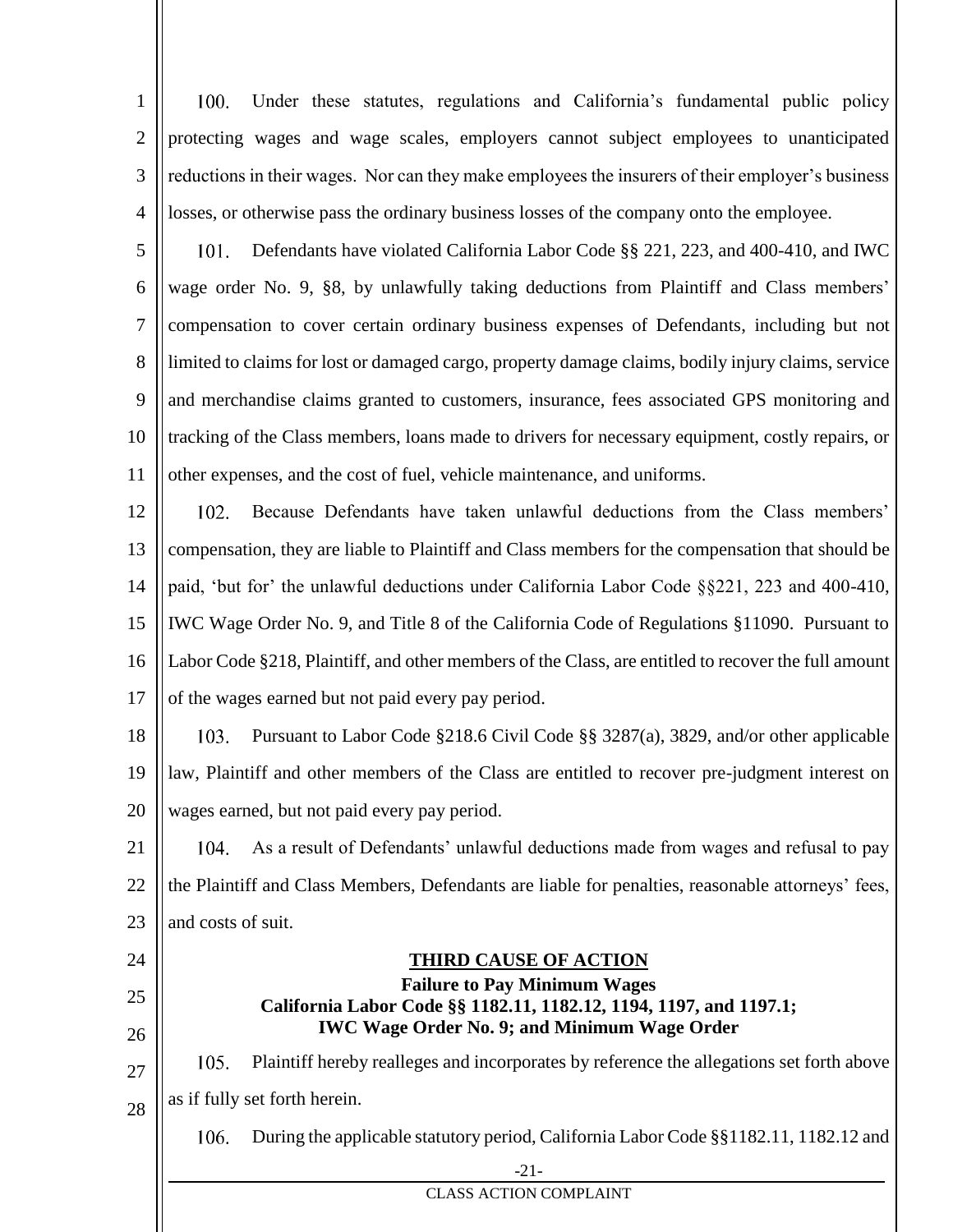| $\mathbf{1}$   | 1197, and the Minimum Wage Order were in full force and effect and required that the Class                                                                  |
|----------------|-------------------------------------------------------------------------------------------------------------------------------------------------------------|
| $\overline{2}$ | members receive the minimum wage for all hours worked irrespective of whether nominally paid                                                                |
| 3              | on a piece rate, or any other bases, at the rate of not less than eight dollars (\$8.00) per hour from                                                      |
| $\overline{4}$ | January 1, 2008 to June 30, 2014; at a rate not less than nine dollars (\$9.00) per hour from July                                                          |
| 5              | 1, 2014 to December 31, 2015; and at a rate not less than ten dollars (\$10.00) per hour                                                                    |
| 6              | commencing on January 1, 2016.                                                                                                                              |
| $\overline{7}$ | "Hours worked" is the time during which an employee is subject to the control of an<br>107.                                                                 |
| 8              | employer, and includes all the time the employee is suffered or permitted to work, whether or not                                                           |
| 9              | required to do so.                                                                                                                                          |
| 10             | 108.<br>The right to minimum wage cannot be waived. California Labor Code §1194 states:                                                                     |
| 11             | Notwithstanding any agreement to work for a lesser wage, any employee<br>receiving less than the legal minimum wage or the legal overtime compensation      |
| 12             | applicable to the employee is entitled to recover in a civil action the unpaid<br>balance of the full amount of this minimum wage or overtime compensation, |
| 13             | including interest thereon, reasonable attorney's fees, and costs of suit.                                                                                  |
| 14             | 109.<br>The Class members regularly work twelve (12) to fourteen (14) hours per day, and                                                                    |
| 15             | often many more. Class members begin a typical workday by reporting to Defendants' location                                                                 |
| 16             | to obtain their routes and load merchandise, and often to attend morning meetings. Upon finishing                                                           |
| 17             | the day's deliveries, the Drivers must return to Defendants' location, fill out paperwork, and drop                                                         |
| 18             | off undelivered merchandise.                                                                                                                                |
| 19             | 110.<br>The Class members work tirelessly throughout the day into the night to comply with                                                                  |
| 20             | Defendants' policies and meet their expectations. It is common for the Class members to drive                                                               |
| 21             | late into the night, only to begin again early the next morning.                                                                                            |
| 22             | 111.<br>Defendants pay the Class members a fixed rate for each customer delivery; this is                                                                   |
| 23             | referred to as a piece-rate payment schedule.                                                                                                               |
| 24             | 112.<br>Working days are often lengthened by supervisors who order the Class members to                                                                     |
| 25             | add additional stops to their schedules post-hoc.                                                                                                           |
| 26             | 113.<br>In addition to the long hours, there are a considerable amount of deductions made by                                                                |
| 27<br>28       | Defendants to the Drivers' paychecks. Deductions include items such as: vehicle costs; insurance;                                                           |
|                | damaged merchandise; equipment/tools; fines; in-home damage to customer property; gas/fuel;                                                                 |
|                | $-22-$                                                                                                                                                      |
|                | <b>CLASS ACTION COMPLAINT</b>                                                                                                                               |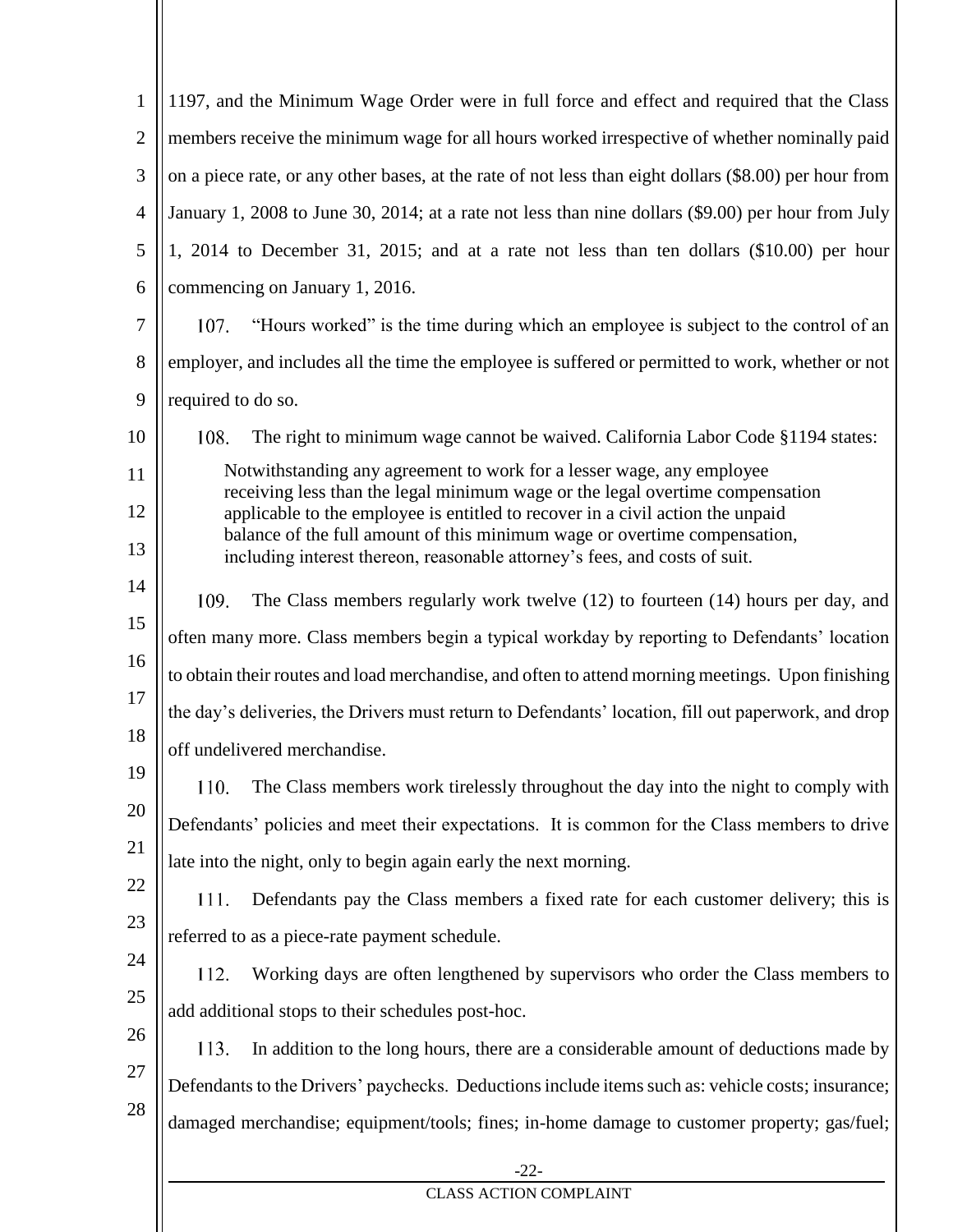1 2 vehicle repairs; vehicle washes; GPS units and recurring monitoring fees; and tires, among other things.

3 114. The Class members must also pay out of their own pocket for expenses necessarily and reasonably incurred to perform their job. This includes the substantial costs of vehicles and 4 5 other driving related costs, such as maintenance, licensing, permits, tolls, and the like.

6 115. Between the lengthy routes and work days, substantial deductions, and the need to pay 7 for other necessary costs out of their own pockets, the Class members often work for wages that 8 fall below the minimum wage.

9 116. As a separate and independent basis for the denial of minimum wage, Defendants also 10 maintain a policy of paying the Class members nothing for an array of activities it requires them 11 to perform before and after performing deliveries. These activities include: attending regular 12 morning and other ongoing meetings with management; reviewing route assignments and 13 mapping destinations; loading and unloading vehicles; filling out paperwork; returning delivery 14 equipment and undelivered merchandise to the terminal at the end of the workday; and other 15 uncompensated work. This work is performed off the clock and often takes as long as 2-3 hours 16 per day.

17 117. Defendants do not compensate Plaintiff and Class members for these work activities, 18 yet Defendants suffer and permit Plaintiff and Class members to perform them, and exercise 19 control over the way they are performed.

20 118. The substantial time the Class members regularly spend on these work activities is 21 compensable working time and Defendants are required by law to pay the Class members at a 22 rate of no less than minimum wage for it. Defendants' failure to compensate the Class members 23 at all for this time results in the denial of the Class members' statutorily-mandated minimum 24 wages for those periods of work, in violation of the Labor Code provisions cited herein.

25 119. Because of Defendants' policies and practices with regard to compensating the Class 26 members, Defendants have failed to pay minimum wages as required by law. Plaintiff and 27 members of the Class frequently work time for which they are compensated below the statutory 28 minimum, as determined by the Industrial Welfare Commission.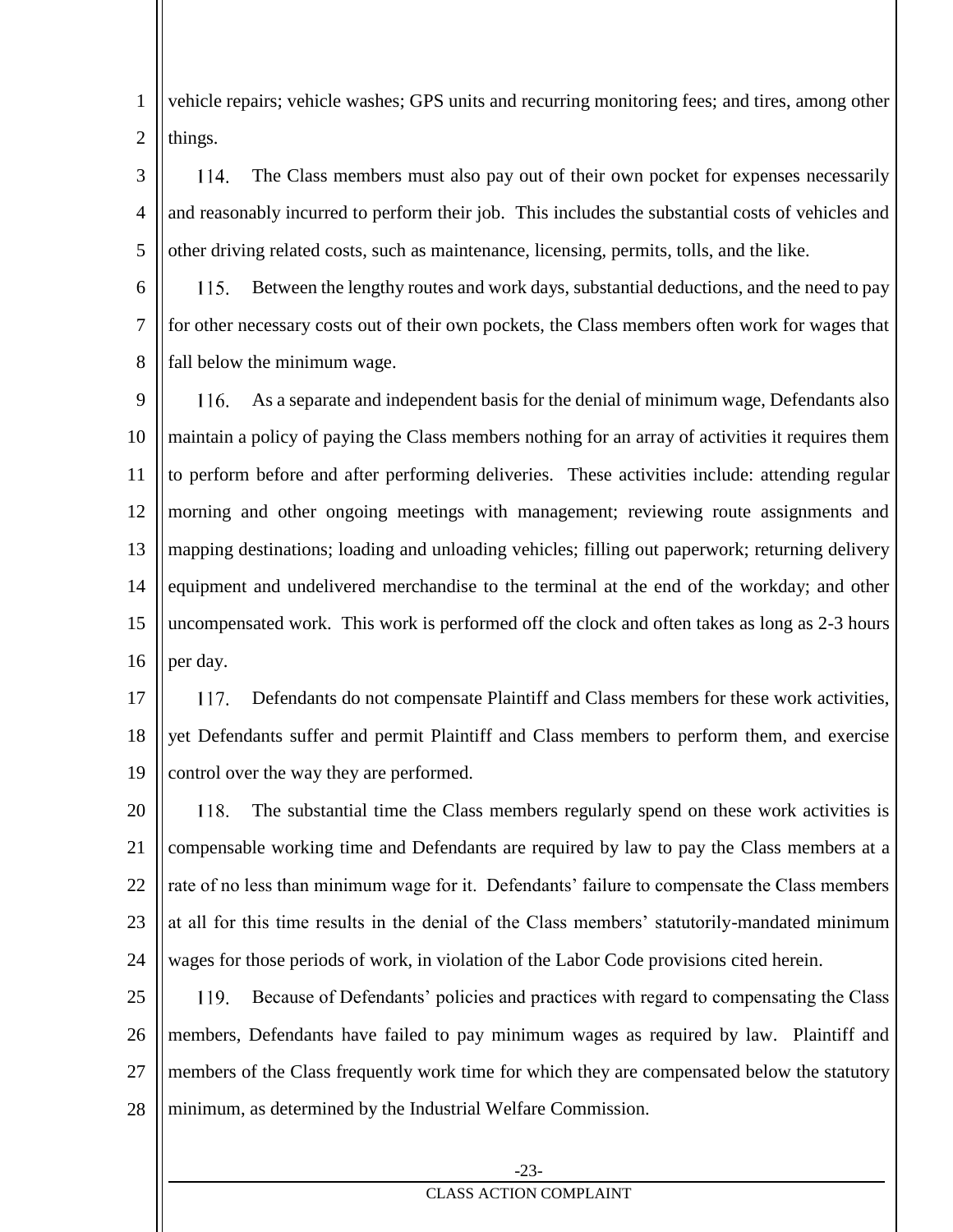| $\mathbf{1}$   | 120.<br>Labor Code $§1194.2$ provides that, in any action under $§1194$ to recover wages                       |
|----------------|----------------------------------------------------------------------------------------------------------------|
| $\overline{2}$ | because of the payment of a wage less than minimum wage fixed by an order of the commission,                   |
| 3              | an employee shall be entitled to recover liquidated damages in an amount equal to the wages                    |
| $\overline{4}$ | unlawfully unpaid and interest thereon.                                                                        |
| 5              | 121.<br>Pursuant to Labor Code §218.6 or Civil Code §3287(a), Plaintiff and other members                      |
| 6              | of the Class are entitled to recover pre-judgment interest on wages earned, but not paid every pay             |
| $\overline{7}$ | period.                                                                                                        |
| 8              | As a direct and proximate result of the unlawful acts and/or omissions of Defendants,<br>122.                  |
| 9              | Plaintiff and members of the Class have been deprived of minimum wages in an amount to be                      |
| 10             | determined at trial, and are entitled to a recovery of such amount, plus liquidated damages, plus              |
| 11             | interest thereon, attorneys' fees, and costs of suit pursuant to Labor Code §§ 1194, 1194.2 and                |
| 12             | 1197.1.                                                                                                        |
| 13             | <b>FOURTH CAUSE OF ACTION</b>                                                                                  |
| 14             | Failure to Pay Regular Rates for All Hours Worked in Violation of<br>California Labor Code §, 204, and 221-223 |
| 15             | 123.<br>Plaintiff hereby realleges and incorporates by reference the allegations set forth above               |
| 16             | as if fully set forth herein.                                                                                  |
| 17             | California Labor Code §200 defines wages as "all amounts for labor performed by<br>124.                        |
| 18             | employees of every description, whether the amount is fixed or ascertained by the standard of                  |
| 19             | time, task, piece, commission basis or other method of calculation."                                           |
| 20             | California Labor Code §204 provides that employers must compensate employees for<br>125.                       |
| 21             | all hours worked "twice during each calendar month, on days designated in advance by the                       |
| 22             | employer as the regular paydays."                                                                              |
| 23             | California Labor Code §§221-223 prohibit employers from withholding and deducting<br>126.                      |
| 24             | wages, or otherwise artificially lowering the wage scale of an employee.                                       |
| 25             | Defendants also maintain a policy of paying the Class members nothing for an array<br>127.                     |
| 26             | of activities it requires them to perform before and after performing deliveries. These activities             |
| 27             | include: attending regular morning and other ongoing meetings with management; reviewing                       |
| 28             | route assignments and mapping destinations; loading and unloading vehicles; filling out                        |
|                | $-24-$                                                                                                         |
|                | <b>CLASS ACTION COMPLAINT</b>                                                                                  |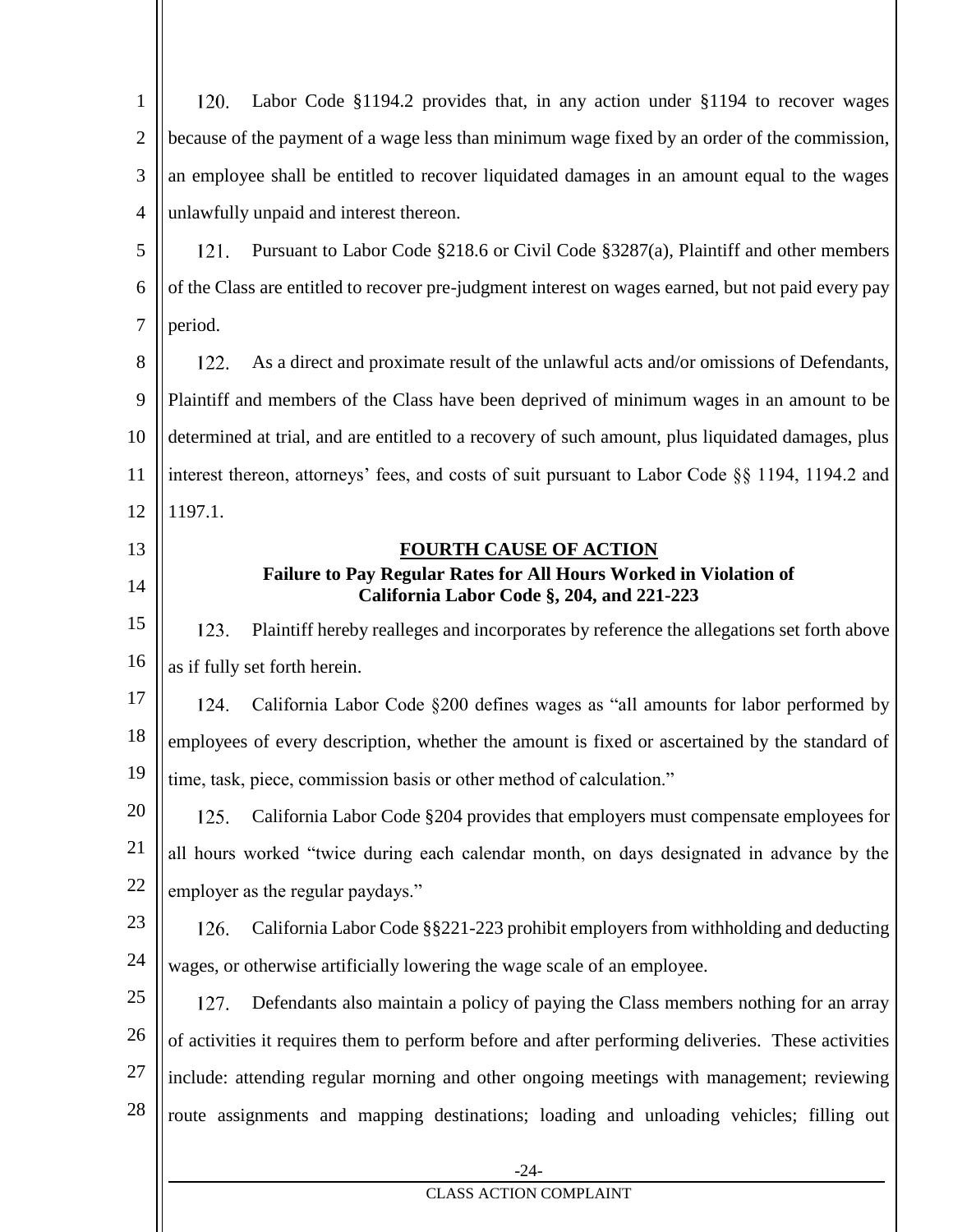1 2 3 paperwork; returning delivery equipment and undelivered merchandise to the terminal at the end of the workday; and other uncompensated work. This work is performed off the clock and often takes as long as 2-3 hours per day.

Defendants do not compensate Plaintiff and Class members for these work activities, 4 128. 5 yet Defendants suffer and permit Plaintiff and Class members to perform them, and exercise 6 control over the way they are performed.

7 129. The substantial time the Class members regularly spend on these work activities is 8 compensable working time and Defendants are required by law to pay the Class members for it. 9 Nevertheless, Defendants paid less than minimum wages and less than the agreed upon 10 compensation owed to Plaintiff and the members of the Class for such uncompensated work, 11 while purporting to pay the designated wage scale. Defendants' failure to compensate the Class 12 members for this time results in the denial of the Class members' wages for those periods of work, 13 in violation of the Labor Code provisions cited herein.

14 Pursuant to Labor Code §218.6 or Civil Code §3287(a), Plaintiff and other members  $130.$ 15 of the Class are entitled to recover pre-judgment interest on wages earned, but not paid every pay 16 period.

17 131. As a proximate result of these violations, Defendants have damaged Plaintiff and the 18 Class in amounts to be determined according to proof at trial.

19 132. Defendants are liable to Plaintiff and the Class for unpaid compensation, penalties, 20 interest and attorneys' fees and costs set forth below.

# **FIFTH CAUSE OF ACTION**

**Failure to Pay Overtime Compensation** 22 **California Labor Code §§ 510, 515.5, 1194, and 1198** *et seq***., and IWC Wage Order No. 9.** 23 133. Plaintiff hereby realleges and incorporates by reference the allegations set forth above

24 as if fully set forth herein.

21

25 26 27 28 California Labor Code §§ 510 and 1198, and IWC Wage Order No. 9, § 3, provides that employees in California shall not be employed more than eight (8) hours in any workday or forty (40) hours in any workweek unless they receive additional compensation beyond their regular wages in amounts specified by law.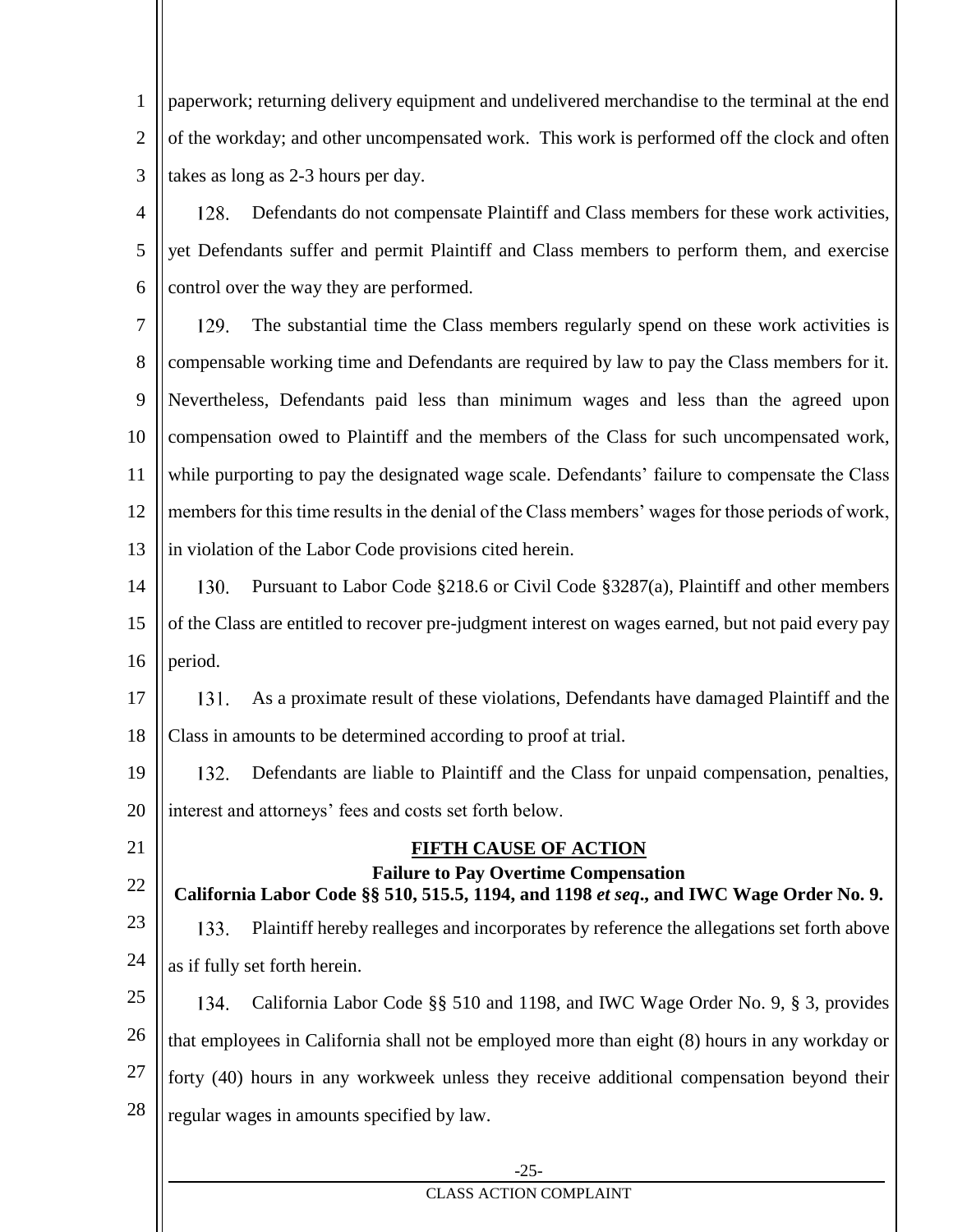1  $135.$ Defendants have failed to pay Plaintiff, and other members of the Class, overtime 2 compensation for the hours they worked in excess of the maximum hours permissible by law 3 under California Labor Code §§ 510 and 1198, and IWC Wage Order No. 9, § 3. Defendants 4 require and/or suffer and permit Plaintiff and other members of the Class to work overtime hours.

5 Defendants' failure to pay additional, premium rate compensation to Plaintiff and 136. 6 members of the Class for their overtime hours worked has caused Plaintiff and Class members, 7 and continues to cause many Class Members, to suffer damages in amounts which are presently 8 unknown to them but which exceed the jurisdictional threshold of this Court and which will be 9 ascertained according to proof at trial.

10 137. Pursuant to Labor Code §218.6 or Civil Code §3287(a), Plaintiff and other members 11 of the Class are entitled to recover pre-judgment interest on wages earned, but not paid every pay 12 period.

13 138. As a direct and proximate result of the unlawful acts and/or omissions of Defendants, 14 Plaintiff and Class members have been deprived of overtime and double time compensation in an 15 amount to be determined at trial. Plaintiff and other members of the Class request recovery of overtime and double time compensation according to proof, interest, attorney's fees and costs of 16 17 suit pursuant to California Labor Code  $\S$ [\$1194(a), 554, 1194.3 and 1197.1, as well as the 18 assessment of any statutory penalties against Defendants, in a sum as provided by the California 19 Labor Code and/or other statutes.

- 20
- 21

#### **SIXTH CAUSE OF ACTION**

**Failure to Provide Off Duty and Compliant Meal Periods, or Compensation in Lieu California Labor Code §§ 226.7 and 512; and Title 8 C.C.R. §11090 ¶¶ 7 & 11**

22 Plaintiff hereby realleges and incorporates by reference the allegations set forth above 139. 23 as if fully set forth herein.

24 25 26 27 28 California Labor Code §§ 226.7 and 512, and Title 8 of the California Code of Regulations § 11090, ¶ 11 require Defendants to provide meal periods to Plaintiff and members of the proposed Class. California Labor Code §§ 226.7 and 512, and Title 8 of the California Code of Regulations § 11090, § 11 prohibit employers from employing an employee for more than five hours without a meal period no less than thirty (30) minutes and for more than ten (10)

-26-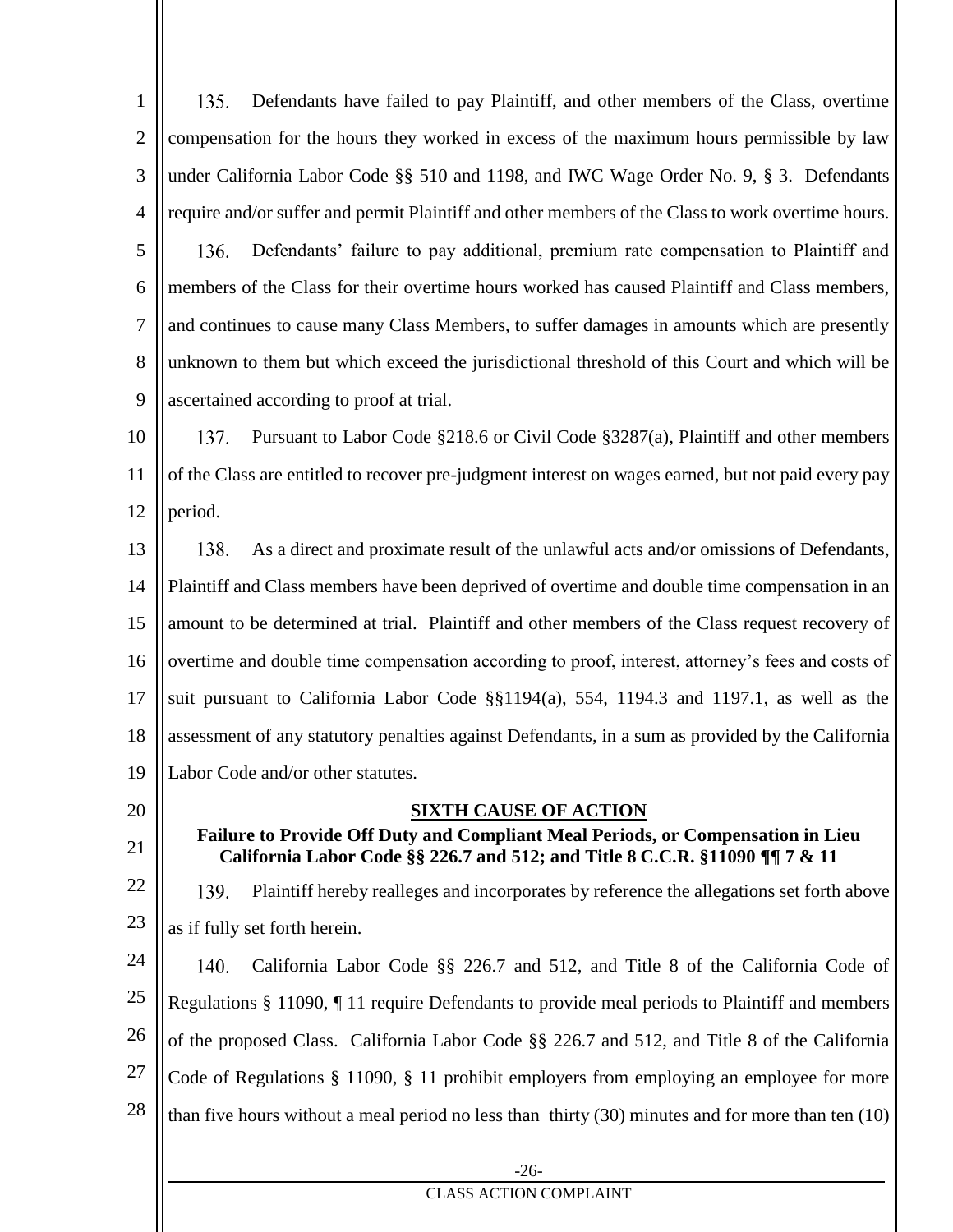1 2 3 hours without a second meal period. Unless the employee is relieved of all duty during the thirty (30) minute meal period, the employee is considered "on-duty" and the meal or rest period is counted as time worked.

 $141.$ Defendants do not provide the Class members with meal periods during which they 4 5 are completely relieved of duty for at least thirty (30) minutes by the fifth hour of work and again 6 by the tenth hour of work. To the contrary, Drivers are on duty and on call throughout their work 7 day.

8 142. As an additional basis for Defendants' violation of the meal period requirements, the 9 quantity of deliveries, time needed to drive between deliveries, and windows of time mandated in 10 the routes Defendants assign to the Class members and enforced by Defendants' managers and 11 dispatchers, actually preclude the Class members from the opportunity to stop driving and take 12 off-duty meal periods for thirty (30) minutes or more by the fifth or tenth hour of work.

13 14 15 143. Rather, the Class members regularly work twelve (12) to fourteen (14) hours in a day, and often far more, without the opportunity to take a meal period during which they are relieved of all duty.

16 Because the Class members must adhere to Defendants' demanding schedules to avoid 144. having their contracts terminated or receiving reduced work assignments, they do not have an 17 18 opportunity to take an off-duty break during their long shifts. Instead, Class members routinely 19 must eat while they drive, eat while they work, or forego eating meals entirely until the day's 20 duties are complete.

21  $145.$ Title 8 of the California Code of Regulations §11090, ¶ 7 requires Defendants to keep 22 time records of meal periods in order to satisfy the requirements of California's meal period laws 23 and regulations. Defendants' records or lack thereof demonstrate that they have not provided off 24 duty meal periods as required by applicable law.

25 146. Defendants have failed to perform their obligations to provide Plaintiff and Class 26 members' off-duty meal periods. Defendants also have failed to pay Plaintiff and Class members 27 one (1) hour of pay for each day that an off-duty meal period was not provided. Defendants' 28 conduct described herein violates California Labor Code §§226.7 and 512 and Title 8 of the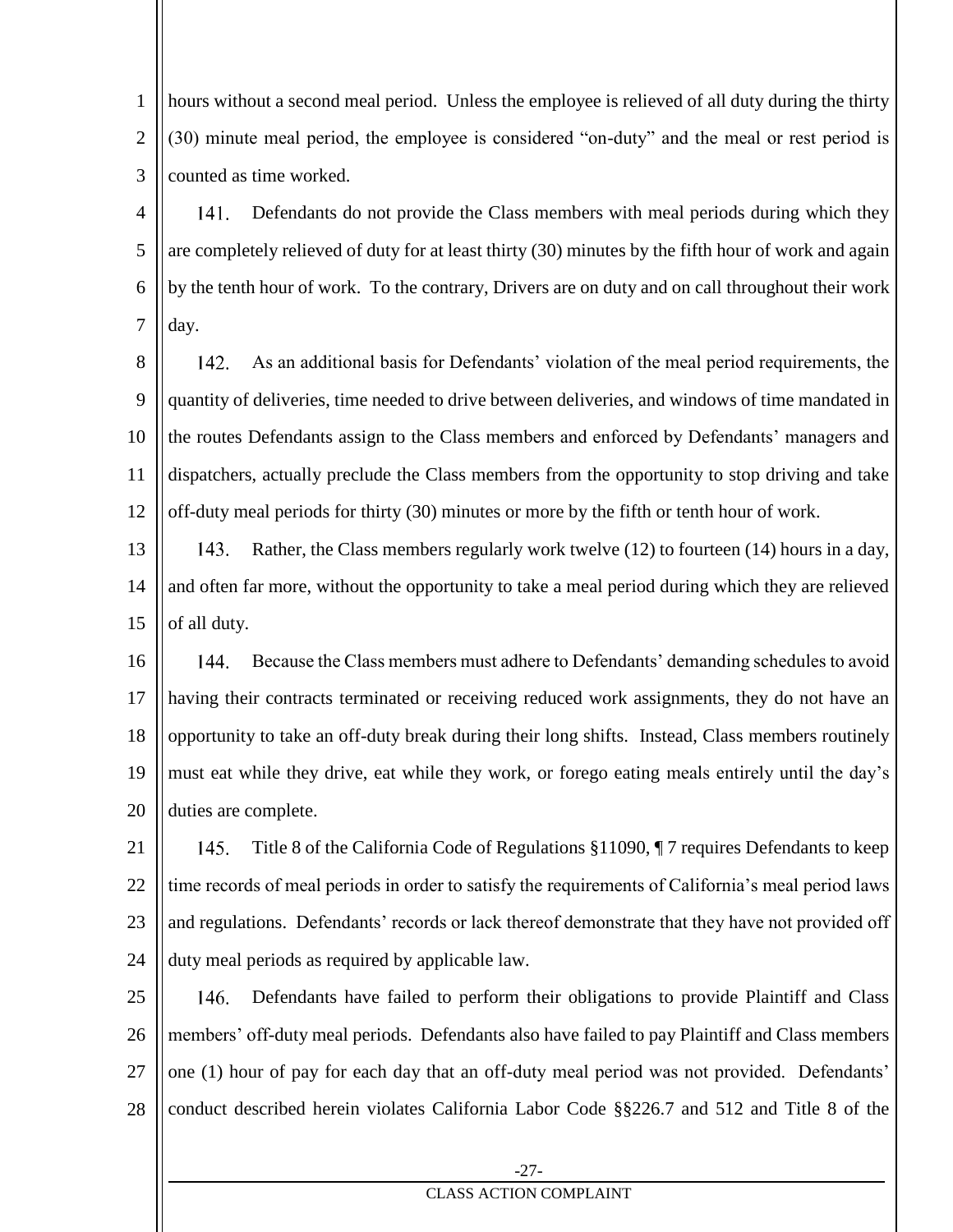| $\mathbf{1}$   | California Code of Regulations §11090. Therefore, Plaintiff and members of the putative Class        |
|----------------|------------------------------------------------------------------------------------------------------|
| $\overline{2}$ | are entitled to compensation for Defendants' failure to provide meal periods, plus interest,         |
| 3              | expenses, and costs of suit pursuant to California Labor Code §§226.7(b) and Title 8 of the          |
| 4              | California Code of Regulations §11090.                                                               |
| 5              | 147.<br>Pursuant to Labor Code §218.6 Civil Code §§ 3287(a), 3829, and/or other applicable           |
| 6              | law, Plaintiff and other members of the Class are entitled to recover pre-judgment interest.         |
| 7              | <b>SEVENTH CAUSE OF ACTION</b>                                                                       |
| 8              | Failure to Provide Paid, Off Duty or Compliant Rest Periods,<br>and/or Compensation in Lieu Thereof  |
| 9              | California Labor Code §§ 226.7 and Title 8 C.C.R. § 11090 ¶ 12                                       |
| 10             | Plaintiff hereby realleges and incorporates by reference the allegations set forth above<br>148.     |
| 11             | as if fully set forth herein.                                                                        |
| 12             | 149.<br>California Labor Code $\S 226.7$ and Title 8 of the California Code of Regulations $\S$      |
| 13             | 11090, ¶ 12 requires Defendants to authorize and permit off-duty rest periods to Plaintiff and       |
| 14             | members of the proposed Class at the rate of ten minutes net rest time per four hours or major       |
| 15             | fraction thereof.                                                                                    |
| 16             | 150.<br>Defendants simply do nothing to authorize or permit such rest periods, even if there         |
| 17             | were an opportunity to take them.                                                                    |
| 18             | To the contrary, the Class members regularly work twelve (12) to fourteen (14) hours<br>151.         |
| 19             | in a day, and often far more, without any realistic opportunity to rest for even ten minutes during  |
| 20             | a four hour period or major fraction thereof. Defendants' policy is for the Class members to make    |
| 21             | deliveries in a timely fashion, according to a pre-determined schedule setting forth a window of     |
| 22             | time in which each delivery must be made. The arrangement of the routes, delivery windows, the       |
| 23             | long distances required by the schedules, and the need to remain vigilant for customers routinely    |
| 24             | do not permit the Class members an opportunity to stop and rest for even 10 minutes during each      |
| 25             | 4 hour work period or major fraction thereof. Moreover, despite the highly regimented nature of      |
| 26             | the assigned delivery schedules, Defendants fail to budget any time into the routes for rest breaks. |
| 27             | Under both California Labor Code § 226.7 and Title 8 of the California Code of<br>152.               |
| 28             | Regulations $§1190$ , $\P$ 12, an employer must pay an employee who was denied a required rest       |
|                | period one (1) hour of pay at the employee's regular rate of compensation for each workday that      |
|                | $-28-$                                                                                               |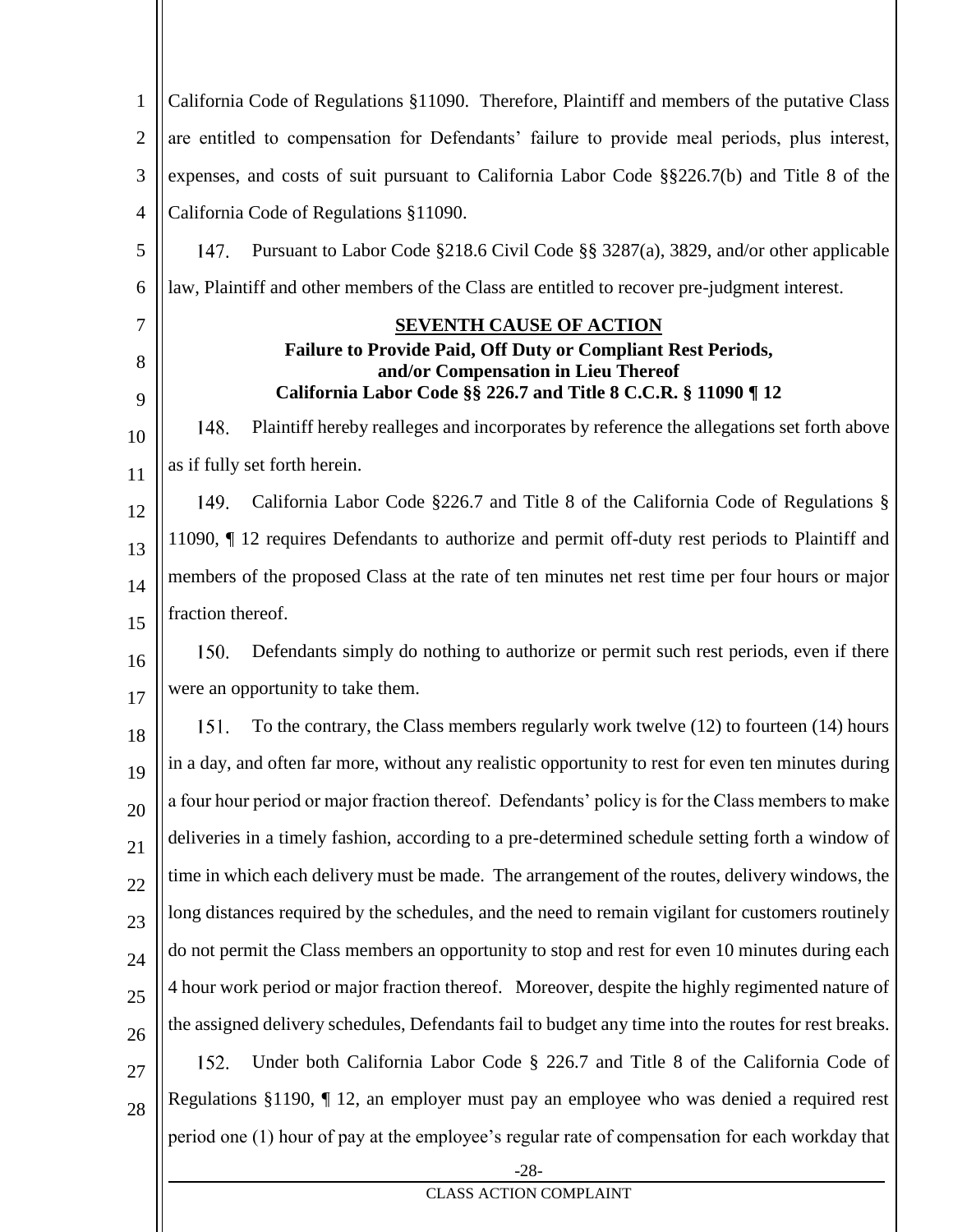1 the rest period was not provided.

16

17

2 3 4 As a separate and independent basis for the denial of rest periods, Defendants' piece rate pay system includes no separate pay for rest periods in violation of California law, assuming rest periods were permitted, authorized and taken.

5 At all relevant times herein, Defendants have failed to perform their obligations to 154. 6 authorize and permit Plaintiff and Class Members to take rest periods as set forth above. 7 Defendants also failed to pay for rest periods taken and to pay Plaintiff and Class members one 8 (1) hour of pay for each rest period they have been denied. Defendants' conduct described herein 9 violates California Labor Code §§ 226.7 and Title 8 of the California Code of Regulations §11090. 10 Therefore, Plaintiff and members of the putative Class are entitled to compensation for 11 Defendants' failure to authorize, permit and pay for rest periods, plus interest, and costs of suit 12 pursuant to California Labor Code §§ 226.7(b), and Title 8 of the California Code of Regulations 13 § 11090.

14 Pursuant to Labor Code §218.6 Civil Code §§ 3287(a), 3829, and/or other applicable 155. 15 law, Plaintiff and other members of the Class are entitled to recover pre-judgment interest.

#### **EIGHTH CAUSE OF ACTION**

### **Failure to Keep Accurate Payroll Records California Labor Code §§ 1174 & 1174.5**

18 156. Plaintiff hereby realleges and incorporates by reference the allegations set forth above 19 as if fully set forth herein.

20 California Labor Code §1174 requires Defendants to maintain payroll records 157. 21 showing the actual hours worked daily by Plaintiff and the Class members.

22 158. Defendants knowingly, intentionally, and willfully have failed to maintain payroll 23 records showing the actual hours worked by Plaintiff and the Class members as required by 24 California Labor Code §1174 and in violation of §1174.5. As a direct result of Defendants' failure 25 to maintain payroll records, Plaintiff and the Class members have suffered actual economic harm 26 as they have been precluded from accurately monitoring the number of hours they have worked 27 and thus seeking all accrued minimum wages, agreed upon wages, and overtime pay. As a direct 28 and proximate result of the unlawful acts and/or omissions of Defendants, Plaintiff and the Class

-29-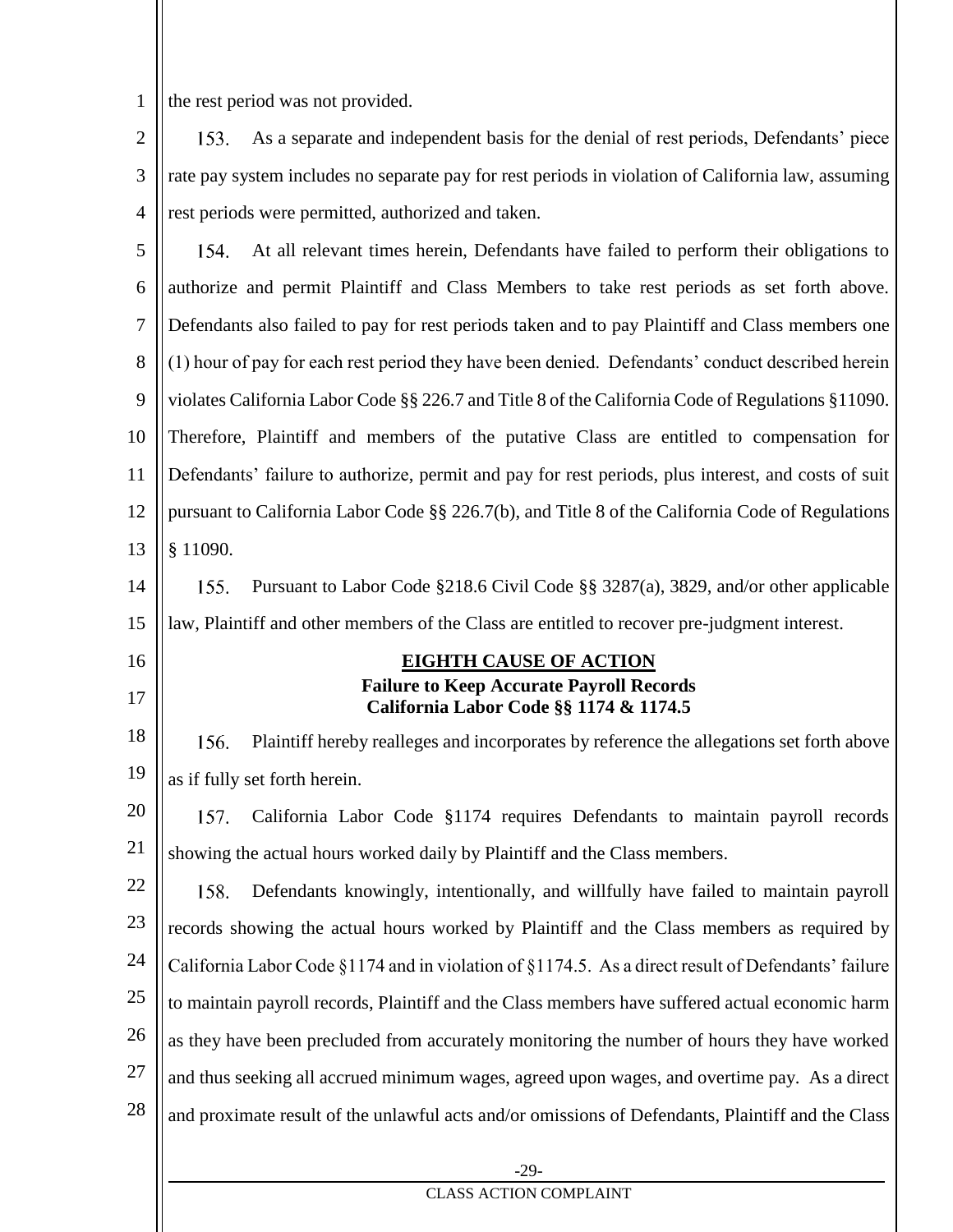1 2 members are entitled to recover damages and civil penalties in an amount to be determined at trial, plus interest, attorneys' fees, and costs of suit.

3

4

#### **NINTH CAUSE OF ACTION Failure to Provide Accurate, Itemized Wage Statements California Labor Code § 226(a)**

5 159. Plaintiff hereby realleges and incorporates by reference the allegations set forth above 6 as if fully set forth herein.

7 8 9 10 11 12 13 14 15 16 17 18 19 20 21 160. California Labor Code §226(a) provides that every employer must furnish each employee with an accurate itemized wage statement, in writing, showing nine pieces of information, including: 1) gross wages earned; 2) total hours worked by the employee; 3) the number of piece-rate units earned and any applicable piece rate if the employee is paid on a piece rate basis; 4) all deductions, provided that all deductions made on written orders of the employee may be aggregated and shown as one item; 5) net wages earned; 6) the inclusive dates of the period for which the employee is paid; 7) the name of the employee and the last four digits of his or her social security number or an employee identification number other than a social security number; 8) the name and address of the legal entity that is the employer; and 9) all applicable hourly rates in effect during the pay period and the corresponding number of hours worked at each hourly rate by the employee. California Labor Code §226(e) provides that if an employer knowingly and intentionally fails to provide a statement itemizing, *inter alia*, the total hours worked by the employee, then the employee is entitled to recover the greater of all actual damages or fifty-dollars (\$50.00) for the initial violation and one-hundred dollars (\$100.00) for each subsequent violation, up to a maximum of four-thousand dollars (\$4,000.00).

22 161. Effective January 1, 2013, the Legislature added Labor Code  $\S(e)(2)$ , which provides 23 that an employee is "deemed to suffer injury" if the wage statement fails to provide the 24 information required by section 226(a) "and the employee cannot promptly and easily determine 25 from the wage statement alone... [t]he amount of the gross wages or net wages paid to the 26 employee during the pay period or any of the information required to be provided on the itemized 27 wage statement pursuant to items (2) to (4), inclusive, (6) and (9) of subdivision (a)." Labor Code 28  $$226(e)(2)(B).$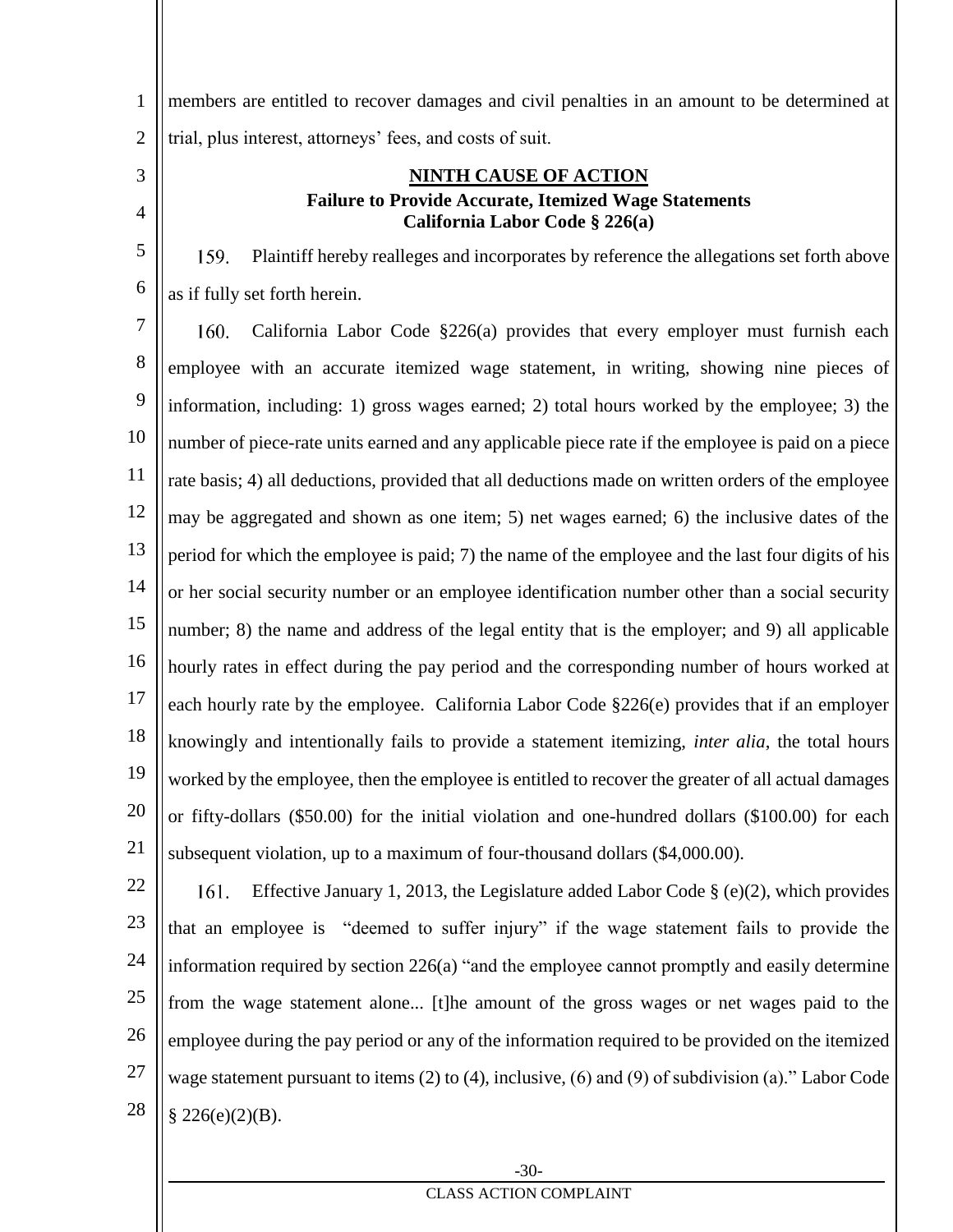1 162. Defendants knowingly, intentionally, and willfully failed to furnish Plaintiff and Class 2 members with timely, accurate, itemized statements showing, among others, total hours worked, 3 inclusive dates of pay period, name and last four digits of social security number or employee 4 identification number, and all applicable rates of pay as required by California Labor Code 5  $$226(a).$ 

163. 6 Specifically, Plaintiff and the Class Members have been injured by Defendants' 7 violation of California Labor Code §226(a) because they have been denied their legal right to 8 receive and their protected interest in receiving, accurate, itemized wage statements, and could 9 not promptly and easily ascertain from the wage statement alone the total number of hours 10 worked, and the hourly rates in effect during each pay period, among other required information. 11 164. Further, Plaintiff and the Class Members are deemed to have suffered injury pursuant 12 to Labor Code  $\S$  226(e)(2)(B) because the wage statements fail to provide the information 13 required by section 226(a) and because Plaintiff and the Class Members cannot promptly and 14 easily determine from the wage statement alone the amount of the gross wages or net wages paid 15 to them during the pay period pursuant to pursuant to items (2) to (4), inclusive, (6) and (9) of subdivision (a). 16

17 165. Plaintiff and Class Members have also been injured as a result of having to bring this 18 action to obtain correct wage information following Defendants' refusal to comply with many 19 requirements of the California Labor Code. As a result, Defendants are liable to Plaintiff and 20 Class Members, for the amounts, penalties, attorneys' fees, and costs of suit provided by 21 California Labor Code §226(e) and California Labor Code §2699(a).

22 166. Pursuant to Labor Code §218.6 Civil Code §§ 3287(a), 3829, and/or other applicable 23 law, Plaintiff and other members of the Class are entitled to recover pre-judgment interest.

24 167. Plaintiff, on behalf of themselves and the proposed Class, requests an assessment of 25 penalties as stated herein and other relief as described below.

> **TENTH CAUSE OF ACTION Waiting Time Penalties California Labor Code §§ 201-203**

# 26

27

28

168. Plaintiff hereby realleges and incorporates by reference the allegations set forth above

#### -31-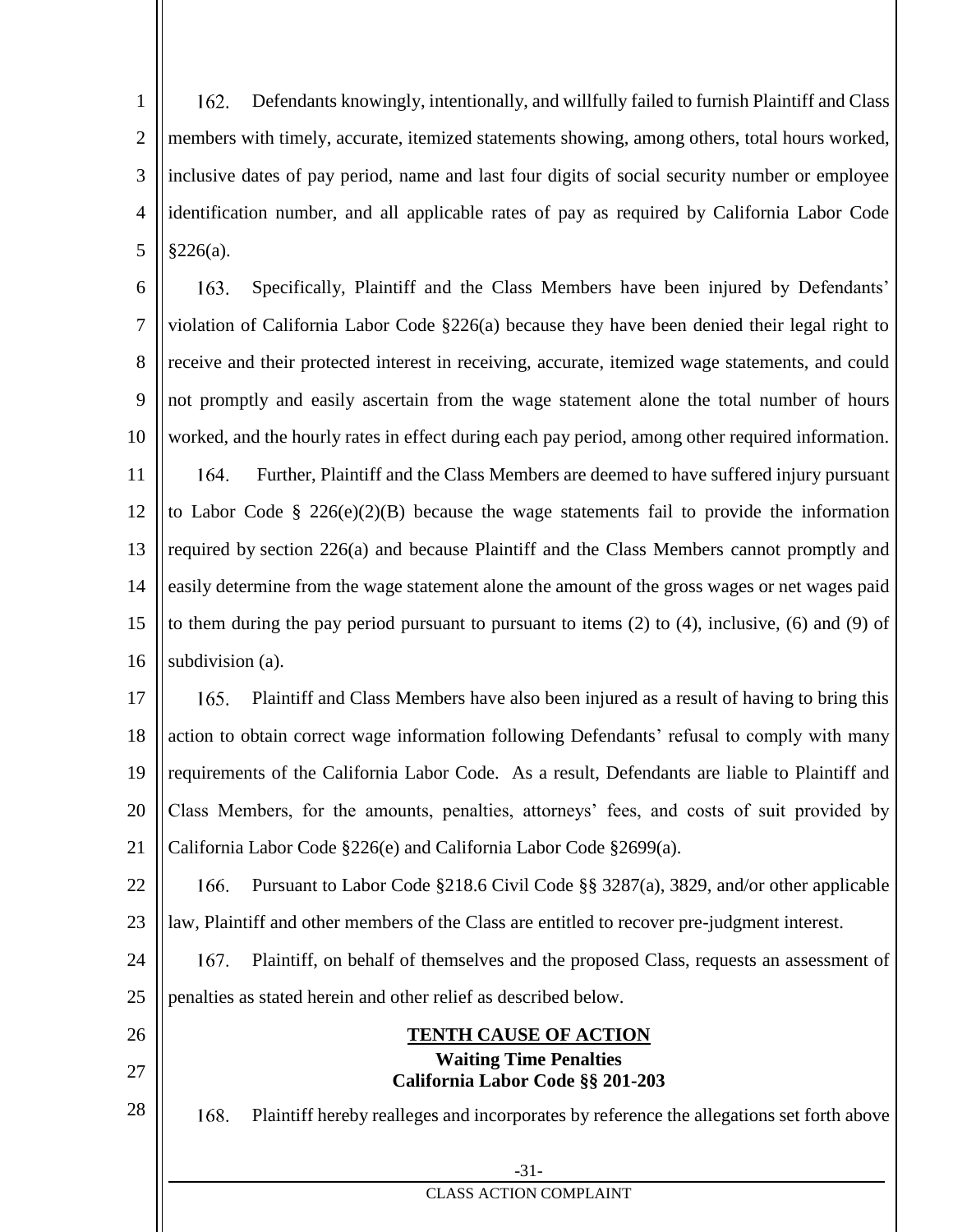1 as if fully set forth herein.

2 3 4 5 6 7 8 9 California Labor Code §201 requires an employer who discharges an employee to pay all compensation due and owing to said employee immediately upon discharge. California Labor Code §202 requires an employer to promptly pay compensation due and owing to said employee within seventy-two (72) hours of that employee's termination of employment by resignation. California Labor Code §203 provides that if an employer willfully fails to pay compensation promptly upon discharge or resignation, as required under California Labor Code §§201-202, then the employer is liable for waiting time penalties in the form of continued compensation for up to thirty (30) work days.

10 11 12 13 14 15 16 17 170. Plaintiff and other members of the Class have left their employment with Defendants during the statutory period. Defendants willfully failed and refused, and continue to willfully fail and refuse, to timely pay minimum wages, overtime compensation and sums wrongfully deducted from compensation to Plaintiff and to all other proposed Class Members whose employment with Defendants have ended or been terminated at any point during the statutory period. As a result, Defendants are liable to Plaintiff and other formerly employed members of the proposed Class for waiting time penalties, together with interest thereon, attorneys' fees, and costs of suit, under California Labor Code §203.

18 171. Plaintiff, on behalf of themselves and the proposed Class, request waiting time 19 penalties pursuant to California Labor Code §203 and as described below.

20 Pursuant to Labor Code §218.6 Civil Code §§ 3287(a), 3829, and/or other applicable 172. 21 law, Plaintiff and other members of the Class are entitled to recover pre-judgment interest.

22

23

# **ELEVENTH CAUSE OF ACTION**

### **Unfair Competition and Unlawful Business Practices California Business and Professions Code §§ 17200, et seq.**

24 173. Plaintiff hereby realleges and incorporates by reference the allegations set forth above 25 as if fully set forth herein.

26 27 California Business and Professions Code §17200 defines unfair competition to include, "unlawful, unfair or fraudulent business practices."

28

 $175.$ 

-32-

#### CLASS ACTION COMPLAINT

Plaintiff and all proposed Class members are "persons" within the meaning of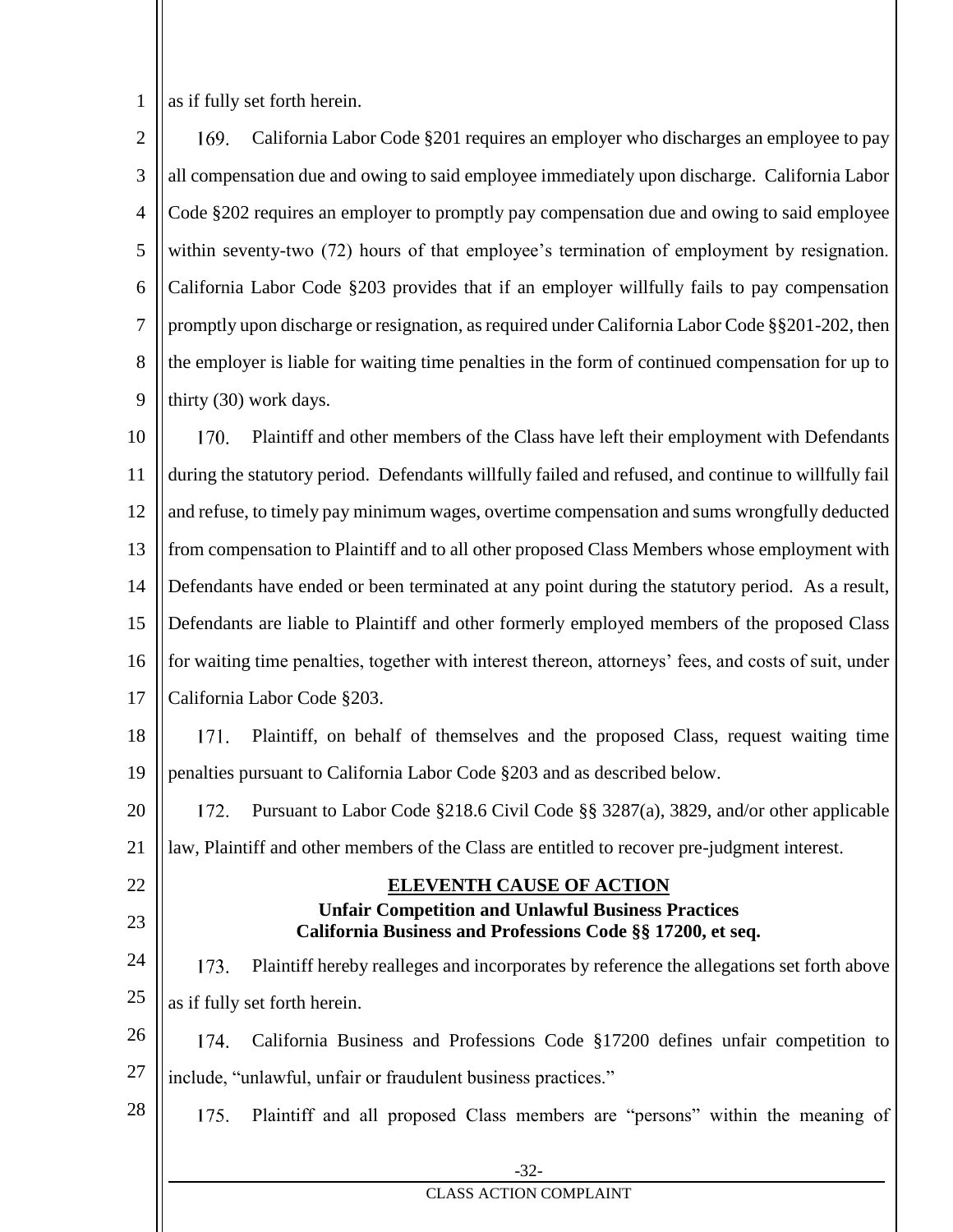| $\mathbf{1}$   | Business and Professions Code §17204, who have suffered injury in fact and have lost money or      |
|----------------|----------------------------------------------------------------------------------------------------|
| $\mathbf{2}$   | property as a result of Defendants' unfair competition.                                            |
| 3              | Defendants have been committing, and continue to commit, acts of unfair competition<br>176.        |
| $\overline{4}$ | by engaging in the unlawful, unfair and fraudulent business practices and acts described in this   |
| 5              | Complaint, including, but not limited to:                                                          |
| 6              | i.<br>misclassifying Plaintiff and the Class members as independent contractors when               |
| 7              | they are employees;                                                                                |
| 8              | ii.<br>violations of California Labor Code §§ 1197, 1197.1, 1198;                                  |
| 9              | violations of California Labor Code § 510;<br>iii.                                                 |
| 10             | violations of California Labor Code §§ 226.7 and 512;<br>iv.                                       |
| 11             | violations of California Code Regulations, Title 8 $\S$ 11090 [ $\P$ ], 11, and 12;<br>${\bf V}$ . |
| 12             | violations of California Labor Code §§ 204, 221-223 and 400-410;<br>vi.                            |
| 13             | violation of California Labor Code § 2802;<br>vii.                                                 |
| 14             | violations of California Labor Code §§ 1174 and 1174.5;<br>viii.                                   |
| 15             | violations of California Labor Code §226; and<br>ix.                                               |
| 16             | violations of California Labor Code §§ 201-202.<br>Х.                                              |
| 17             | Plaintiff reserves the right to identify additional unfair and unlawful practices by<br>177.       |
| 18             | Defendants as further investigation and discovery warrants.                                        |
| 19             | As a result of its unlawful and/or unfair acts, Defendants have reaped and continue to<br>178.     |
| 20             | reap unfair benefits and illegal profits at the expense of Plaintiff and proposed Class members.   |
| 21             | Defendants' unlawful and/or unfair conduct has also enabled Defendants to gain an unfair           |
| 22             | competitive advantage over law-abiding employers and competitors. Defendants must be               |
| 23             | enjoined from this activity and made to restore to Plaintiff and proposed Class members their      |
| 24             | wrongfully withheld wages, interest thereon, and related statutory penalties, pursuant to Business |
| 25             | and Professions Code §§ 17202 and 17203.                                                           |
| 26             | Business and Professions Code §17203 provides that the Court may restore to an<br>179.             |
| 27             | aggrieved party any money or property acquired by means of unlawful and unfair business            |
| 28             | practices.                                                                                         |
|                |                                                                                                    |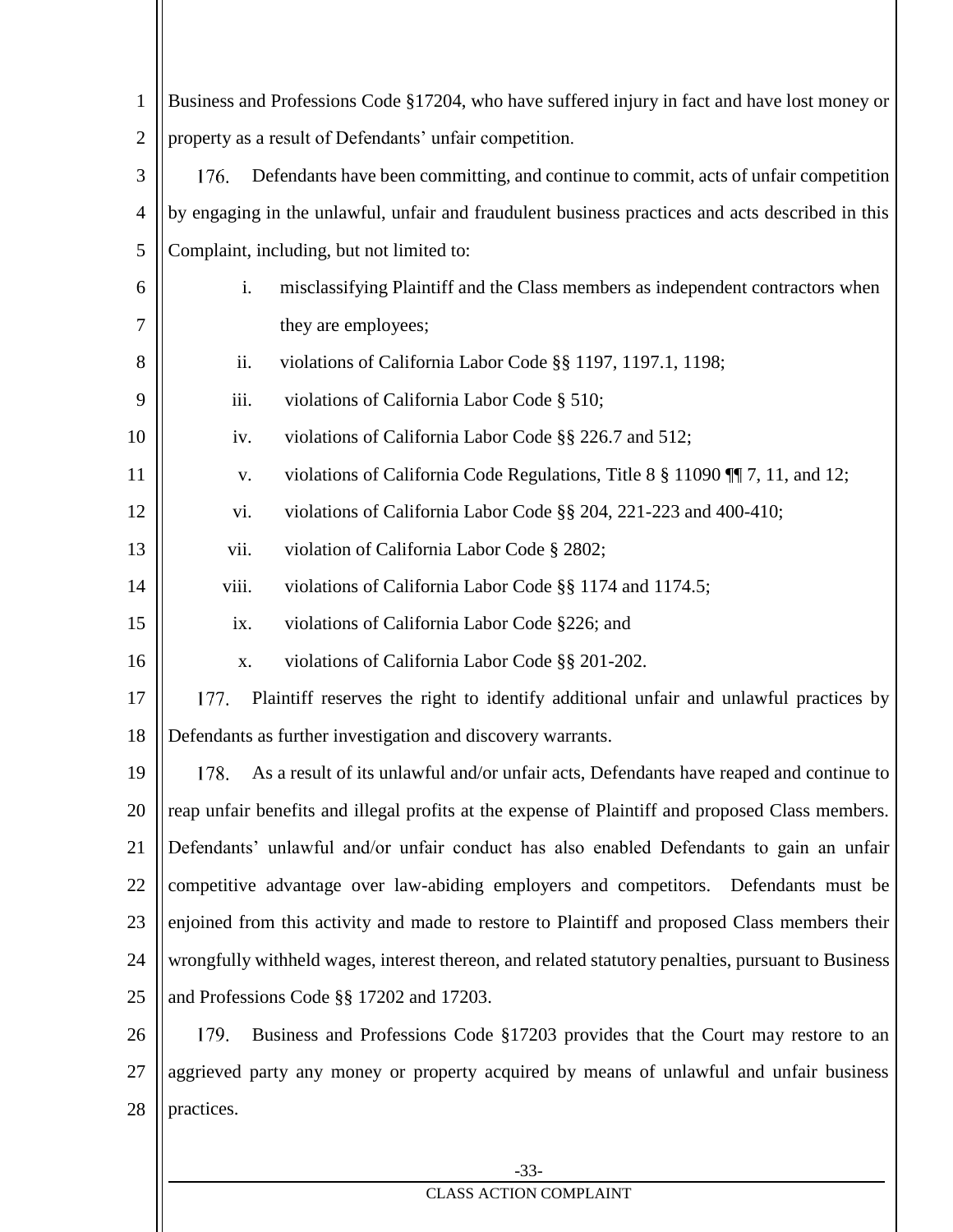| $\mathbf{1}$   | 180.<br>Plaintiff seeks a court order requiring an audit and accounting of the payroll records              |
|----------------|-------------------------------------------------------------------------------------------------------------|
| $\overline{2}$ | to determine the amount of restitution of all unpaid wages owed to himself and members of the               |
| 3              | proposed Class, according to proof, as well as a determination of the amount of funds to be paid            |
| $\overline{4}$ | to current and former employees that can be identified and located pursuant to a court order and            |
| 5              | supervision.                                                                                                |
| 6              | Plaintiff, on behalf of themselves and the proposed Class, requests restitution of<br>181.                  |
| 7              | unpaid wages, wage premiums, injunctive relief and other relief as described below.                         |
| 8              | <b>TWELFTH CAUSE OF ACTION</b>                                                                              |
| 9              | Statutory Penalties Pursuant to PAGA (Labor Code §§2698, et seq.)<br>(On behalf of All Aggrieved Employees) |
| 10             | 182.<br>Plaintiff hereby realleges and incorporates by reference the allegations set forth above            |
| 11             | as if fully set forth herein.                                                                               |
| 12             | 183.<br>At all times herein set forth, the Private Attorneys General Act of 2004 (PAGA)                     |
| 13             | applied to Defendants' employment of Plaintiff and the proposed Class members.                              |
| 14             | 184.<br>At all times herein set forth, the PAGA provided that any provision of law under the                |
| 15             | California Labor Code that provides for a civil penalty to be assessed and collected by the Labor           |
| 16             | and Workforce Development Agency (LWDA) for violations of the California Labor Code may,                    |
| 17             | as an alternative, be recovered through a civil action brought by an aggrieved employee on behalf           |
| 18             | of himself and other current or former employees pursuant to procedures outlined in California              |
| 19             | Labor Code § 2699.3.                                                                                        |
| 20             | A civil action under PAGA may be brought by an "aggrieved employee," any person<br>185.                     |
| 21             | that was employed by the alleged violator and against whom one or more of the alleged violations            |
| 22             | was committed.                                                                                              |
| 23             | Plaintiff was employed by Defendants and the alleged violations were committed<br>186.                      |
| 24             | against him during his time of employment and he is, therefore, an aggrieved employee. Plaintiff            |
| 25             | and other employees are "aggrieved employees" as defined by California Labor Code §2699(c)                  |
| 26             | in that they are all current or former employees of Defendants, and one or more of the alleged              |
| 27             | violations were committed against them.                                                                     |
| 28             | At all times herein set forth, the PAGA provided that for the violation of any Labor<br>187.                |
|                | $-34-$                                                                                                      |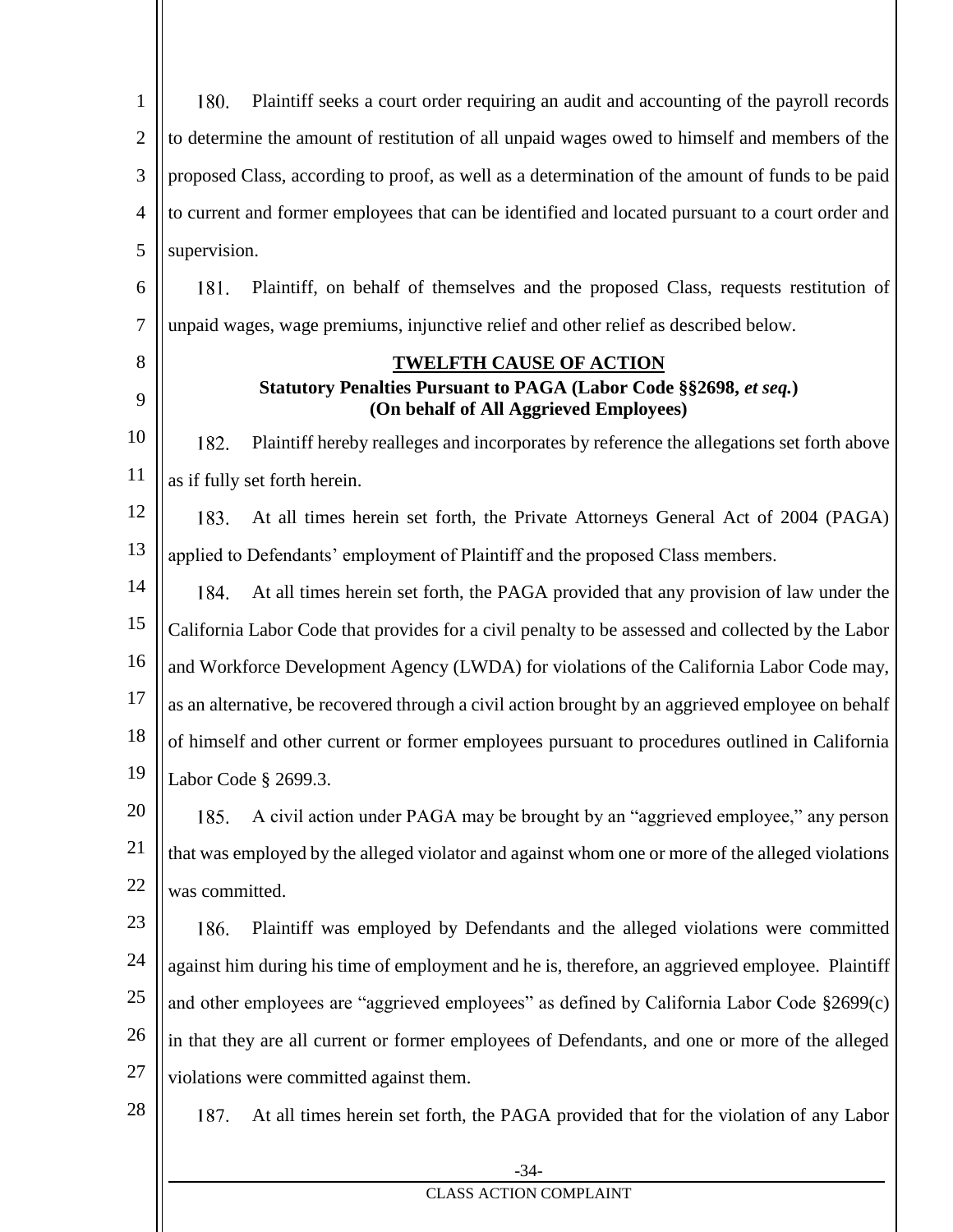| $\mathbf{1}$   | Code provision that does not itself contain a civil penalty, there are established civil penalties of |
|----------------|-------------------------------------------------------------------------------------------------------|
| $\overline{2}$ | \$100 for each aggrieved employee per pay period for the initial violation and \$200 for each         |
| 3              | aggrieved employee per pay period for each subsequent violation. Cal. Lab. C. § 2699(f).              |
| $\overline{4}$ | 188.<br>Pursuant to California Labor Code section 2699.3, an aggrieved employee, such as              |
| 5              | Plaintiff, may pursue a civil action arising under PAGA after the following requirements have         |
| 6              | been met:                                                                                             |
| 7              | i.<br>The aggrieved employee must file written notice online with the LWDA and by                     |
| 8              | certified mail to the employer of the specific provisions of the California Labor                     |
| 9              | Code alleged to have been violated, including the facts and theories to support the                   |
| 10             | alleged violations;                                                                                   |
| 11             | ii.<br>The notice filed with the LWDA must be accompanied by a filing fee of seventy-                 |
| 12             | five dollars $(\$75)$ ;                                                                               |
| 13             | iii.<br>The LWDA shall notify the employer and the aggrieved employee or                              |
| 14             | representative by certified mail that it does not intend to investigate the alleged                   |
| 15             | violations within sixty (60) calendar days of the postmark date of the notice                         |
| 16             | received pursuant to paragraph (1). Upon receipt of that notice or if no notice is                    |
| 17             | provided within sixty-five (65) calendar days of the postmark date of the notice                      |
| 18             | given, the aggrieved employee may commence a civil action pursuant to Section                         |
| 19             | 2699.                                                                                                 |
| 20             | On August 16, 2018, Plaintiff provided written notice online to the LWDA and by<br>189.               |
| 21             | certified mail to Defendants of the specific provisions of the California Labor Code alleged to       |
| 22             | have been violated, including the facts and theories to support the alleged violations.               |
| 23             | 190.<br>Sixty-five (65) calendar days have passed since the postmark date of the notice given,        |
| 24             | and the LWDA has provided no notice or indication it intends to investigate the claims and            |
| 25             | allegations. Thus, Plaintiff has satisfied the administrative prerequisites under California Labor    |
| 26             | Code Section 2699.3(a) to recover civil penalties against Defendants for violations of California     |
| 27             | Labor Code stated above.                                                                              |
| 28             | At such time, Plaintiff and the other aggrieved employees will be entitled to and seek<br>191.        |
|                | $-35-$                                                                                                |
|                | <b>CLASS ACTION COMPLAINT</b>                                                                         |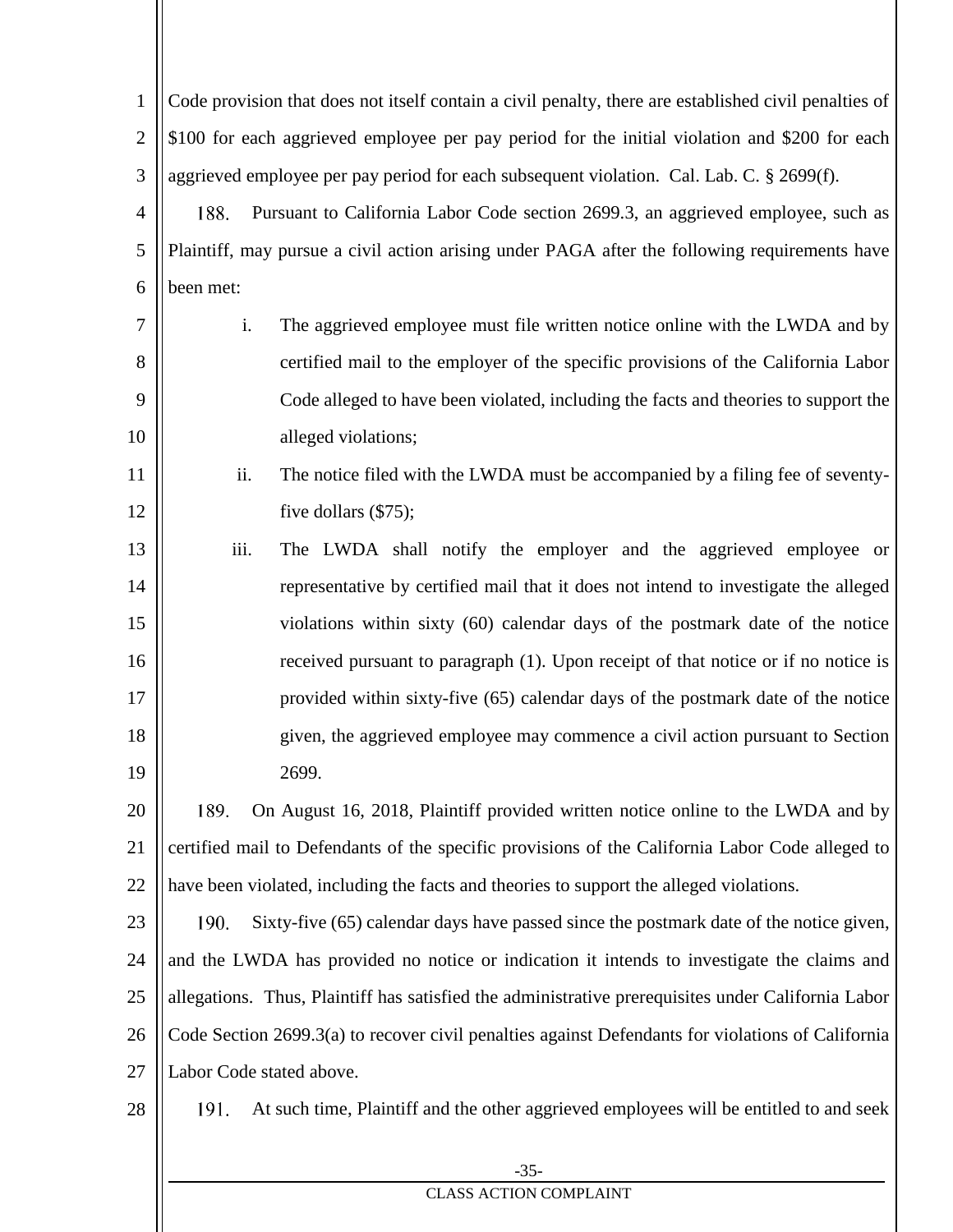| $\mathbf{1}$   |      | to recover civil penalties for Defendants' violations of the Labor Code during the applicable |
|----------------|------|-----------------------------------------------------------------------------------------------|
| $\overline{2}$ |      | limitations period in the following amounts:                                                  |
| 3              | i.   | For violations of California Labor Code Section 226.8(a), Fifteen Thousand                    |
| $\overline{4}$ |      | Dollars (\$15,000.00) for each of Defendants' violations in addition to any other             |
| 5              |      | penalties or fines permitted by law (penalty amounts established by California                |
| 6              |      | Labor Code $\S 226.8(b)$ or for pattern and practice violations of California Labor           |
| 7              |      | Code Section 226.8(a), Twenty-Five Thousand Dollars (\$25,000.00) for each of                 |
| 8              |      | Defendants' violations in addition to any other penalties or fines permitted by law           |
| 9              |      | (penalty amounts established by California Labor Code § 226.8(c));                            |
| 10             | ii.  | For violations of California Labor Code Sections 200, 201, 202, 226.7, 1198, and              |
| 11             |      | 2802, one hundred dollars (\$100.00) for each aggrieved employee per pay period               |
| 12             |      | for each initial violation and two hundred dollars (\$200.00) for each aggrieved              |
| 13             |      | employee per pay period for each subsequent violation (penalty amounts                        |
| 14             |      | established by California Labor Code § 2699(f)(2));                                           |
| 15             | iii. | For violations of California Labor Code Section 1197, one hundred dollars                     |
| 16             |      | (\$100.00) for each aggrieved employee per pay period for each initial violation              |
| 17             |      | and two hundred dollars and fifty (\$250.00) for each aggrieved employee per pay              |
| 18             |      | period for each subsequent violation regardless of whether the initial violation is           |
| 19             |      | intentionally committed (penalty amounts established by California Labor Code                 |
| 20             |      | § 1197.1);                                                                                    |
| 21             | iv.  | For violations of California Labor Code Sections 221 and 223 one hundred dollars              |
| 22             |      | (\$100.00) for each aggrieved employee for each initial violation and two hundred             |
| 23             |      | dollars (\$200.00) for each aggrieved employee for each subsequent or willful                 |
| 24             |      | violation, plus 25 percent of the amount unlawfully withheld. (penalty amounts                |
| 25             |      | established by California Labor Code §225.5);                                                 |
| 26             | V.   | For violations of California Labor Code Section 510 and 512 and Wage Order No.                |
| 27             |      | 9 Sections 3, 9, 11, and 12, fifty dollars (\$50.00) for each aggrieved employee for          |
| 28             |      | each initial violation for pay period for which the employee was underpaid and                |
|                |      | $-36-$                                                                                        |
|                |      | <b>CLASS ACTION COMPLAINT</b>                                                                 |
|                |      |                                                                                               |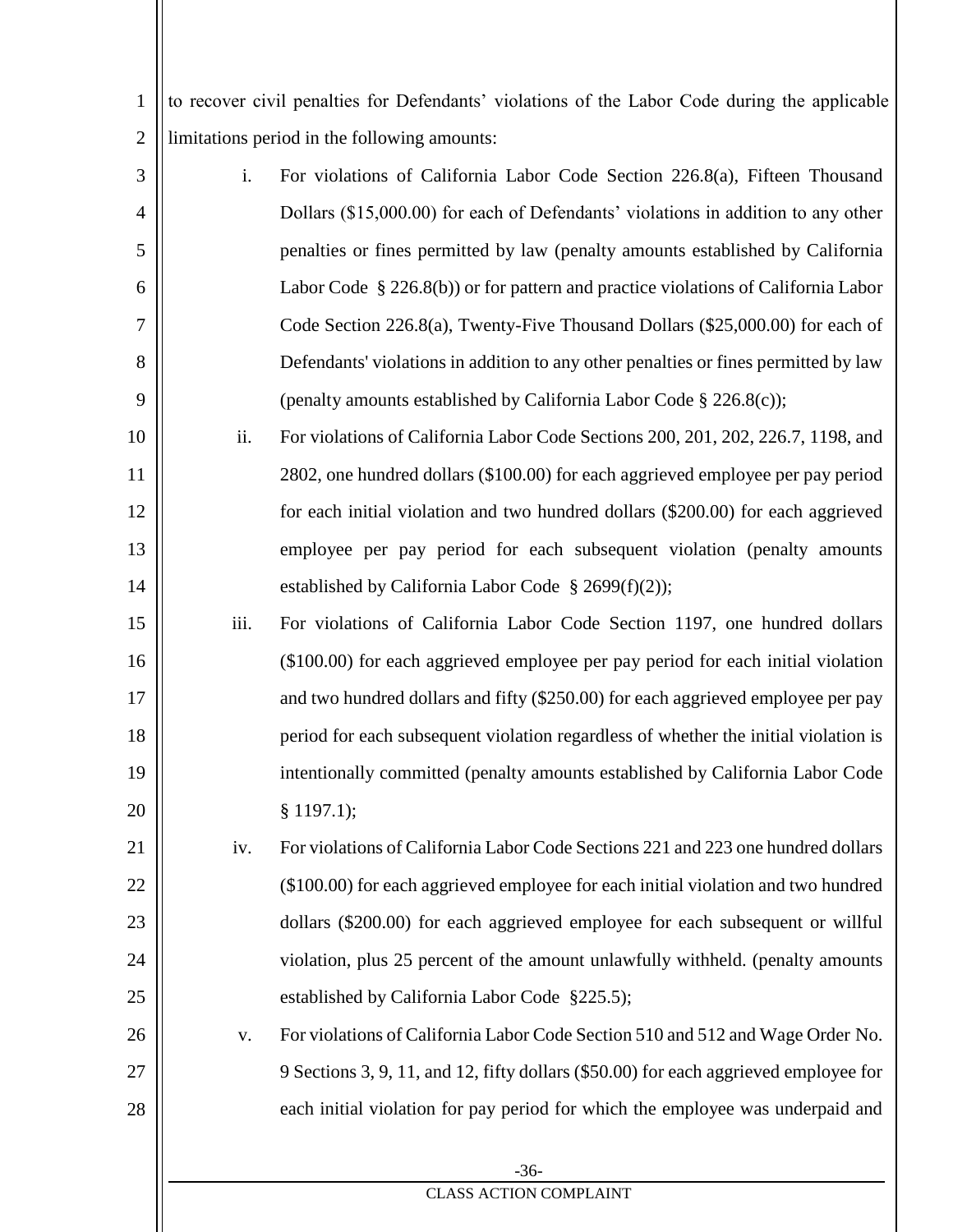| vi.<br>vii. | one hundred dollars (\$100.00) for each underpaid employee for each pay period<br>for which the employee was underpaid (penalty amounts established by<br>California Labor Code § 558);<br>For violations of California Labor Code Section 1174, five hundred dollars<br>(\$500.00) for each of Defendants' violations in addition to any other penalties or<br>fines permitted by law (penalty amounts established by California Labor Code §<br>$1174.5$ ;<br>For violations of California Labor Code Section 226, two hundred fifty dollars<br>(\$250.00) per employee for initial violation and one thousand dollars (\$1,000.00) |
|-------------|---------------------------------------------------------------------------------------------------------------------------------------------------------------------------------------------------------------------------------------------------------------------------------------------------------------------------------------------------------------------------------------------------------------------------------------------------------------------------------------------------------------------------------------------------------------------------------------------------------------------------------------|
|             |                                                                                                                                                                                                                                                                                                                                                                                                                                                                                                                                                                                                                                       |
|             |                                                                                                                                                                                                                                                                                                                                                                                                                                                                                                                                                                                                                                       |
|             |                                                                                                                                                                                                                                                                                                                                                                                                                                                                                                                                                                                                                                       |
|             |                                                                                                                                                                                                                                                                                                                                                                                                                                                                                                                                                                                                                                       |
|             |                                                                                                                                                                                                                                                                                                                                                                                                                                                                                                                                                                                                                                       |
|             |                                                                                                                                                                                                                                                                                                                                                                                                                                                                                                                                                                                                                                       |
|             |                                                                                                                                                                                                                                                                                                                                                                                                                                                                                                                                                                                                                                       |
|             |                                                                                                                                                                                                                                                                                                                                                                                                                                                                                                                                                                                                                                       |
|             |                                                                                                                                                                                                                                                                                                                                                                                                                                                                                                                                                                                                                                       |
|             | per employee for each subsequent violation (penalty amounts established by                                                                                                                                                                                                                                                                                                                                                                                                                                                                                                                                                            |
|             | California Labor Code § 226.3); and                                                                                                                                                                                                                                                                                                                                                                                                                                                                                                                                                                                                   |
| viii.       | For violations of California Labor Code Section 558, fifty dollars (\$50.00) for                                                                                                                                                                                                                                                                                                                                                                                                                                                                                                                                                      |
|             | initial violation, fifty dollars (\$50.00) for each underpaid employee for each pay                                                                                                                                                                                                                                                                                                                                                                                                                                                                                                                                                   |
|             | period for which the employee was underpaid in addition to an amount sufficient                                                                                                                                                                                                                                                                                                                                                                                                                                                                                                                                                       |
|             | to recover unpaid wages; for each subsequent violation, one hundred dollars                                                                                                                                                                                                                                                                                                                                                                                                                                                                                                                                                           |
|             | (\$100.00) for each underpaid employee for each pay period for which the                                                                                                                                                                                                                                                                                                                                                                                                                                                                                                                                                              |
|             | employee was underpaid in addition to an amount sufficient to recover underpaid                                                                                                                                                                                                                                                                                                                                                                                                                                                                                                                                                       |
|             | wages.                                                                                                                                                                                                                                                                                                                                                                                                                                                                                                                                                                                                                                |
| 192.        | Pursuant to California Labor Code Section 2699(g), Plaintiff, on behalf of himself and                                                                                                                                                                                                                                                                                                                                                                                                                                                                                                                                                |
|             | the other aggrieved employees, are entitled to an award of reasonable attorneys' fees and costs.                                                                                                                                                                                                                                                                                                                                                                                                                                                                                                                                      |
|             | <b>PRAYER FOR RELIEF</b>                                                                                                                                                                                                                                                                                                                                                                                                                                                                                                                                                                                                              |
|             | WHEREFORE, Plaintiff, on behalf of himself and the proposed Class he seeks to                                                                                                                                                                                                                                                                                                                                                                                                                                                                                                                                                         |
|             | represent in this action, request the following relief:                                                                                                                                                                                                                                                                                                                                                                                                                                                                                                                                                                               |
|             | That the Court determine that this action may be maintained as a class action                                                                                                                                                                                                                                                                                                                                                                                                                                                                                                                                                         |
|             | under Code of Civil Procedure § 382;                                                                                                                                                                                                                                                                                                                                                                                                                                                                                                                                                                                                  |
|             | For an order appointing Plaintiff as representatives of the Class                                                                                                                                                                                                                                                                                                                                                                                                                                                                                                                                                                     |
|             | For an order appointing Plaintiff's attorneys as Class Counsel;                                                                                                                                                                                                                                                                                                                                                                                                                                                                                                                                                                       |
|             | That the Court find that Defendants have been in violation of California Labor                                                                                                                                                                                                                                                                                                                                                                                                                                                                                                                                                        |
|             | $-37-$                                                                                                                                                                                                                                                                                                                                                                                                                                                                                                                                                                                                                                |
|             | <b>CLASS ACTION COMPLAINT</b>                                                                                                                                                                                                                                                                                                                                                                                                                                                                                                                                                                                                         |
|             | a.<br>b.<br>c.<br>d.                                                                                                                                                                                                                                                                                                                                                                                                                                                                                                                                                                                                                  |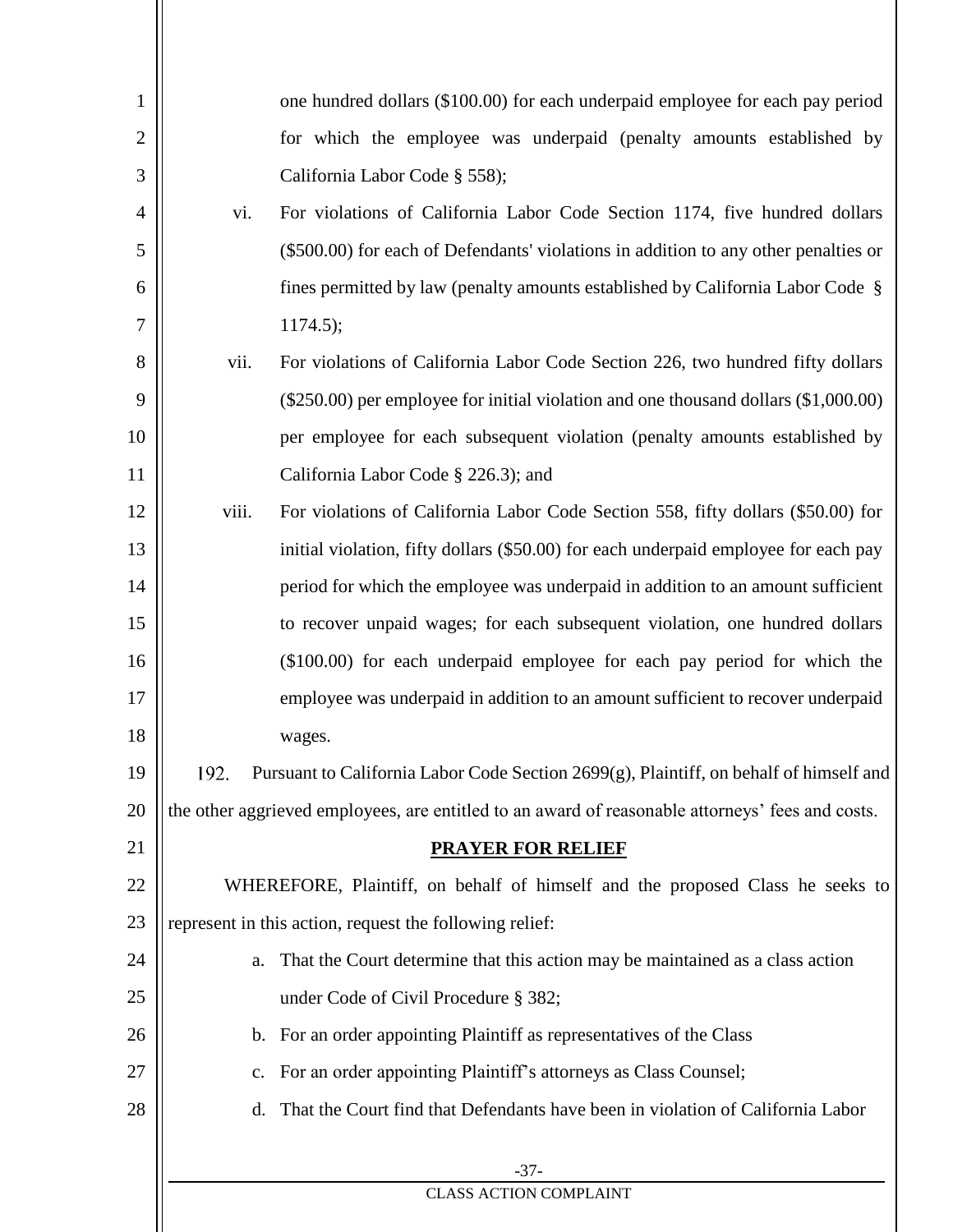| $\mathbf{1}$   |    | Code § 2802 by failing to reimburse the Plaintiff and the Class reasonable        |
|----------------|----|-----------------------------------------------------------------------------------|
| $\overline{2}$ |    | business expenses and losses;                                                     |
| 3              | e. | That the Court find that Defendants have been in violation of California Labor    |
| 4              |    | Code §§ 221, 223 and 400-410, and IWC Wage Order No. 9 by making                  |
| 5              |    | unlawful deductions from Plaintiff's and the Class' wages;                        |
| 6              | f. | That the Court find that Defendants have been in violation of applicable          |
| $\overline{7}$ |    | provisions of the California Labor Code and IWC Wage Order No. 9 by failing       |
| 8              |    | to pay each member of the proposed Class for all hours worked, including          |
| 9              |    | minimum wages and wages at the designated rate;                                   |
| 10             | g. | That the Court find that Defendants have been in violation of applicable          |
| 11             |    | provisions of the California Labor Code §§510, 1194, and IWC Wage Order No.       |
| 12             |    | 9 by failing to pay overtime wages to Plaintiff and members of the Class;         |
| 13             |    | h. That the Court find that Defendants have been in violation of California Labor |
| 14             |    | Code §§226.7 and 512 by failing to provide Plaintiff and members of the Class     |
| 15             |    | with meal periods and therefore owe compensation under California Labor Code      |
| 16             |    | §226.7(b) with respect to violations of California Code of Regulations, Title 8   |
| 17             |    | §11090, ¶ 7 and 11;                                                               |
| 18             | i. | That the Court find that Defendants have been in violation of California Labor    |
| 19             |    | Code §§226.7 by failing to authorize and permit rest periods for Plaintiff and    |
| 20             |    | members of the Class, and therefore owe compensation under California Labor       |
| 21             |    | Code §226.7(b) with respect to violations of California Code of Regulations,      |
| 22             |    | Title 8 §11090, ¶ 12;                                                             |
| 23             | j. | That the Court find that Defendants have violated the record keeping provisions   |
| 24             |    | of California Labor Code §§ 1174 and 1174.5 as to Plaintiff and the Class;        |
| 25             | k. | That the Court find that Defendants have been in violation of California Labor    |
| 26             |    | Code § 226 by failing to timely furnish Plaintiff and members of the Class with   |
| 27             |    | itemized statements accurately showing the total hours worked, vacation           |
| 28             |    | benefits, bonus benefits, and wages earned by each of them during each pay        |
|                |    | $-38-$                                                                            |
|                |    | <b>CLASS ACTION COMPLAINT</b>                                                     |
|                |    |                                                                                   |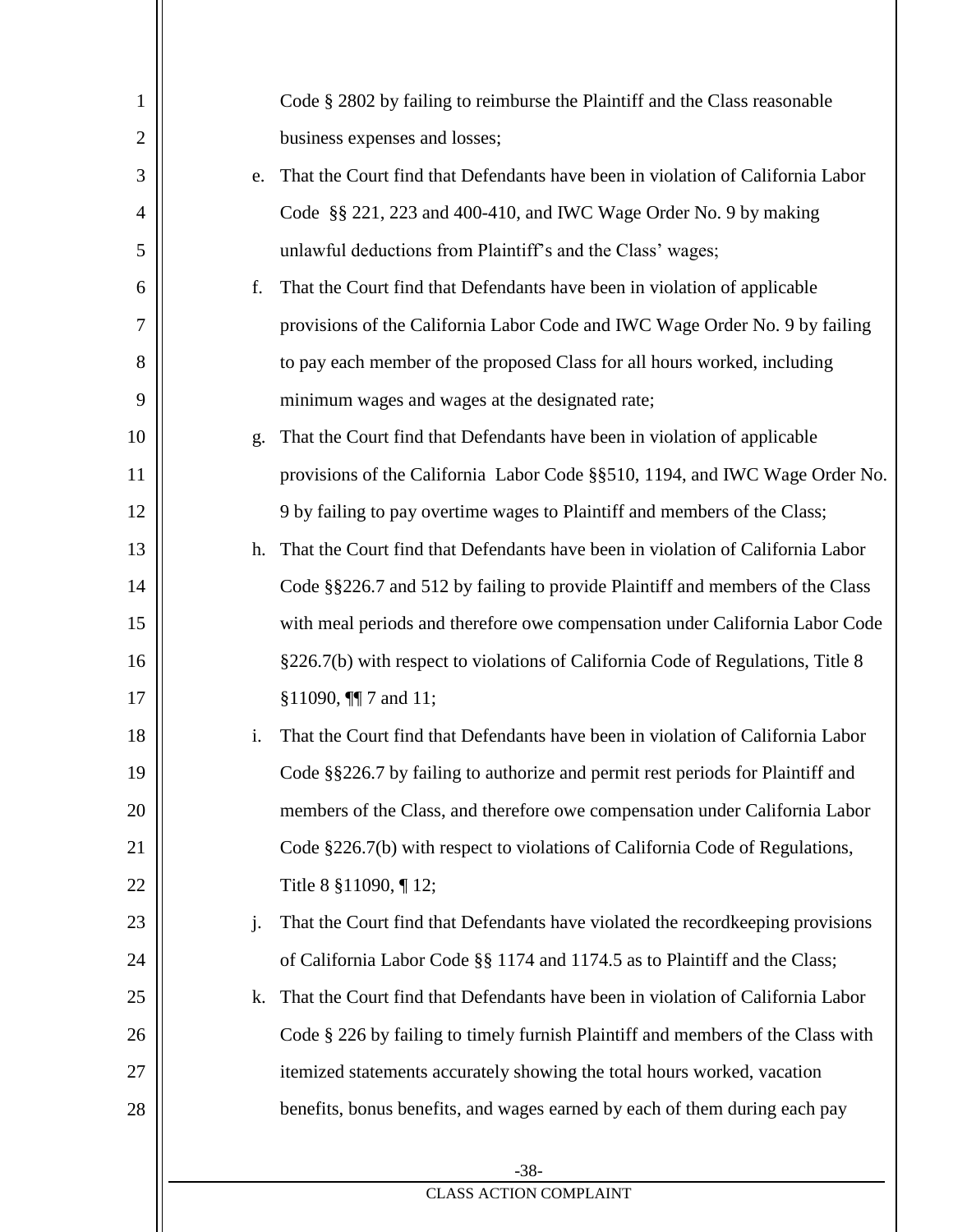| 1              |    | period;                                                                            |
|----------------|----|------------------------------------------------------------------------------------|
| $\overline{2}$ | 1. | That the Court find that Defendants have been in violation of California Labor     |
| 3              |    | Code §§201 and 202 and therefore owe waiting time penalties under California       |
| 4              |    | Labor Code §203 for willful failure to pay all compensation owed at the time of    |
| 5              |    | termination of employment to Plaintiff and other members of the formerly           |
| 6              |    | employed subclass;                                                                 |
| 7              |    | m. That the Court find that Defendants have committed unfair and unlawful          |
| 8              |    | business practices, in violation of California Business and Professions Code       |
| 9              |    | §17200, et seq., by their violations of the Labor Code and Wage Orders as          |
| 10             |    | described above;                                                                   |
| 11             | n. | That the Court order an accounting of the payroll records and/or delivery logs to  |
| 12             |    | determine what restitution is owed and to whom, pursuant to California Business    |
| 13             |    | and Professions Code §17203;                                                       |
| 14             | 0. | That the Court award to Plaintiff and the proposed Class members compensation      |
| 15             |    | and restitution for all wages owed, including minimum wages, wages at the          |
| 16             |    | designated rate, and overtime, for all wage deductions, for the value of all meal  |
| 17             |    | and rest periods that were not provided or authorized by Defendants, and for all   |
| 18             |    | reasonable and necessary business expenses incurred by Drivers;                    |
| 19             | p. | That the Court award to Plaintiff and the proposed Class members statutory         |
| 20             |    | and/or civil penalties as provided herein, including but not limited to Labor Code |
| 21             |    | §§ 203, 210, 226, 2699(a), 2699(f), and California Business and Professions        |
| 22             |    | Code § 17202;                                                                      |
| 23             | q. | Pursuant to Labor Code §218.6 Civil Code §§ 3287(a), 3829, and/or other            |
| 24             |    | applicable law, Plaintiff and other members of the Class are entitled to recover   |
| 25             |    | pre-judgment interest.                                                             |
| 26             | r. | That Plaintiff and the Class be awarded reasonable attorneys' fees and costs       |
| 27             |    | pursuant to Labor Code §§ 203, 225.5, 226, 1194, 1197, 2699(g)(1), and 2804,       |
| 28             |    | Code of Civil Procedure § 1021.5, and/or other applicable law;                     |
|                |    |                                                                                    |
|                |    | $-39-$<br><b>CLASS ACTION COMPLAINT</b>                                            |
|                |    |                                                                                    |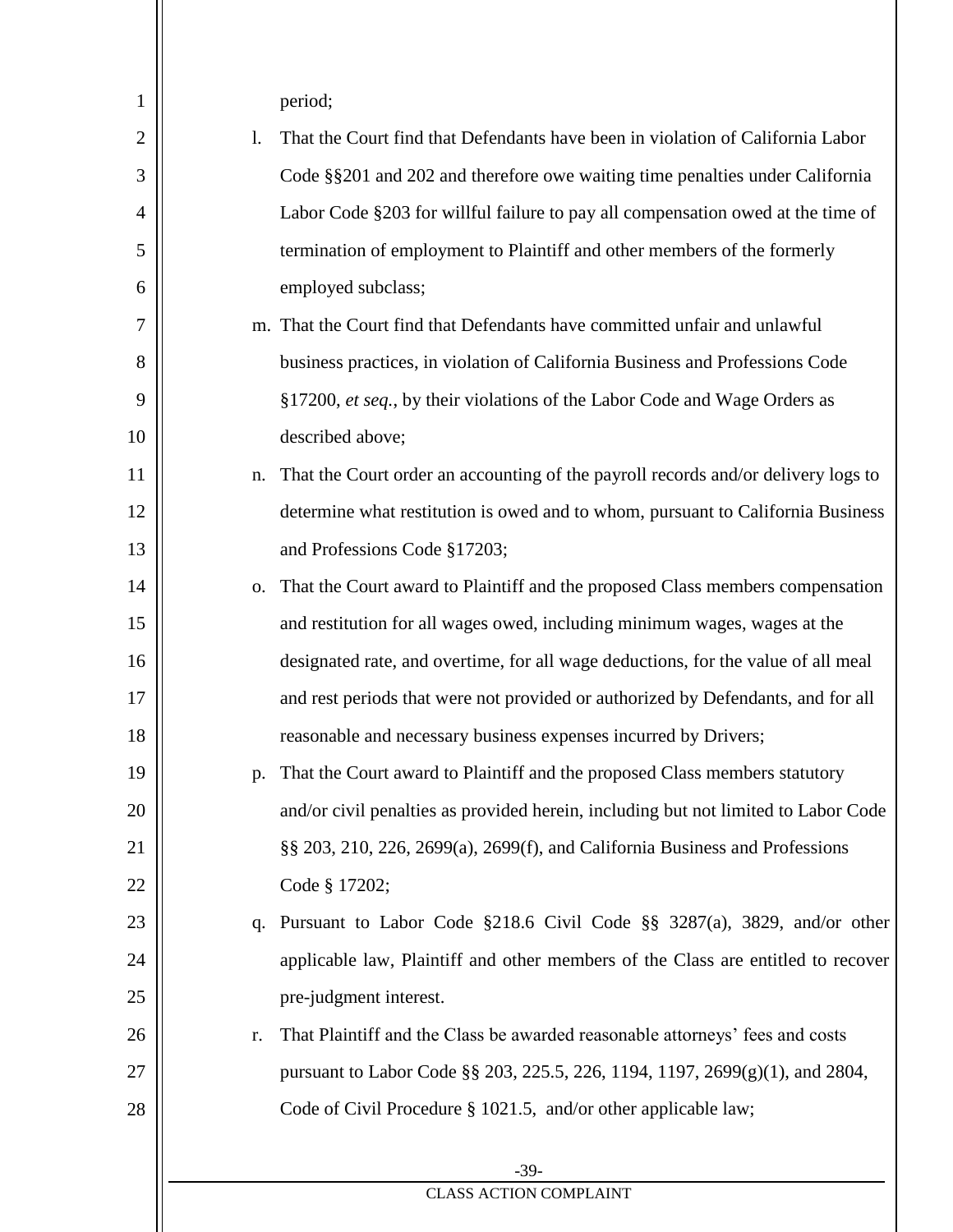| S.                       | Any and all other applicable statutory penalties, as provided by law; and |
|--------------------------|---------------------------------------------------------------------------|
| t.                       | For such other and further relief as this Court deems just and proper.    |
|                          |                                                                           |
|                          |                                                                           |
|                          |                                                                           |
|                          | Respectfully submitted,                                                   |
| DATED: December 12, 2018 | SCHNEIDER WALLACE COTTRELL<br>KONECKY WOTKYNS                             |
|                          |                                                                           |
|                          | By:                                                                       |
|                          | Joshua G. Konecky<br>Leslie H. Joyner                                     |
|                          | Attorneys for Plaintiff                                                   |
|                          |                                                                           |
|                          |                                                                           |
|                          |                                                                           |
|                          |                                                                           |
|                          |                                                                           |
|                          |                                                                           |
|                          |                                                                           |
|                          |                                                                           |
|                          |                                                                           |
|                          |                                                                           |
|                          |                                                                           |
|                          |                                                                           |
|                          |                                                                           |
|                          |                                                                           |
|                          |                                                                           |
|                          |                                                                           |
|                          | $-40-$                                                                    |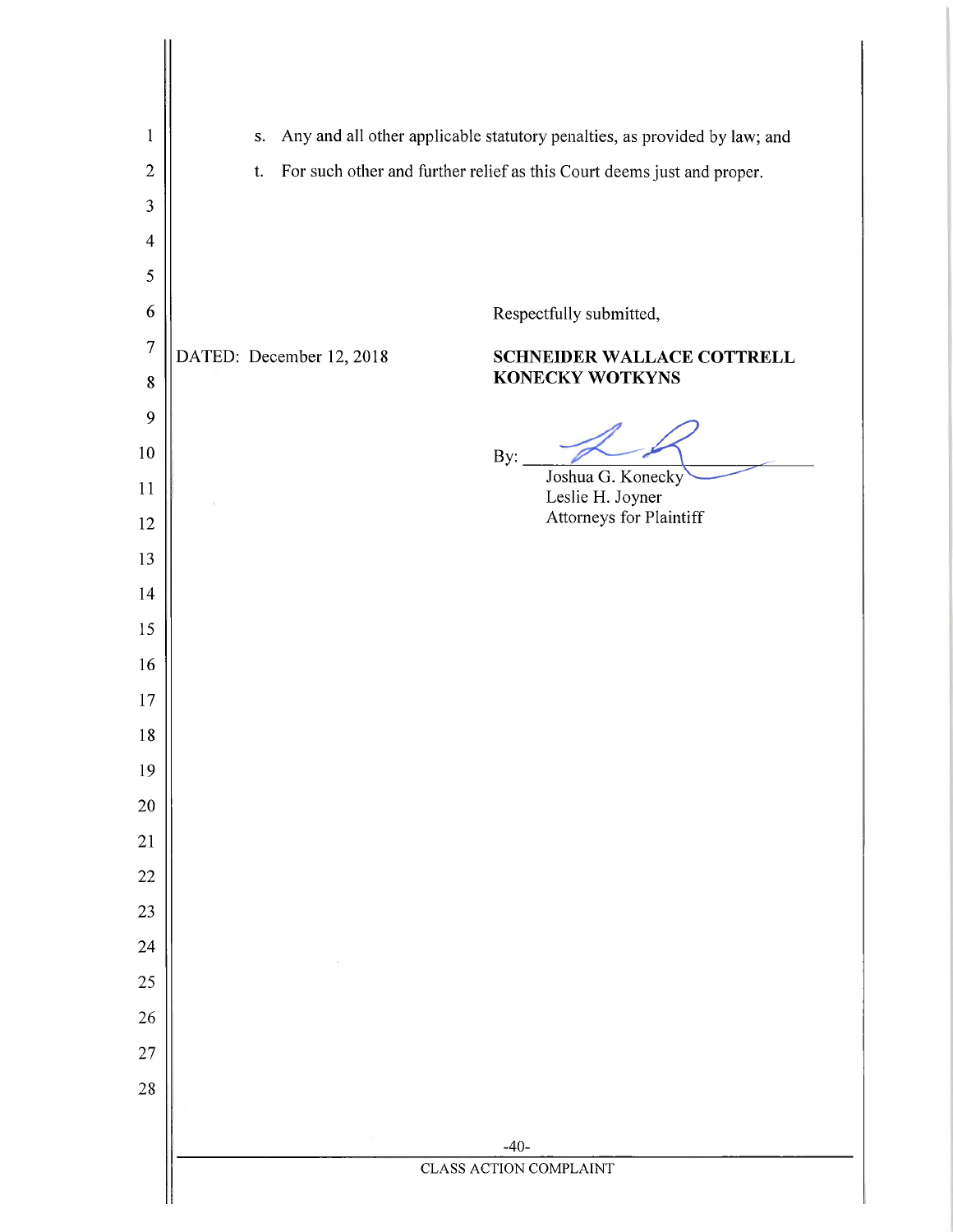| 1                       | <b>JURY DEMAND</b> |                                                                                  |                                                      |  |  |  |  |  |  |
|-------------------------|--------------------|----------------------------------------------------------------------------------|------------------------------------------------------|--|--|--|--|--|--|
| $\overline{2}$          |                    | Plaintiff demands a trial by jury on all issues so triable as a matter of right. |                                                      |  |  |  |  |  |  |
| $\overline{\mathbf{3}}$ |                    |                                                                                  |                                                      |  |  |  |  |  |  |
| $\overline{4}$          |                    | DATED: December 12, 2018                                                         | SCHNEIDER WALLACE COTTRELL<br><b>KONECKY WOTKYNS</b> |  |  |  |  |  |  |
| 5                       |                    |                                                                                  |                                                      |  |  |  |  |  |  |
| 6                       |                    |                                                                                  | By:                                                  |  |  |  |  |  |  |
| $\overline{7}$          |                    |                                                                                  | Joshua G. Konecky                                    |  |  |  |  |  |  |
| $\boldsymbol{8}$        |                    |                                                                                  | Leslie H. Joyner<br>Attorneys for Plaintiff          |  |  |  |  |  |  |
| 9                       |                    |                                                                                  |                                                      |  |  |  |  |  |  |
| 10                      |                    |                                                                                  |                                                      |  |  |  |  |  |  |
| 11                      |                    |                                                                                  |                                                      |  |  |  |  |  |  |
| 12                      |                    |                                                                                  |                                                      |  |  |  |  |  |  |
| 13                      |                    |                                                                                  |                                                      |  |  |  |  |  |  |
| 14                      |                    |                                                                                  |                                                      |  |  |  |  |  |  |
| 15                      |                    |                                                                                  |                                                      |  |  |  |  |  |  |
| 16                      |                    |                                                                                  |                                                      |  |  |  |  |  |  |
| 17                      |                    |                                                                                  |                                                      |  |  |  |  |  |  |
| 18                      |                    |                                                                                  |                                                      |  |  |  |  |  |  |
| 19                      |                    |                                                                                  |                                                      |  |  |  |  |  |  |
| $20\,$<br>21            |                    |                                                                                  |                                                      |  |  |  |  |  |  |
| $22\,$                  |                    |                                                                                  |                                                      |  |  |  |  |  |  |
| 23                      |                    |                                                                                  |                                                      |  |  |  |  |  |  |
| 24                      |                    |                                                                                  |                                                      |  |  |  |  |  |  |
| $25\,$                  |                    |                                                                                  |                                                      |  |  |  |  |  |  |
| 26                      |                    |                                                                                  |                                                      |  |  |  |  |  |  |
| $27\,$                  |                    |                                                                                  |                                                      |  |  |  |  |  |  |
| $28\,$                  |                    |                                                                                  |                                                      |  |  |  |  |  |  |
|                         |                    |                                                                                  |                                                      |  |  |  |  |  |  |
|                         |                    |                                                                                  | $-41-$<br>CLASS ACTION COMPLAINT                     |  |  |  |  |  |  |
|                         |                    |                                                                                  |                                                      |  |  |  |  |  |  |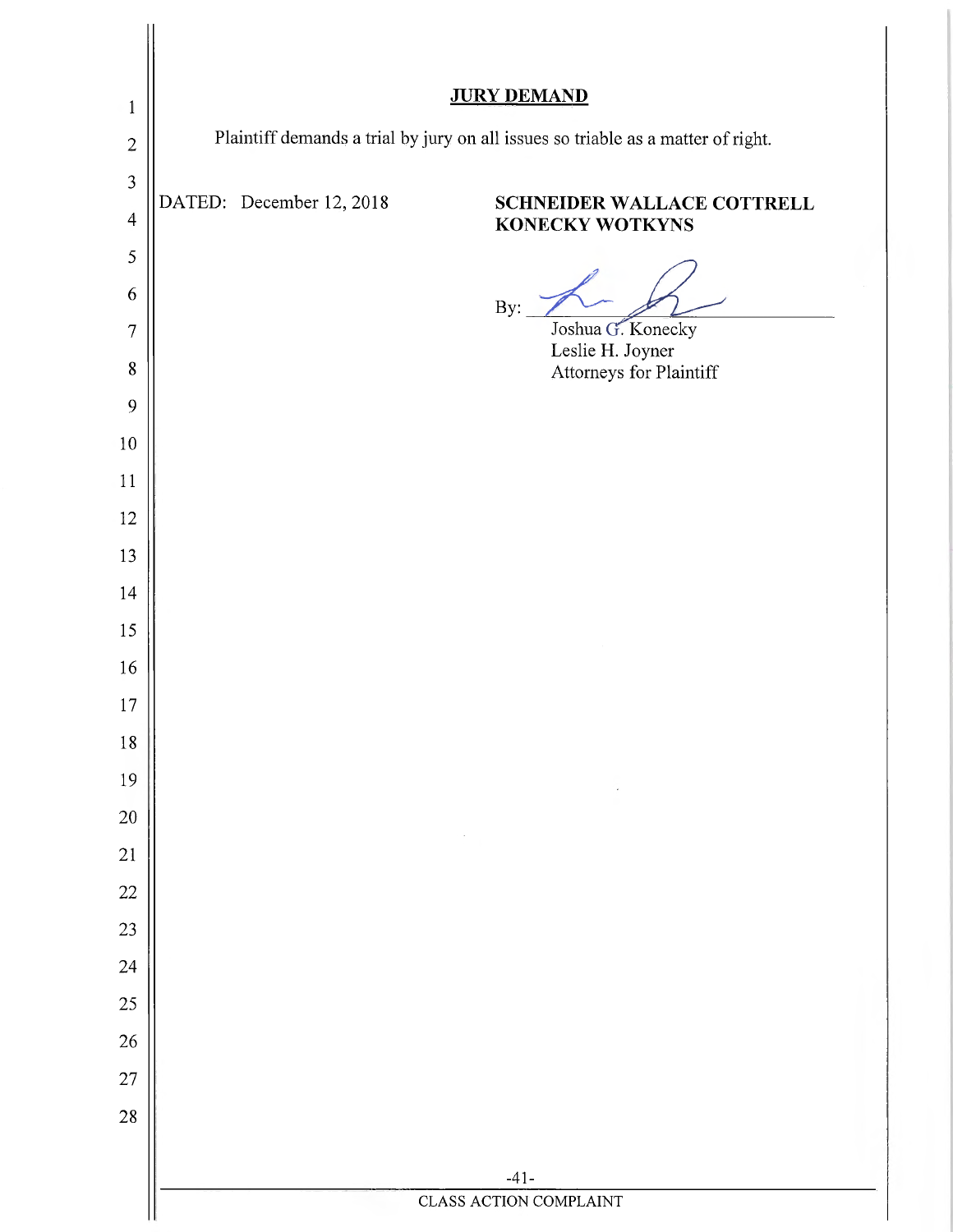#### POS-010

| ATTORNEY OR PARTY WITHOUT ATTORNEY (Name, State Bar number, and address);<br>Leslie Joyner, 262705                                | <b>FOR COURT USE ONLY</b> |
|-----------------------------------------------------------------------------------------------------------------------------------|---------------------------|
| Schneider Wallace Cottrell Konecky Wotkyns LLP                                                                                    |                           |
| 2000 Powell Street, Suite 1400<br>Emeryville, CA 94608<br>TELEPHONE NO.: (415) 421-7100 Ext 321<br>ATTORNEY FOR (Name): Plaintiff |                           |
| SUPERIOR COURT OF CALIFORNIA, COUNTY OF                                                                                           |                           |
| Superior Court of California, Sacramento County                                                                                   |                           |

| DEFENDANT/RESPONDENT: MXD Group. Inc., et al. | 34-2018-00246338      |  |
|-----------------------------------------------|-----------------------|--|
|                                               | Ref. No. or File No.: |  |
| <b>PROOF OF SERVICE OF SUMMONS</b>            | 101478                |  |

1. At the time of service I was a citizen of the United States, at least 18 years of age and not a party to this action.

2. I served copies of: Summons; Complaint; Civil Case Cover Sheet;

#### 3. a. Party served: Ryder System, Inc., a Florida Corporation

b. Person Served: Robert D. Fatovic - Person Authorized to Accept Service of Process

4. Address where the party was served: 11690 NW 105th Street

#### Miami, FL 33178

- 5. I served the party
	- b. by substituted service. On (date): 12/27/2018 at (time): 10:00AM I left the documents listed in item 2 with or in the presence of: Lina Trenert - Paralegal - Person In Cha

(1) (business) a person at least 18 years of age apparently in charge at the office or usual place of business of the person to be served. I informed him or her of the general nature of the papers.

(4) A declaration of mailing is attached.

6. The "Notice to the Person Served" (on the summons) was completed as follows: d. on behalf of:

Ryder System, Inc., a Florida Corporation

under: CCP 416.10 (corporation)

#### 7. Person who served papers

- a. Name: Jose Espino
- b. Address: One Legal - 194-Marin

504 Redwood Blvd #223 Novato, CA 94947

- c. Telephone number: 415-491-0606
- d. The fee for service was: \$205.75
- e. I am:
	- (1) Not a registered California process server.

 $\geq$ 

8. I declare under penalty of perjury under the laws of the United States of America that the foregoing is true and correct. Date: 12/27/2018 ∕  $\lambda$ 

| Jose Espino                                                                                                    |                                    |  | (SIGNATURE)                       |
|----------------------------------------------------------------------------------------------------------------|------------------------------------|--|-----------------------------------|
| (NAME OF PERSON WHO SERVED PAPERS)<br>Form Adopted for Mandatory Use<br>Judicial Council of California POS-010 |                                    |  | Code of Civil Procedure, § 417.10 |
| [Rev. Jan 1, 2007]                                                                                             | <b>PROOF OF SERVICE OF SUMMONS</b> |  | OL# 12596475                      |